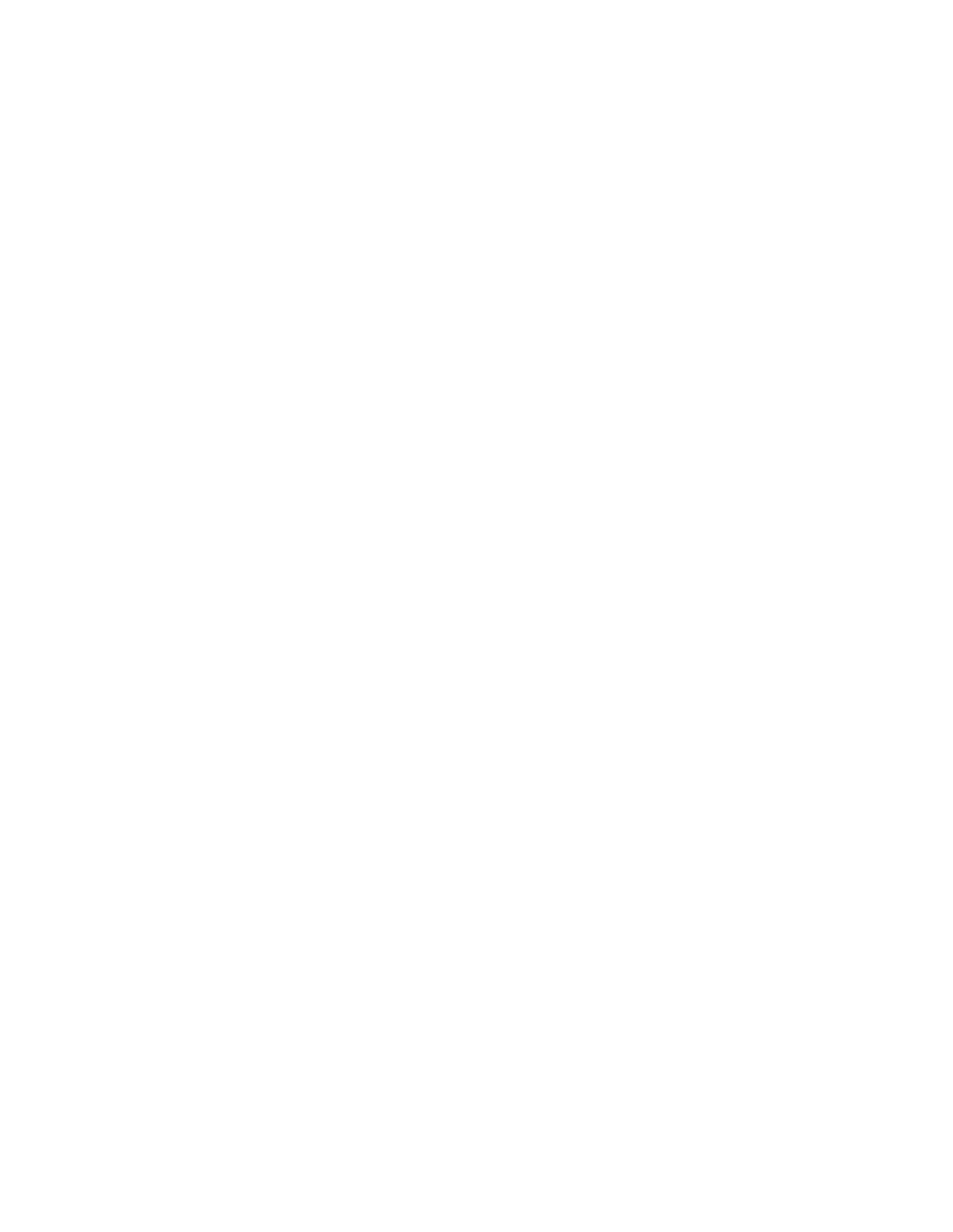#### **REGISTRATION**

#### **TABLE OF CONTENTS**

| Imported, Recognized Breeds Certified by a Non-Recognized Stud Book 4:16 |  |  |
|--------------------------------------------------------------------------|--|--|
|                                                                          |  |  |
|                                                                          |  |  |
|                                                                          |  |  |
|                                                                          |  |  |
|                                                                          |  |  |
|                                                                          |  |  |
|                                                                          |  |  |
|                                                                          |  |  |
|                                                                          |  |  |
|                                                                          |  |  |
|                                                                          |  |  |
|                                                                          |  |  |
|                                                                          |  |  |
|                                                                          |  |  |
|                                                                          |  |  |
|                                                                          |  |  |
|                                                                          |  |  |
|                                                                          |  |  |
|                                                                          |  |  |
|                                                                          |  |  |
|                                                                          |  |  |
|                                                                          |  |  |
|                                                                          |  |  |
|                                                                          |  |  |
|                                                                          |  |  |
|                                                                          |  |  |
|                                                                          |  |  |
|                                                                          |  |  |
|                                                                          |  |  |
|                                                                          |  |  |
|                                                                          |  |  |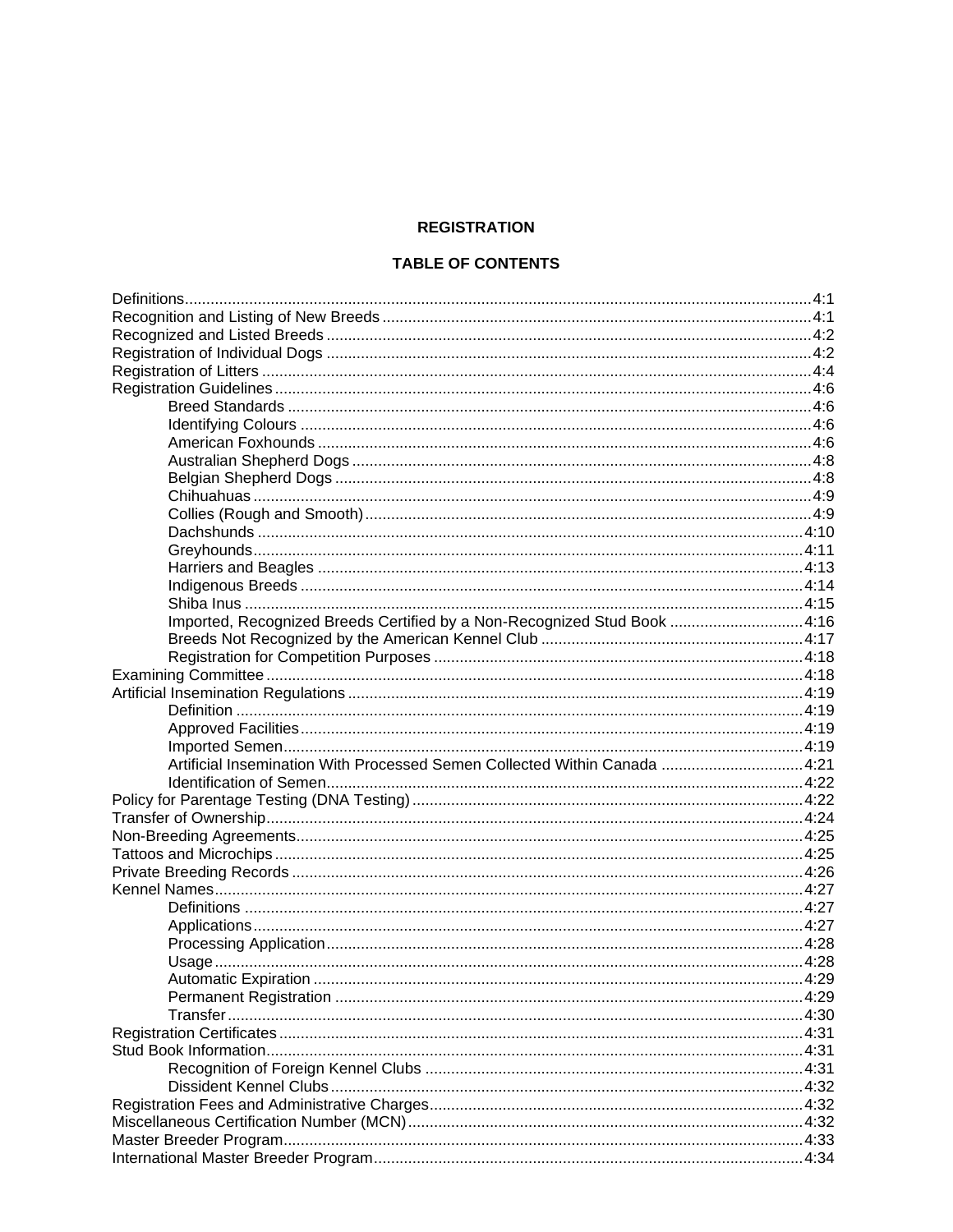| PROCEDURE RG001 - Processing an Application for Registration of a Kennel Name  4:36 |  |
|-------------------------------------------------------------------------------------|--|
|                                                                                     |  |
|                                                                                     |  |
| PROCEDURE RG004 - Procedure for Adding a Breed to the Miscellaneous List (for Event |  |
|                                                                                     |  |
|                                                                                     |  |
|                                                                                     |  |
|                                                                                     |  |
|                                                                                     |  |
|                                                                                     |  |
|                                                                                     |  |
|                                                                                     |  |
|                                                                                     |  |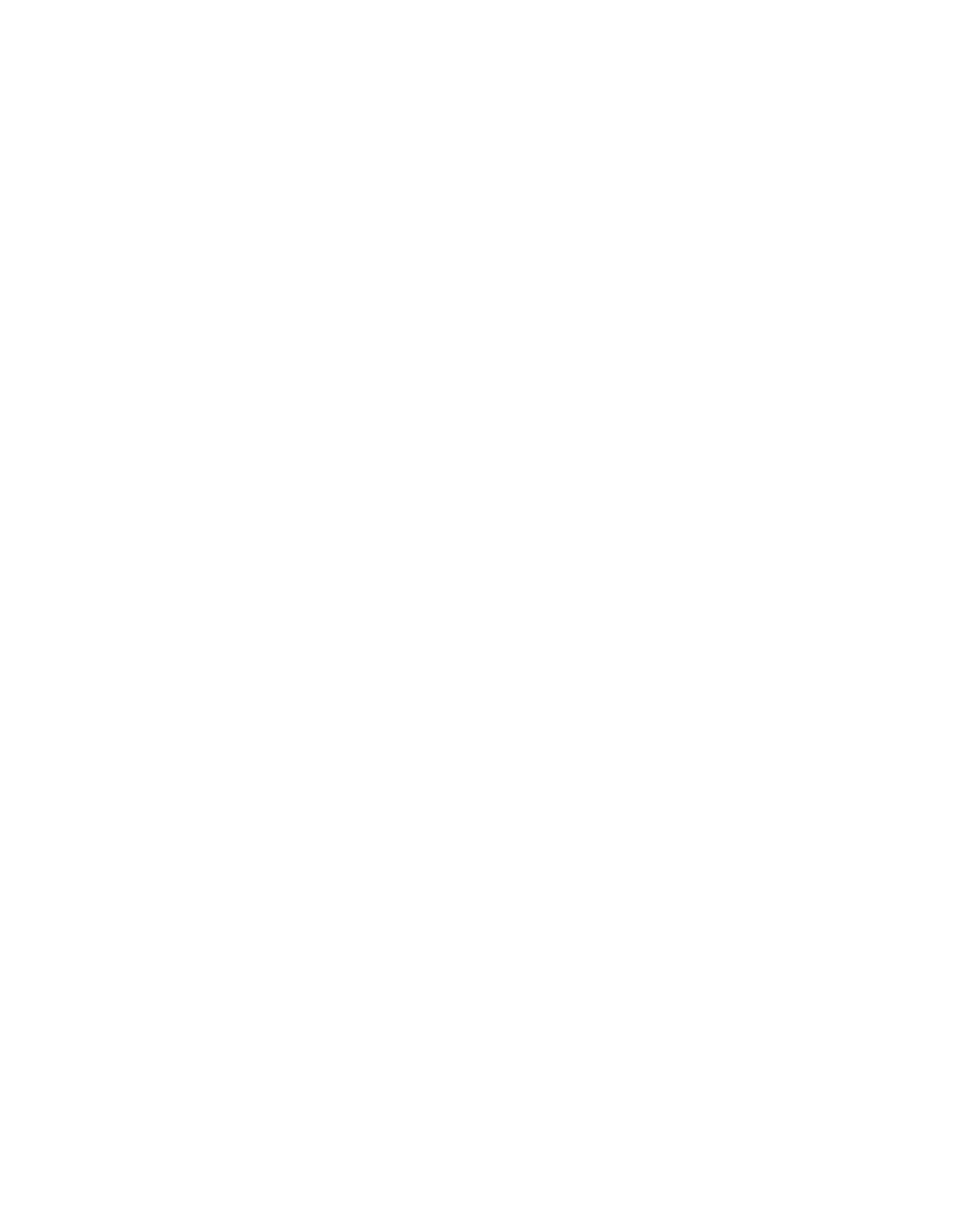#### **IV. REGISTRATION**

**A. Definitions** [Board Motion #12-09-15]

**"breed"** means a breed that is accepted by a recognized foreign stud book or by an association incorporated under the Animal Pedigree Act other than The Canadian Kennel Club;

**"conditional registration"** for the purposes of Section 26.1 of *The By-laws*, means a dog that does not conform with distinguishing characteristics for the breed, would not be deemed eligible for recognition as a parent of any litter. Said dog would still be eligible to compete in Canadian Kennel Club approved events with the exception of Conformation. [Board Motion #06-01-22]

**"deposited"** for the purposes of Sections 30.1 and 30.2 of The By-laws shall include the uploading of an electronic copy of the Non-Breeding Agreement onto the Club's online platform. [Board Motions #19-12-21, #91-03-22]

**"listed breed"** means a breed that is included in the Miscellaneous List and that is authorized to participate in Canadian Kennel Club events in accordance with the rules and regulations governing those events;

**"listed dog"** means a dog of a recognized breed that is eligible for Canadian Kennel Club registration and is not a breed listed on the Miscellaneous List;

**"listing"** when applied to a breed, refers to the process by which that breed becomes a listed breed;

**"recognized breed"** means a breed that The Canadian Kennel Club is authorized to register in accordance with the Animal Pedigree Act;

**"recognition"** refers to the process by which a listed breed becomes a recognized breed;

**"Rules of Eligibility"** defines the breed distinguishing characteristics for registration of a breed and these traits shall reflect the physical essence of the breed and shall be observable and measurable.

#### **B. Recognition and Listing of New Breeds**

- (1) The procedures for listing and recognizing a breed is set out in **PROCEDURE RG004**.
- (2) There shall not be any minimum requirement in terms of the number of dogs or the number of importers before the Board may consider listing or recognition.
- (3) Upon approving a new breed as a listed breed, the Board shall approve the standards of the country of origin of the breed at the time of listing. Before Board approval is granted for any breed standard for a newly listed breed, the standard will be revised so as to remove any reference to preference being given to cropped and/or docked dogs.
- (4) Recognition of a new breed by The Canadian Kennel Club shall be subject always to the provisions of the Animal Pedigree Act (Section 20) and shall only become effective upon final approval from the Ministry of Agriculture Canada.
- (5) No breed is to be listed merely on the grounds that a resident of a country other than Canada is anxious to show at Canadian dog shows, dogs of a breed not yet recognized by The Canadian Kennel Club.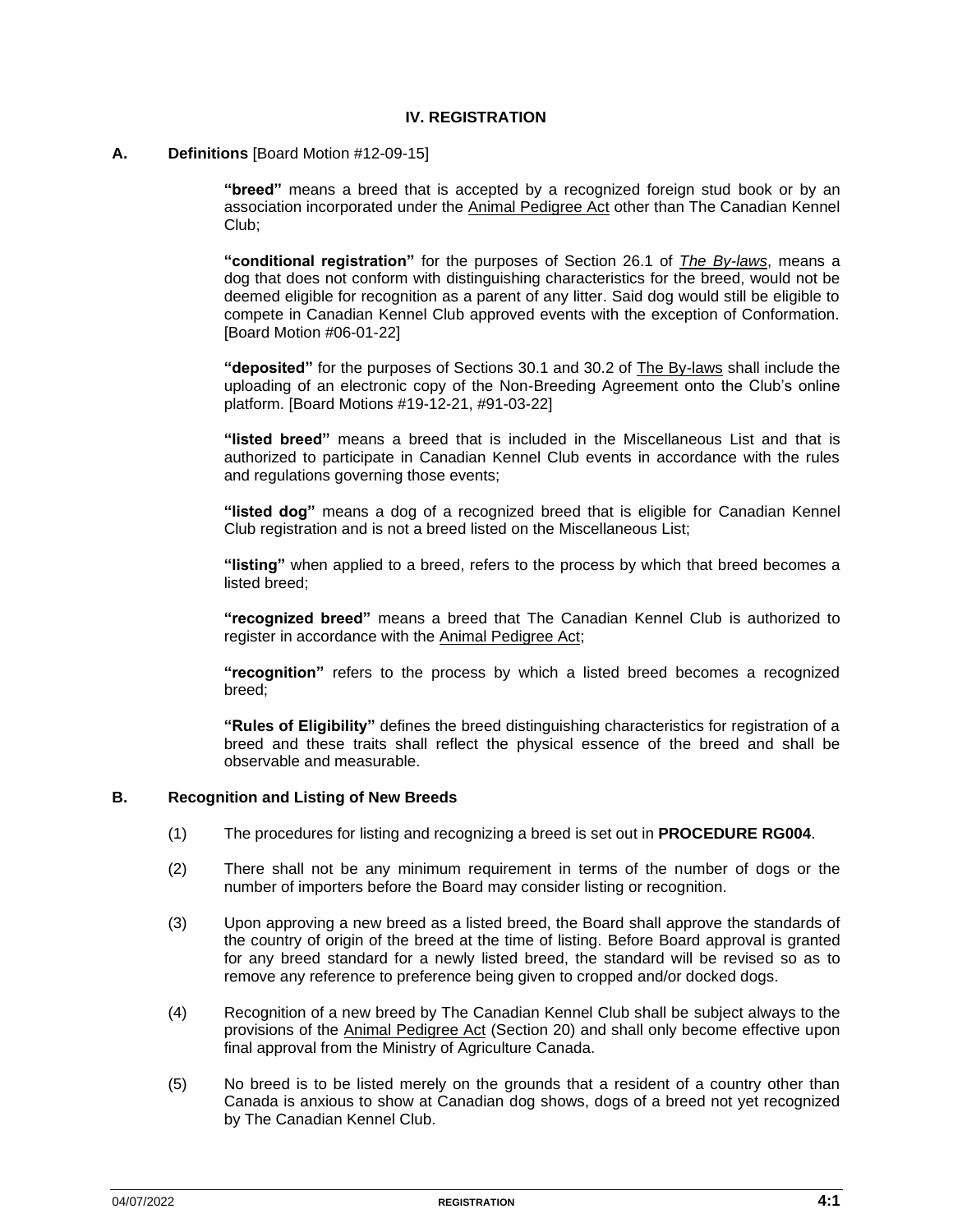- (6) The applicant(s) for listing or recognition of a breed shall pay an administrative fee as noted in the Schedule of Fees available on the CKC website. If the Board does not approve an application, the fee shall be refunded to the applicant(s).
- (7) In those circumstances where a large Canadian-born population of breed specimens has developed over a considerable number of years and consequently The Canadian Kennel Club is satisfied that it is unreasonable to expect adherence to **PROCEDURE RG003** of these rules, the Registration Committee may direct that representatives of the breed, whelped in Canada prior to the date upon which the breed was recognized by The Canadian Kennel Club, be individually registered on the basis of acceptable copies of pedigrees and certificates of registration, verified in writing by the owner as being current and accurate, issued by a foreign breed club which heretofore maintained the stud book for the breed. Such pedigrees and certificates must, however, meet the standards as set forth for those issued by foreign clubs whose stud books are recognized by the Club. This provision shall be effective for only two (2) years following the date upon which the breed was recognized by the Club following which Canadian-born specimens may only be registered in the manner described in **PROCEDURE RG003** above. [Board Motion #07- 03-13]

#### **C. Recognized and Listed Breeds**

- (1) The breeds currently recognized by The Canadian Kennel Club are set out in **Appendix 1** of this Chapter.
- (2) The breeds currently accepted as listed breeds by The Canadian Kennel Club are set out in **Appendix 2** of this Chapter**.**
- (3) Until such time as the American Pit Bull Terrier is recognized by the American Kennel Club, The Canadian Kennel Club will not consider an application for listing or recognition of this breed.

#### **D. Registration of Individual Dogs** [Board Motion #35-06-21]

- (1) Only the recorded owner at the time of birth of the litter may apply for registration of a dog and only the recorded owner at the time of birth will be considered the recorded owner of the dog at birth.
- (2) Applications for registration of individual dogs born in Canada must be on the form supplied by the Club for that purpose, in accordance with Section 28.1 of The By-laws. Only those forms which have been computer-generated and forwarded to applicants upon registration of a litter, may be used for this purpose. All applications, other than the said computer-generated forms, will be rejected by Head Office, unless express permission has been granted to the applicant by Head Office to submit a replacement for such form.
- (3) The Canadian Kennel Club will permit and record more than one (1) owner of a dog. In such cases, the certificate of registration will reside with the owner who normally has care and custody of the dog.
- (4) Only one (1) certificate of registration shall be issued for any one (1) dog, regardless of the number of owners of the dog.
- (5) In the case of co-owned dogs, only the address of the first recorded owner shall appear on the certificate of registration.
- (6) The accurate colour and pattern of the dog should be selected from the available recognized choices for the breed.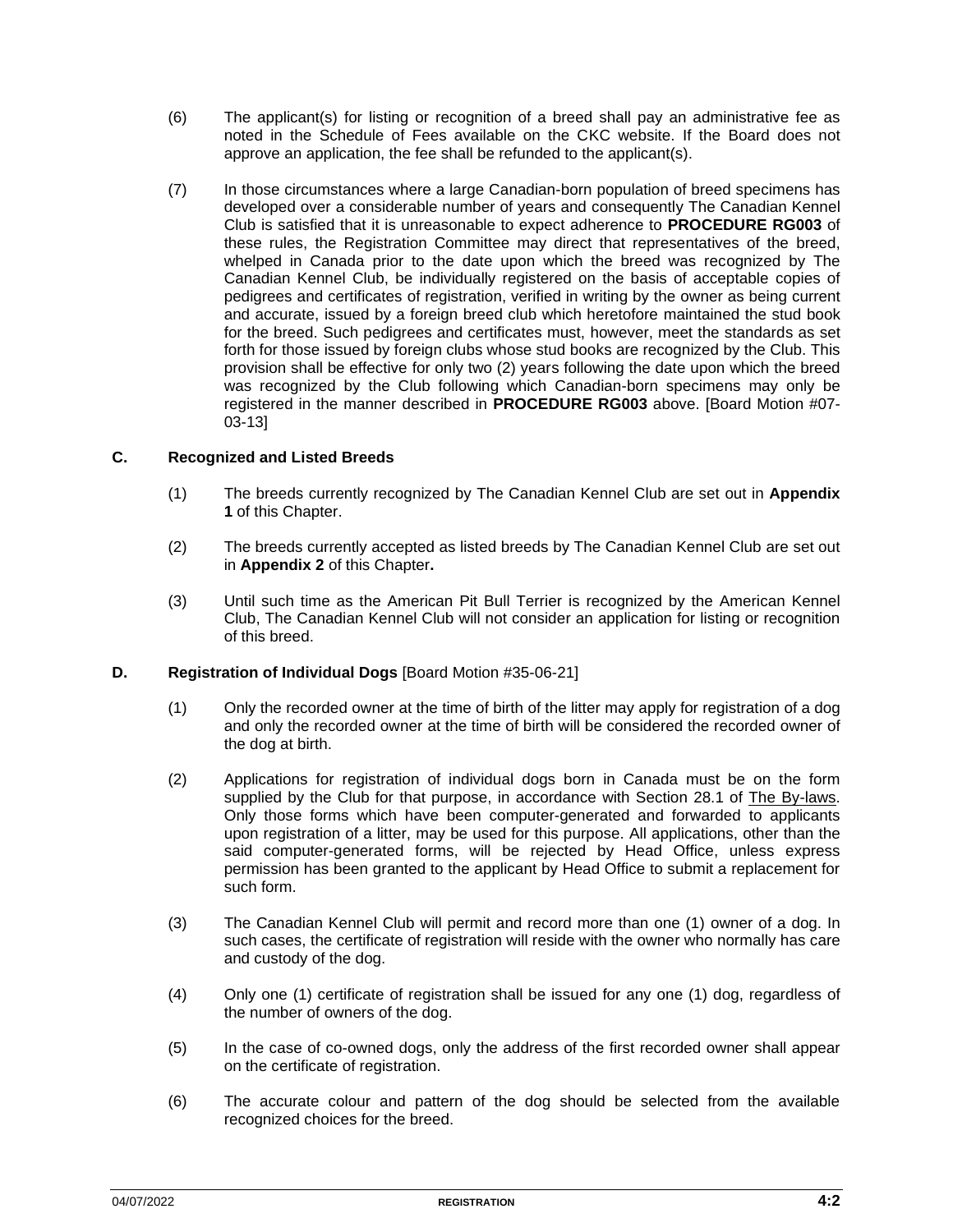- (7) Where the colour and/or pattern of the dog does not conform to one of the available recognized choices for the breed, the category "non-standard colour" (NSC) should be selected, and the specific colour/pattern should be provided, and this will appear on the certificate of registration. [Board motion #06-01-22]
- (8) The CKC may request DNA parentage verification testing before registering any or all NSC dog registrations.
- (9) Permitted colours and patterns for a breed where Rules of Eligibility (ROE) have been established for the breed, may be specified or restricted in the ROE for the breed. Where the indicated NSC is restricted in the ROE for the breed, a conditional registration will be provided. [Board motion #06-01-22]
- (10) The colour of a dog may be changed when the incorrect colour was designated on the application/online registration. [Board Motions #05-06-18, #12-09-20]
	- (a) Head Office will request a letter from the breeder setting forth the reason why the colour should be changed.
	- (b) A fee is required for the amendment as prescribed in the Schedule of Fees.
	- (c) Upon an amendment of a registration certificate, the original registration certificate shall subsequently become the permanent property of the Club.
	- (d) Where the change of colour is to a NSC, 6-9 above will apply for the amended certificate.
	- (e) Where the change of colour is from a NSC to a recognized choice for the breed, an examination committee may be required to make the final determination, subject to the fee set out in the Schedule of Fees available on the CKC website.
- (11) A dog resulting from a mating or whelping which occurred while an owner or co-owner is deprived, suspended or expelled is ineligible for registration.
- (12) The validation of letters concerning the age of dogs identified in The By-laws, Section 28.11, shall be delegated by the Registration Committee to the Executive Director or his designate. [Board Motion #07-03-13]
- (13) In cases of a dog born in Canada, it is the right of the owner of the dog at birth to name the dog, and the owner is not obligated to consult the buyer.
- (14) Canadian-bred dogs from a litter whelped prior to the owner at birth being deprived or suspended of The Canadian Kennel Club privileges shall be considered eligible for registration, irrespective of when the application for registration is submitted, providing the purchaser submits proof of purchase or an affidavit attesting to the fact that the sale did in fact, take place prior to the seller being deprived or suspended of Club privileges.
- (15) The Registration Committee may authorize registration of an individual dog which has comprised a litter registered prior to one of the co-owners at birth being deprived or suspended of the privileges of the Club or, where the litter was registered under the provisions set forth in **section 4, page 4:6,** providing such application is made by the coowner in good standing and the decision of the Registration Committee is subject to the conditions heretofore expressed in that section.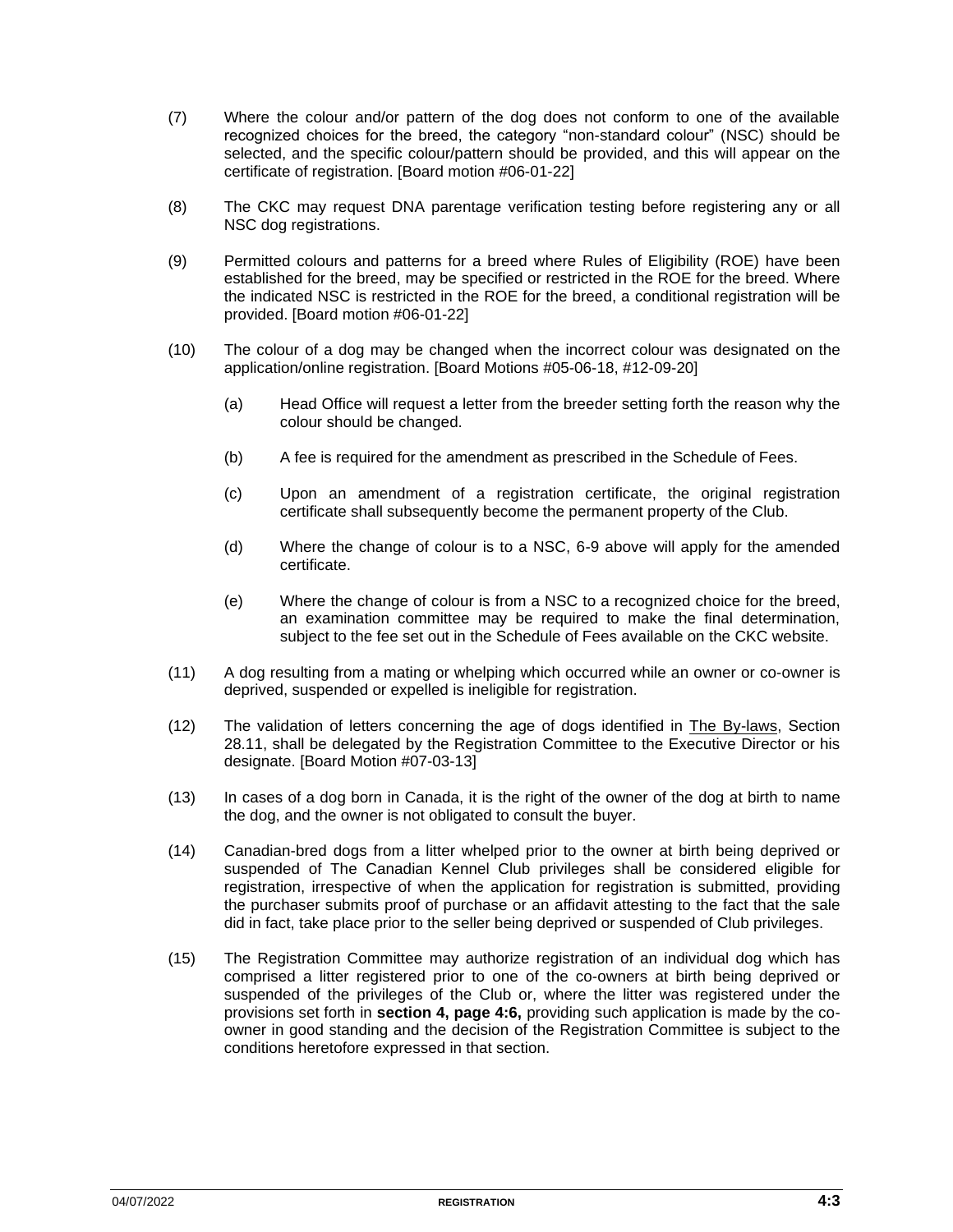- (16) Regarding applications for registration of foreign-born dogs imported to Canada, it should be noted that it is the responsibility of the importer to identify a dog for The Canadian Kennel Club registration purposes. Failure to address this responsibility will provide cause to deny Club registration to the imported dog or any of its Canadian-born progeny should the dog expire before identification and Club registration is achieved. No foreign dog will be eligible for registration if not identified, as required, under the terms of The Bylaws, Section 25 and Section 28.6 (a), (b), (c).
- (17) The By-laws shall be consistently enforced by requiring the importer to submit with the application for registration of a foreign-born dog evidence as to the date of importation and by whom the dog was imported. Such evidence may be a Canadian customs certificate or an air waybill.
- (18) The Registration Committee shall not authorize registration of a Canadian born-dog that is not litter-registered by The Canadian Kennel Club.
- (19) The Registration Committee may authorize registration of an individual dog when the owner at birth is unavailable for acquisition of a properly completed application or is deprived or suspended of privileges, if the purchaser provides an application completed in every respect except for the signature(s) of the owner(s) at birth, the registration and transfer fees and a sworn affidavit attesting to the date of purchase. (If the owner at birth is not deprived or suspended of privileges, a bill of sale will be accepted in lieu of said affidavit).
- (20) The Registration Committee shall not authorize the registration or transfer of a dog owned at birth or registered to the ownership of a married couple, if the signature of one or the other is unavailable.
- (21) The Registration Committee has full authority to call for private breeding records and to form an Examining Committee (see **Section G**) for the purpose of examining dogs and inspecting records.
- (22) The owner at birth or the importer of a dog is entirely responsible for identification regardless of who may be asked to identify a dog for registration purposes.
- **E. Registration of Litters** [Board Motions #12-09-15, #09-03-20, #35-09-20, #42-12-20, #05-06- 21]
	- (1) Only the recorded owner or lessee of the dam at the time of birth of the litter may apply for registration of a litter and only the recorded owner or lessee of the dam at the time of birth will be considered the recorded owner at birth of the litter.
	- (2) The owner or lessee of the dam and sire at the time of birth of the litter shall certify that the parents of the litter (sire and dam) meet the Rules of Eligibility for the breed.
	- (3) Where puppies in a litter are born on different dates the official date of birth for the entire litter will be the date on which the first puppy was whelped.
	- (4) Any litter which is mated or whelped during the period of deprivation, suspension or expulsion of any owner or co-owner of a dog shall not be eligible for registration. [Board Motion #116-03-16]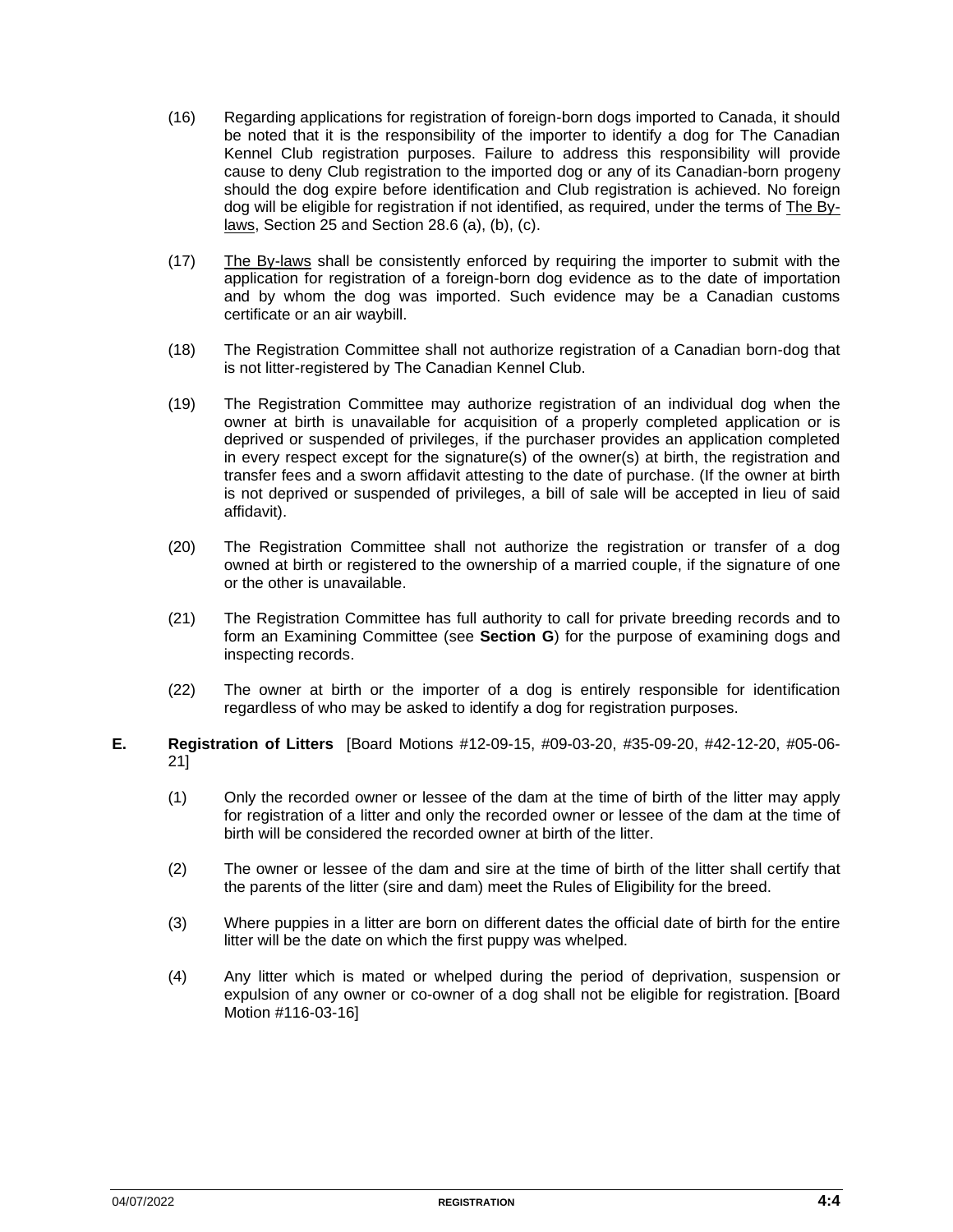- (5) Where application is made for the registration of a Canadian-born litter, which is coowned at birth and, where it is determined that one of the said co-owners is deprived or suspended of the privileges of The Canadian Kennel Club, the Registration Committee may authorize registration of said litter, providing the Committee is satisfied that the litter was whelped prior to the deprivation or suspension of privileges being imposed and the applicant in good standing was unaware that the co-owner was so penalized and failed to apply for registration of said litter before implementation of the penalty.
- (6) The Registration Committee may not authorize registration of a litter unless it is satisfactorily demonstrated that the dam is registered in the records of The Canadian Kennel Club and, the sire is either Canadian Kennel Club-registered or a foreign-owned dog eligible for Canadian Kennel Club registration. If the dam and/or sire is not Canadian Kennel Club registered it must be demonstrated that the un-registered dog is (1) eligible for registration and (2) application and fees to facilitate such registration can be obtained, otherwise, litter registration is not worthy of the Registration Committee's consideration.
- (7) The Registration Committee may not authorize registration of a litter if a properly executed litter application is unavailable, unless the requirements in (1) above are complied with and some involved party can attest to the mating between the alleged sire and dam, also the date of birth. It is also preferable that the number and sex of the progeny comprising the litter be established to facilitate the registration of all pups comprising said litter. Alternatively, the Registration Committee can authorize the litter be registered as comprising only the pup or puppies for whom individual registration is actively sought at the time of the Committee's consideration.
- (8) When a request is made to amend the Dam, Sire or the number of progeny to a registered litter, an application must be made to the Registration Committee with supporting evidence for consideration. [Board Motion #18-12-21]
- (9) If the sire of the litter is a foreign-born dog not registered with The Canadian Kennel Club, the Registration Committee must receive, to facilitate litter registration, a copy of a certified three-generation pedigree of the dog, verified in writing by the owner as being current and accurate, issued by a recognized foreign club, also, an official chain of ownership from the American Kennel Club (or relative foreign club) to confirm legal title to the dog by the alleged owner(s). [Board Motions #07-03-13, #17-12-21]
- (10) Evidence of a DNA parentage profile is required to accompany a litter application on any male dog from a registry or a foreign stud book, recognized or unrecognized by The Canadian Kennel Club, that has sired a litter on or after July 1, 2020, before registration of the litter will be entertained. Semen collected and stored prior to July 1, 2020, will be exempt from submitting a DNA parentage profile on a litter application form. [Board Motions #03-07-20, #17-12-21]
- (11) These DNA profiles will be used for parentage verification, and thus will be used to advance issues relating to the integrity of the registry.
- (12) DNA Parentage Profile does not and is not intended to provide any information about the conformation of the dog, the presence/absence of genetic diseases, or any information about the breed of a dog.
- (13) Parentage may only be verified by comparing the DNA profiles for the sire, dam and progeny of the litter.
- (14) These DNA Profiles are used solely for genetic identity and parentage verification purposes.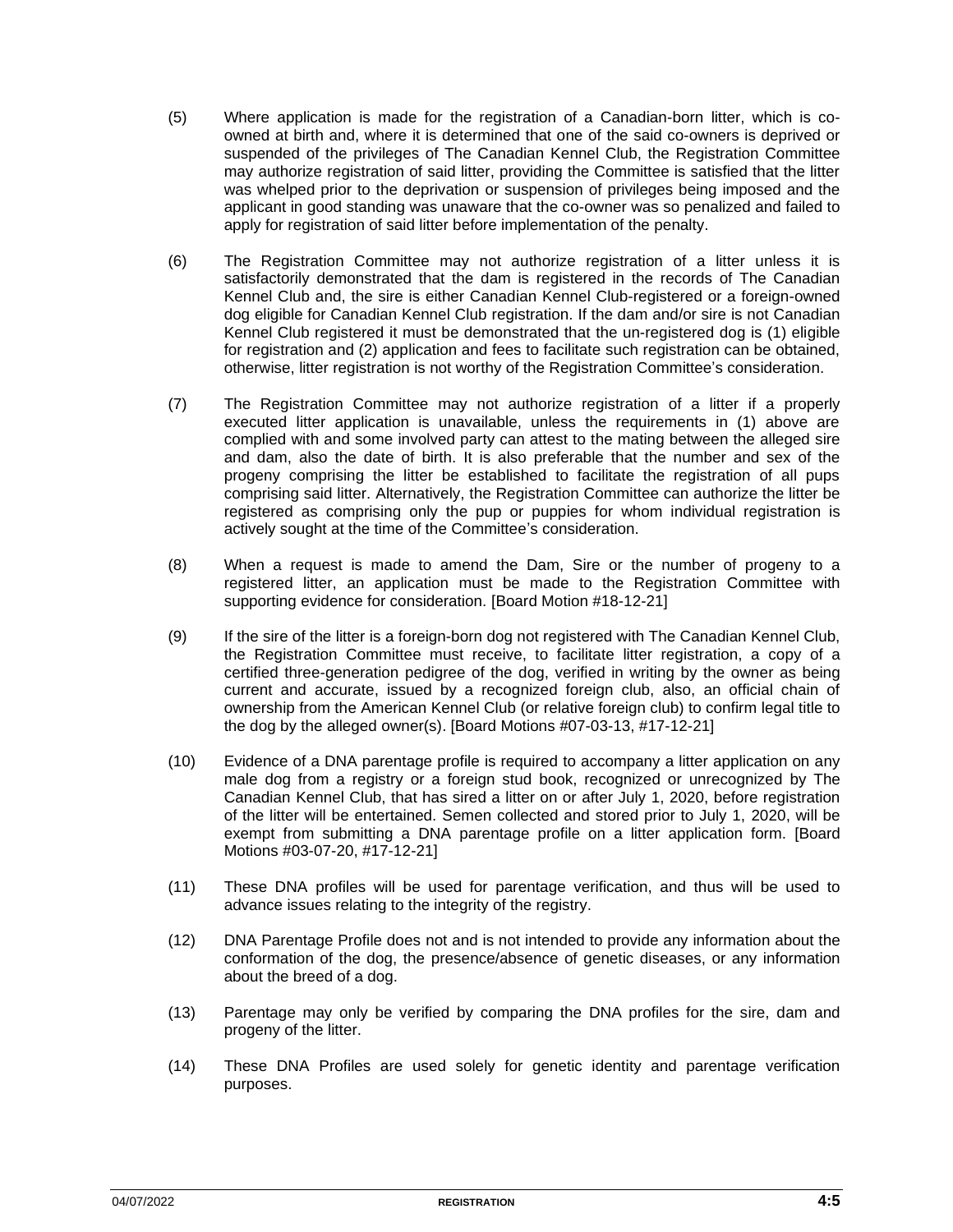(15) When an application has been made for the registration of a Canadian-Born Litter whelped by a Dam that has whelped a previous litter within the preceding 135 days, the second litter shall not be eligible for registration. The application must be referred to the Registration Committee with supporting evidence requesting their consideration to register the litter born within 135 days from the previous litter. [Board Motion #07-12-20]

#### **F. Registration Guidelines**

- (1) Applications for registry services from the residents of St. Pierre and Miquelon will be accepted by The Canadian Kennel Club.
- (2) Breed Standards
	- (a) For the procedure on modifying breed standards, see "Procedure RG002 "Proposed Changes To A Breed Standard".
- (3) Identifying Colours
	- (a) The colour "Tricolour" can legitimately be used in describing the colour of the following breeds only:
		- (1) Cavalier King Charles Spaniel
		- (2) Collie (Rough)
		- (3) Collie (Smooth)
		- (4) English Toy Spaniel (Prince Charles variety only)
		- (5) Papillon
		- (6) Saluki
	- (b) In the breed standard for the above breeds, the term "tricolour" is defined.
	- (c) In all other breeds, the three colours involved must be indicated.
	- (d) The colour "Sable Merle" shall be considered an acceptable term in registering Collies (Rough and Smooth) and Cardigan Welsh Corgis.
- (4) American Foxhounds

The following are Special Regulations applying to the registration of American Foxhounds registered individually in the International Fox Hunters' Stud Book (Chase Publishing Co.):

(a) Registration of Individual American Foxhounds Born in the United States:

A purebred American Foxhound, born in the United States, registered individually in the International Fox Hunters' Stud Book and imported to Canada by a resident of Canada, shall be eligible for registration in the records of The Canadian Kennel Club provided that:

(1) The resident of Canada who imported the dog completes and submits an official Club *Application for Registration of an Individual Dog* with the required fee.

NOTE 1: Where a resident of Canada wishes to register an American-born American Foxhound registered individually in the International Fox Hunters' Stud Book and said person was not the importer of the dog, the application for registration must be completed by the resident of Canada who imported the dog and the application form must be accompanied by a regularly completed Canadian Kennel Club *Application for Transfer of Ownership* form for each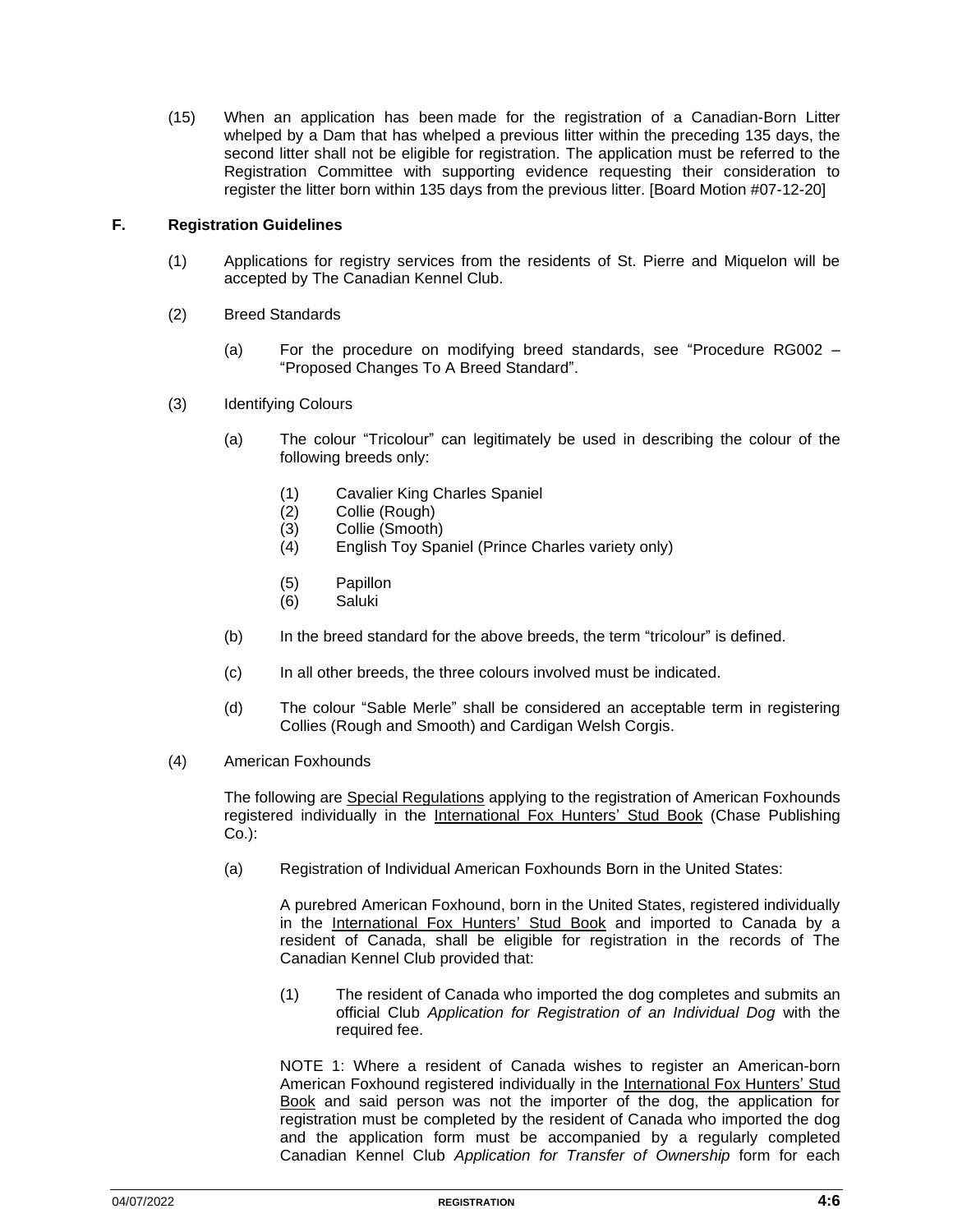change of ownership that has taken place since the dog was owned by the resident of Canada who imported the dog; regular transfer of ownership fee shall apply in connection with each such transfer of ownership.

- (2) The dog must be identified in accordance with The By-laws, Section 25.
- (3) The copy of the certificate of registration, verified in writing by the owner as being current and accurate, for the dog as issued by the International Fox Hunters' Stud Book, showing the ownership of the resident of Canada who imported the dog must accompany the *Application for Registration* form. [Board Motion #07-03-13]

NOTE 2: Where a resident of Canada other than the importer wishes to register an American-born American Foxhound registered individually in the International Fox Hunters' Stud Book, said I.F.S.B. certificate may show the ownership of the importer or any subsequent resident of Canada who acquired the dog (see "Note 1" above).

- (4) The copy of the International Fox Hunters' Stud Book certificate of registration, verified in writing by the owner as being current and accurate, accompanying the application must show three (3) generations (fourteen immediate ancestors), or, as an alternative, the application must be accompanied by a copy of a certified pedigree, verified in writing by the owner as being current and accurate, issued by the International Fox Hunters' Stud Book, showing three (3) generations of ancestry. [Board Motion #07-03-13]
- (b) Registration of Individual American Foxhounds Born in Canada:

A purebred American Foxhound born in Canada and registered individually in the International Fox Hunters' Stud Book shall be eligible for registration in the records of The Canadian Kennel Club provided that:

- (1) The owner at time of birth completes and submits an official Club *Application for Registration of an Individual Dog* form with the required fee; each subsequent change of ownership registerable at the regular fee.
- (2) The dog must be identified in accordance with The By-laws, Section 25.
- (3) The copy of the certificate of registration, verified in writing by the owner as being current and accurate, for the dog as issued by the International Fox Hunters' Stud Book, showing the ownership of the owner at birth, accompanies the application for registration. [Board Motion #07-03-13]
- (4) The copy of the International Fox Hunters' Stud Book certificate of registration, verified in writing by the owner as being current and accurate, accompanying the application must show three (3) generations (fourteen immediate ancestors), or, as an alternative, the application must be accompanied by a copy of a certified pedigree, verified in writing by the owner as being current and accurate, issued by the International Fox Hunters' Stud Book, showing three (3) generations of ancestry. [Board Motion #07-03-13]

NOTE 3: Where a resident of Canada, other than the owner at birth, wishes to register an American Foxhound born in Canada and registered individually in the International Fox Hunters' Stud Book, The Canadian Kennel Club application for registration must be completed by the owner at birth and an *Application for Transfer of Ownership* form submitted for each change of ownership that has taken place since the dog was owned by the owner at birth. The copy of the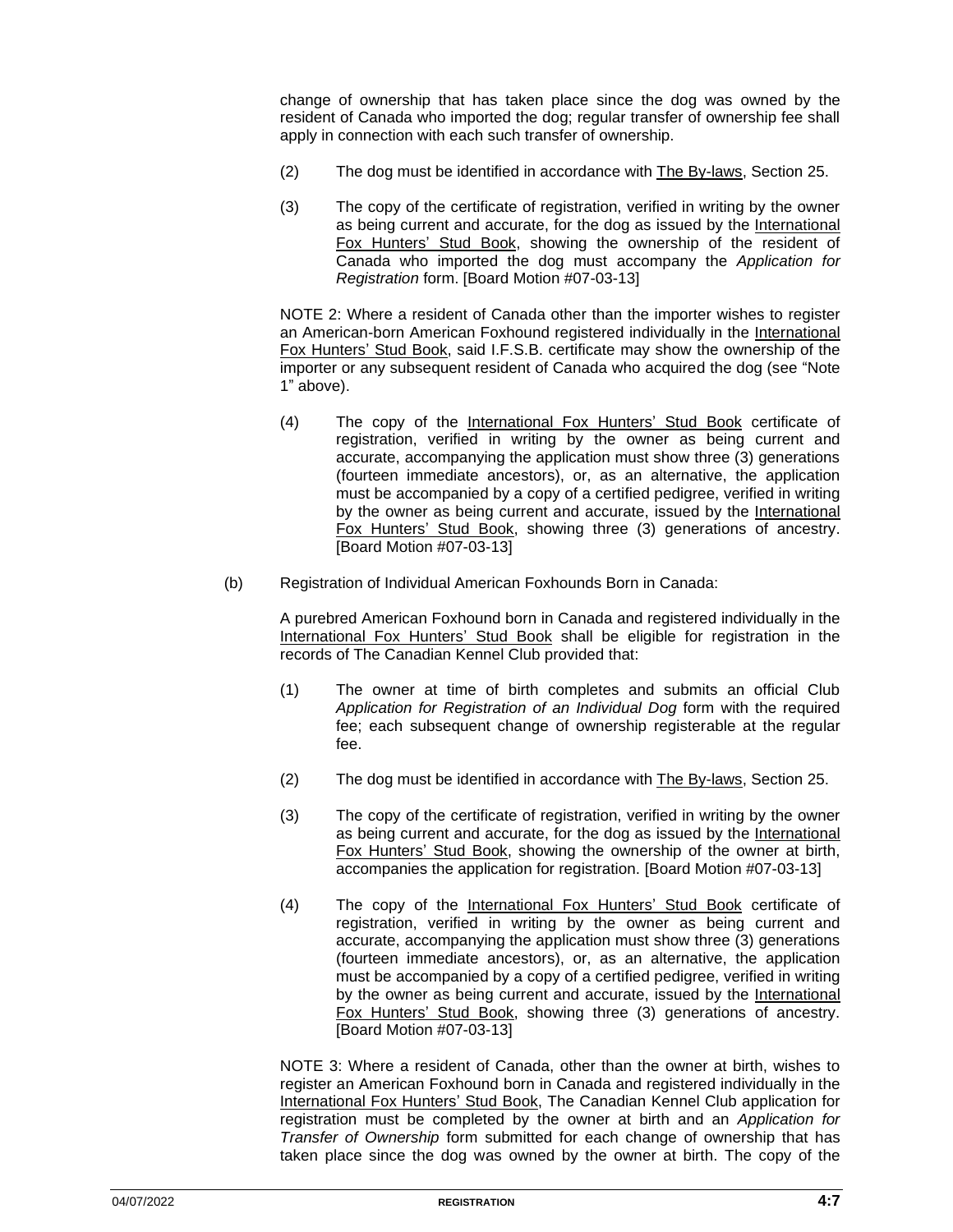International Fox Hunters' Stud Book certificate of registration, verified in writing by the owner as being current and accurate, accompanying the application for registration must show the ownership of the owner at birth, or the ownership of a resident of Canada who subsequently acquired the dog. Regular transfer fees will apply on additional transfers). [Board Motion #07-03-13]

- (c) Any other purebred American Foxhound born in Canada is eligible for registration provided it is part (or whole) of a litter registered in the records of The Canadian Kennel Club. Where registration of an American Foxhound born in Canada is applied for as provided in The By-laws, Section 26.1, the Registration Committee may require additional information beyond the three-generation pedigree submitted by the applicant.
- (d) Registration of Litters of American Foxhounds
	- (1) Registration of litters of American Foxhounds shall be as provided in The By-laws, Section 27.
	- (2) Where the sire of a litter is an American-born American Foxhound owned in the United States, the words "registered in an American stud book or record recognized by this Club", shall mean registration in the American Kennel Club Stud Book or registration in the International Fox Hunters' Stud Book.
- (5) Australian Shepherd Dogs
	- (a) Australian Shepherd Dogs registered with a U.S. registry association other than the Australian Shepherd Club of America (A.S.C.A.), are not considered eligible for Canadian Kennel Club registration unless approved under the Club's Special Regulations applicable to dogs imported to Canada or by the Club's Registration Committee in accordance with The By-laws, Section 13.1 (b)(ii).
	- (b) Copies of certificates and pedigrees, verified in writing by the owner as being current and accurate, issued by the American Kennel Club and or the Australian Shepherd Club of America shall be accepted by The Canadian Kennel Club for registration purposes. [Board Motion #07-03-13]
- (6) Belgian Shepherd Dogs
	- (a) The Registration Division is authorized to register as a "Belgian Shepherd Dog (T)" any Belgian Shepherd Dog registered with the American Kennel Club as a "Belgian Tervuren".
	- (b) Interbreeding of the varieties of Belgian Shepherd Dogs is permissible.
	- (c) The Registration Division is empowered to carry out the annotation of Belgian Shepherd Dogs on registration certificates.
	- (d) All applications submitted for the registration of Belgian Shepherd Dogs must specify the coat variety of the dog for which registration is sought.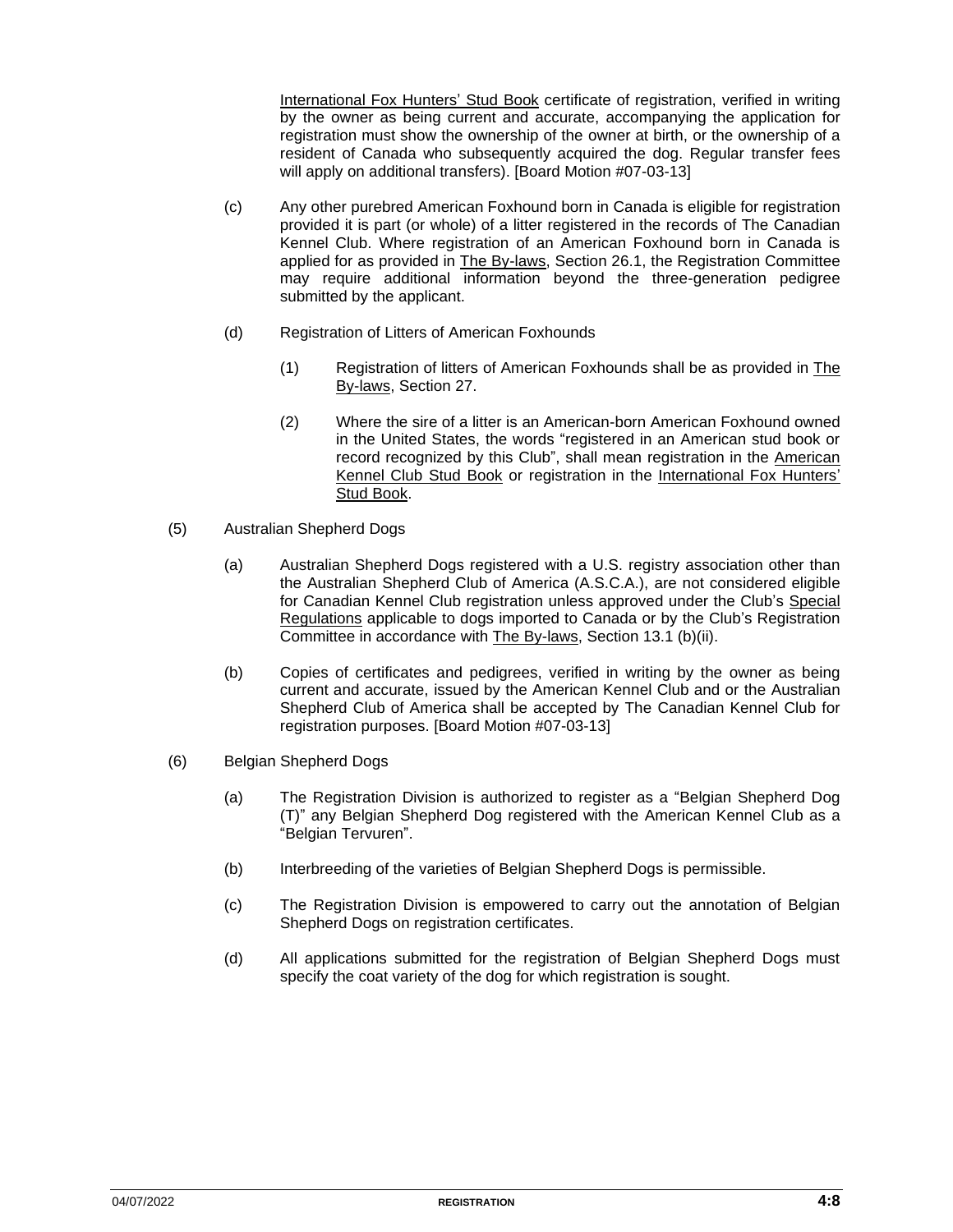- (e) All certificates of registration and pedigrees issued for the Belgian Shepherd Dog shall specify, behind the breed, an annotation indicating the coat variety of the dog for whom said certificate or pedigree is being issued.
- (f) The coat varieties within this breed are as follows:
	- (1) Tervuren
	- (2) Groenendael
	- (3) Malinois
	- (4) Laeken
- (g) When typing a certificate of registration or a certified pedigree, the coat variety will be specified behind the breed (e.g., Belgian Shepherd Dog (T), Belgian Shepherd Dog (G), Belgian Shepherd Dog (M), Belgian Shepherd Dog (L)). If The Canadian Kennel Club should receive an application for registration of a Belgian Shepherd Dog, whereon the coat variety is shown as a type other than those listed above, this will be annotated on the certificates or pedigrees by following the breed with the letter (O), meaning "other" (e.g., Belgian Shepherd Dog (O)).
- (7) Chihuahuas
	- (a) The coat varieties within this breed are as follows:
		- (1) Short Coat
		- (2) Long Coat
	- (b) The coat variety must be indicated on all applications for registration.
	- (c) Interbreeding between the two varieties shall be permitted.
	- (d) Canadian or foreign-born Chihuahuas with the merle coat pattern will not be eligible for registration as of September 1, 2010.
	- (e) Chihuahuas which emanate from a parent exhibiting the merle coat colour pattern will not be accepted for registration purposes.
- (8) Collies (Rough and Smooth)
	- (a) Rough and Smooth Collies shall be considered two (2) varieties of one (1) breed and interbreeding between the two varieties shall be permitted.
	- (b) Policies regarding the interbreeding of Rough and Smooth Collies are as follows:
		- (1) Where breeding occurs between a Collie (Rough) and a Collie (Smooth), each member of the resulting litter shall be eligible for registration in the Club's records according to the standard of which it most closely conforms.
		- (2) Where breeding occurs between Collies of the "Smooth" variety and any member of the resulting litter conforms more closely to the standard of the variety other than that of its parents, it shall be eligible for registration in The Canadian Kennel Club records according to the standard to which it most closely conforms.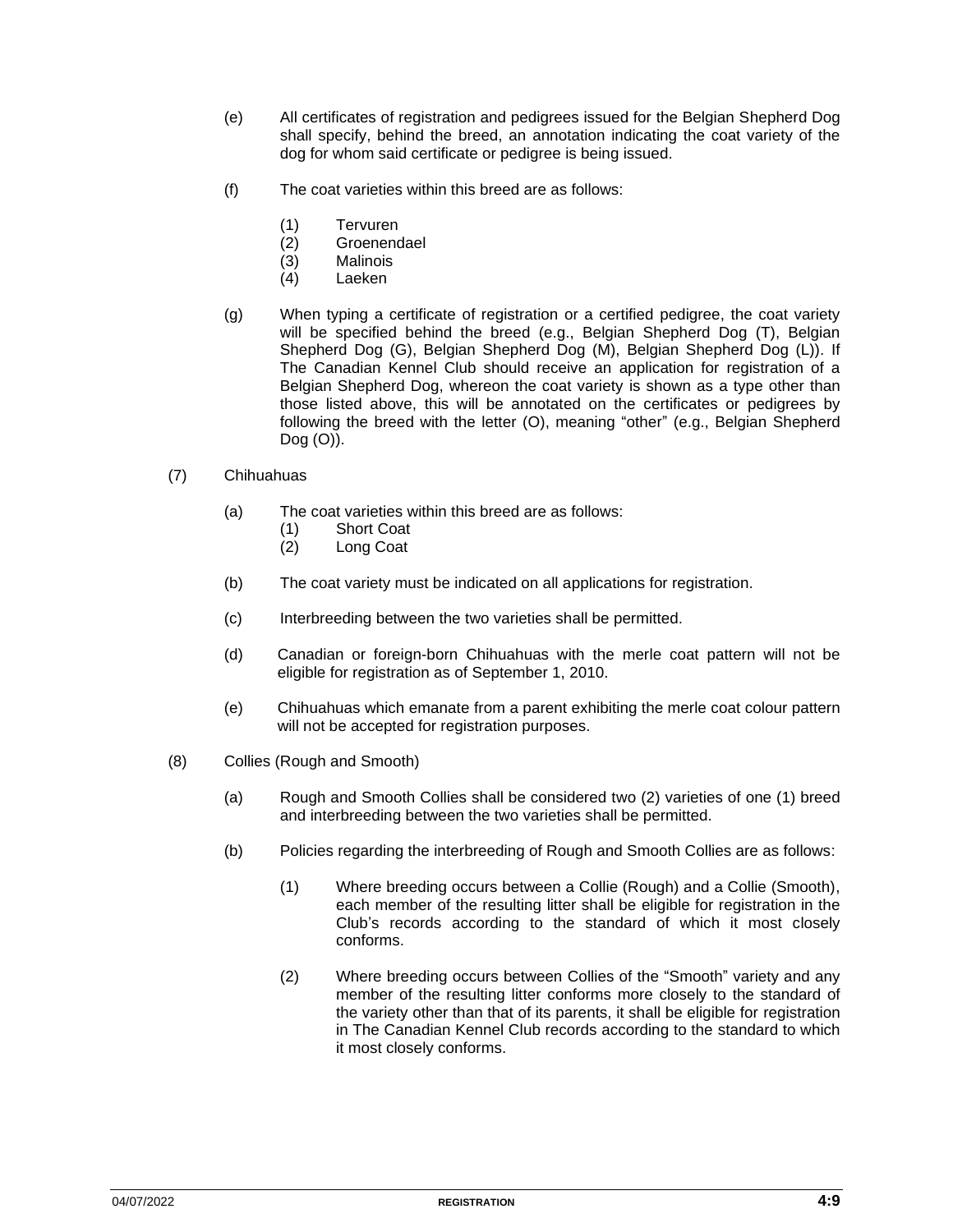- (3) Individual certificates of registration issued by The Canadian Kennel Club for Collies shall reflect, in parentheses, the coat variety to which the dog has been designated by its owner at birth or Canadian importer in the case of a foreign-born dog, unless otherwise stipulated on the foreign certificate of registration.
- (9) Dachshunds
	- (a) To allow for the importation of Dachshunds from foreign jurisdictions that permit interbreeding of the Dachshund size and coat varieties, The Canadian Kennel Club By-laws recognize Dachshunds as a single breed, subject to special regulations for registration. However, for all practical purposes (i.e., for both registration and participation in CKC events), Dachshunds will be treated by The Canadian Kennel Club as six (6) separate breeds defined by the two (2) sizes (Standard and Miniature) and three (3) coat varieties (Smooth, Long-haired and Wire-haired). Interbreeding of the six (6) breeds will not be permitted by breeders resident in Canada.
	- (b) The breed will be identified on Canadian Kennel Club certificates of registration, in both English and French, by the term "Dachshund", followed by the size and coat variety in parentheses.
	- (c) All Dachshunds will be registered in The Canadian Kennel Club records according to their actual size and coat variety.
	- (d) Since the gene pool of Dachshunds in the records of The Canadian Kennel Club will include dogs carrying recessive coat varieties, the following regulations apply to the registration of individual dogs of litters whelped in Canada containing recessive pups:
		- (1) Long-haired parents can only produce Long-haired pups;
		- (2) Smooth parents can produce Smooth and Long-haired pups;
		- (3) Wire-haired parents can produce Wire-haired, Smooth and/or Longhaired pups;
		- (4) Registration of recessive pups not provided for in the above combinations must have the parentage of all members of the litter confirmed by DNA testing; and
		- (5) Recessive pups will have the letters "RD" annotated to the individual registration.
	- (e) The requirements for registration in The Canadian Kennel Club records of an imported Dachshund are as set out in Section 28 of The By-laws. In the case of a Dachshund imported from a country which does not recognize six (6) Dachshund breeds as does The Canadian Kennel Club, the signature(s) of the importer(s) on the application for registration shall be deemed certification that the dog is of the size and coat variety designated on the application form.
	- (f) The requirements for registration in The Canadian Kennel Club records of a Dachshund (not born in Canada) owned in the United States are as set out in Section 28 of The By-laws, and the signature(s) of the applicant(s) shall be deemed certification that the dog is of the size and coat variety designated on the application form.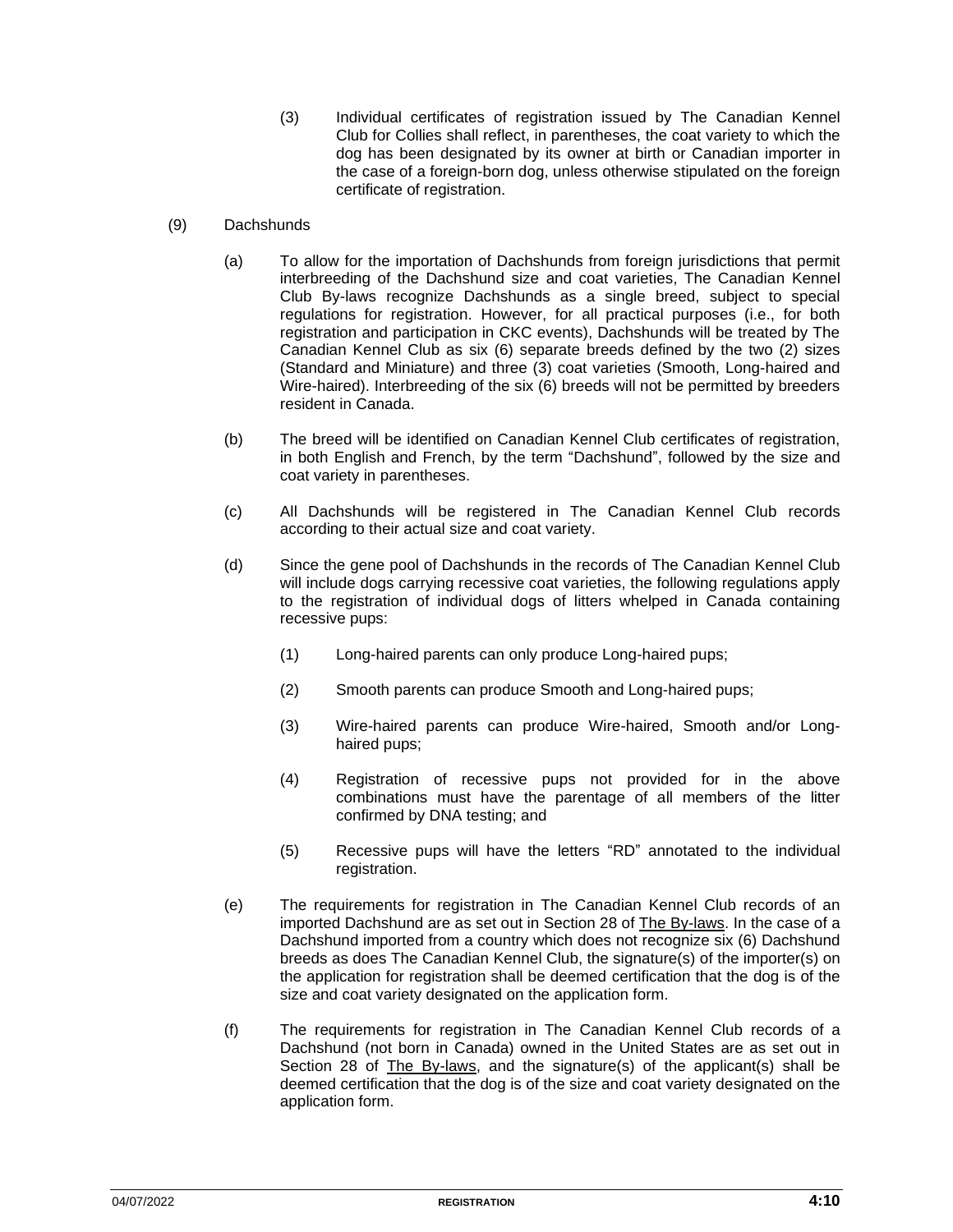- (g) For registration of a litter of Dachshunds whelped in Canada and sired by a Dachshund (not registered individually in The Canadian Kennel Club records) owned by a resident of the U.S.A., the signatures of the owner(s) of the sire and the breeder(s) on the application form shall be deemed certification that the sire and the dam are of the same size and coat variety.
- (10) Greyhounds
	- (a) The following sections pertain to The Canadian Kennel Club Regulations applying to the registration of Greyhounds registered individually in the National Coursing Association Stud Book. Effective 1973, the National Coursing Association, U.S.A., changed the name of their Stud Book record to "National Greyhound Association". In 1982, The Canadian Kennel Club was officially notified that the National Coursing Association, England, had changed the name of their Stud Book record to Greyhound Stud Book. Pedigrees and certificates of registration issued by the newly named associations noted above will be accepted by The Canadian Kennel Club in lieu of pedigrees and certificates issued by the former National Coursing Associations.
	- (b) Registration of Individual Greyhounds Born in the United States:

A purebred Greyhound, born in the United States, registered individually in the National Coursing Association Stud Book, and imported to Canada by a resident of Canada, shall be eligible for registration in the records of The Canadian Kennel Club provided that:

(1) The resident of Canada who imported the dog completes and submits an official Canadian Kennel Club *Application for Registration of an Individual Dog* form with the required fee.

NOTE: Where a resident of Canada wishes to register an American-born Greyhound registered individually in the National Coursing Association Stud Book and said person was not the importer of the dog, the application for registration must be completed by the resident of Canada who imported the dog and the application for registration form must be accompanied by a regularly completed Canadian Kennel Club *Application for Transfer of Ownership* form for each change of ownership that has taken place since the dog was owned by the resident of Canada who imported the dog; regular transfer of ownership fee shall apply in connection with each such transfer of ownership.

- (2) The dog is identified in accordance with The By-laws, Section 25.
- (3) The copy of the certificate of registration for the dog as issued by the National Coursing Association, verified in writing by the owner as being current and accurate, showing the ownership of the resident of Canada who imported the dog (or subsequent owner) accompanies the application for registration form. [Board Motion #07-03-13]
- (4) The copy of The National Coursing Association certificate of registration, verified in writing by the owner as being current and accurate, accompanying the application must show three (3) generations (fourteen ancestors) of ancestry, or, as an alternative, the application must be accompanied by a copy of the certified pedigree, verified in writing by the owner as being current and accurate, issued by the National Coursing Association, showing three (3) generations of ancestry. [Board Motion #07-03-13]
- (c) Registration of Individual Greyhounds Born in Any Country Other Than the United States or Canada and Imported into Canada: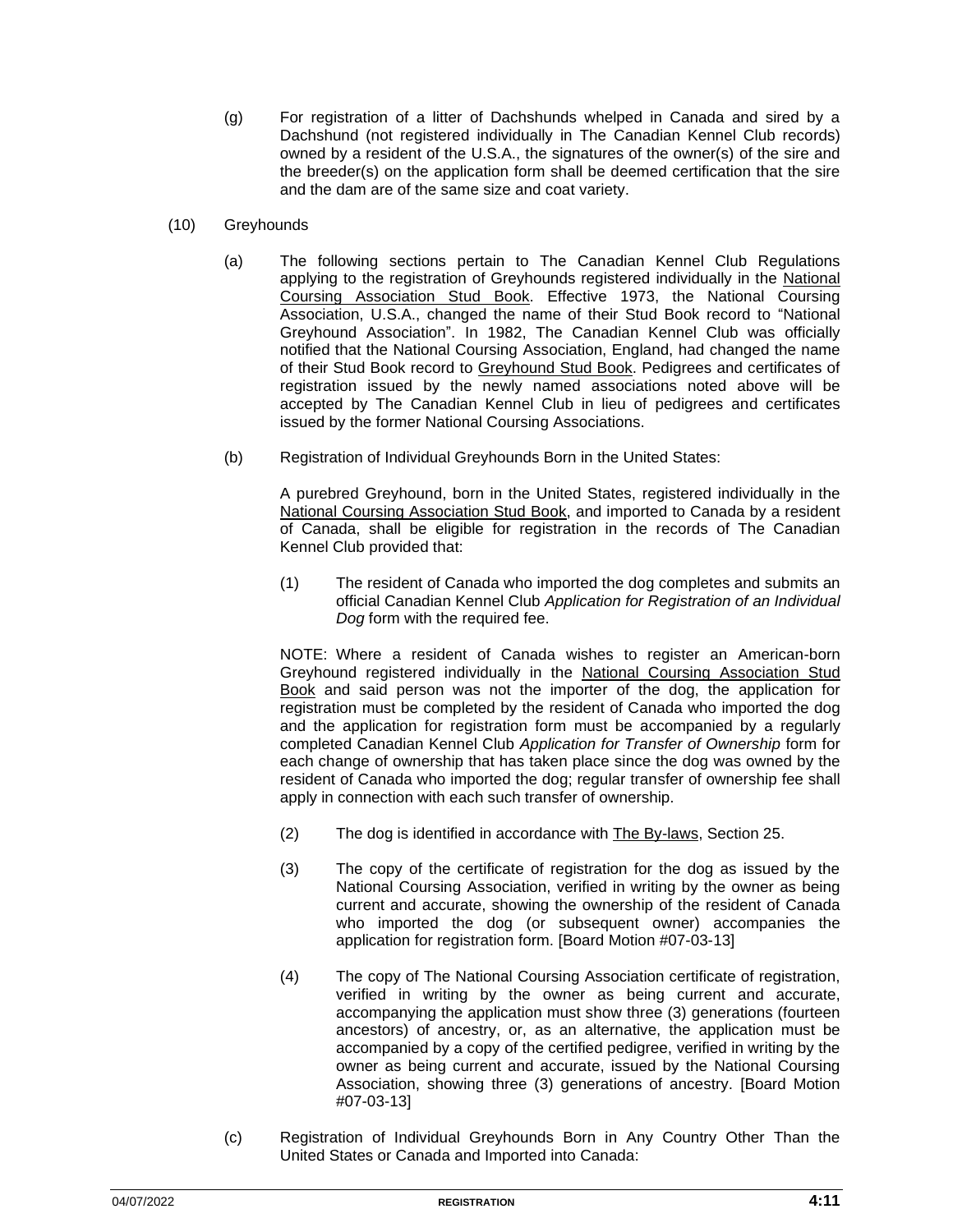A purebred Greyhound, born in any country other than the United States or Canada and imported into Canada, shall be eligible for registration in the records of The Canadian Kennel Club provided that all the requirements set forth in the section above entitled "Registration of Individual Greyhounds Born in the United States" are complied with.

(d) Registration of Individual Greyhounds Born in Canada:

A purebred Greyhound, born in Canada and registered individually in the National Coursing Association Stud Book shall be eligible for registration in the records of The Canadian Kennel Club provided that:

- (1) The owner at time of birth completes and submits an official Canadian Kennel Club *Application for Registration of an Individual Dog* form with the required fee; each subsequent change of ownership registerable at the regular fee.
- (2) The dog is identified in accordance with The By-laws, Section 25.
- (3) The copy of the certificate of registration for the dog, verified in writing by the owner as being current and accurate, as issued by the National Coursing Association, showing the ownership of the owner at birth (or subsequent owner), accompanies the application for registration form. [Board Motion #07-03-13]

NOTE: If the certificate of registration, as issued by the National Coursing Association shows ownership of a person other than the owner at birth, the application for registration must be accompanied by a properly completed Canadian Kennel Club *Application for Transfer of Ownership* form that has taken place since the dog was the property of its owner at birth.

- (4) The copy of the National Coursing Association certificate of registration, verified in writing by the owner as being current and accurate, accompanying the application must show three (3) generations (fourteen ancestors), or, as an alternative, the application must be accompanied by a copy of the certified pedigree, verified in writing by the owner as being current and accurate, issued by the National Coursing Association, showing three (3) generations of ancestry. [Board Motion #07-03-13]
- (e) Registration of Litters of Purebred Greyhounds
	- (1) Registration of litters of purebred Greyhounds shall be as provided in The By-laws, Section 27.
	- (2) Where the sire of a litter is an American-born Greyhound, or a Greyhound imported into the United States from any country other than Canada, the words "registered in an American stud book or record recognized by this Club", shall mean registration in the American Kennel Club Stud Book or registration in the National Coursing Association Stud Book.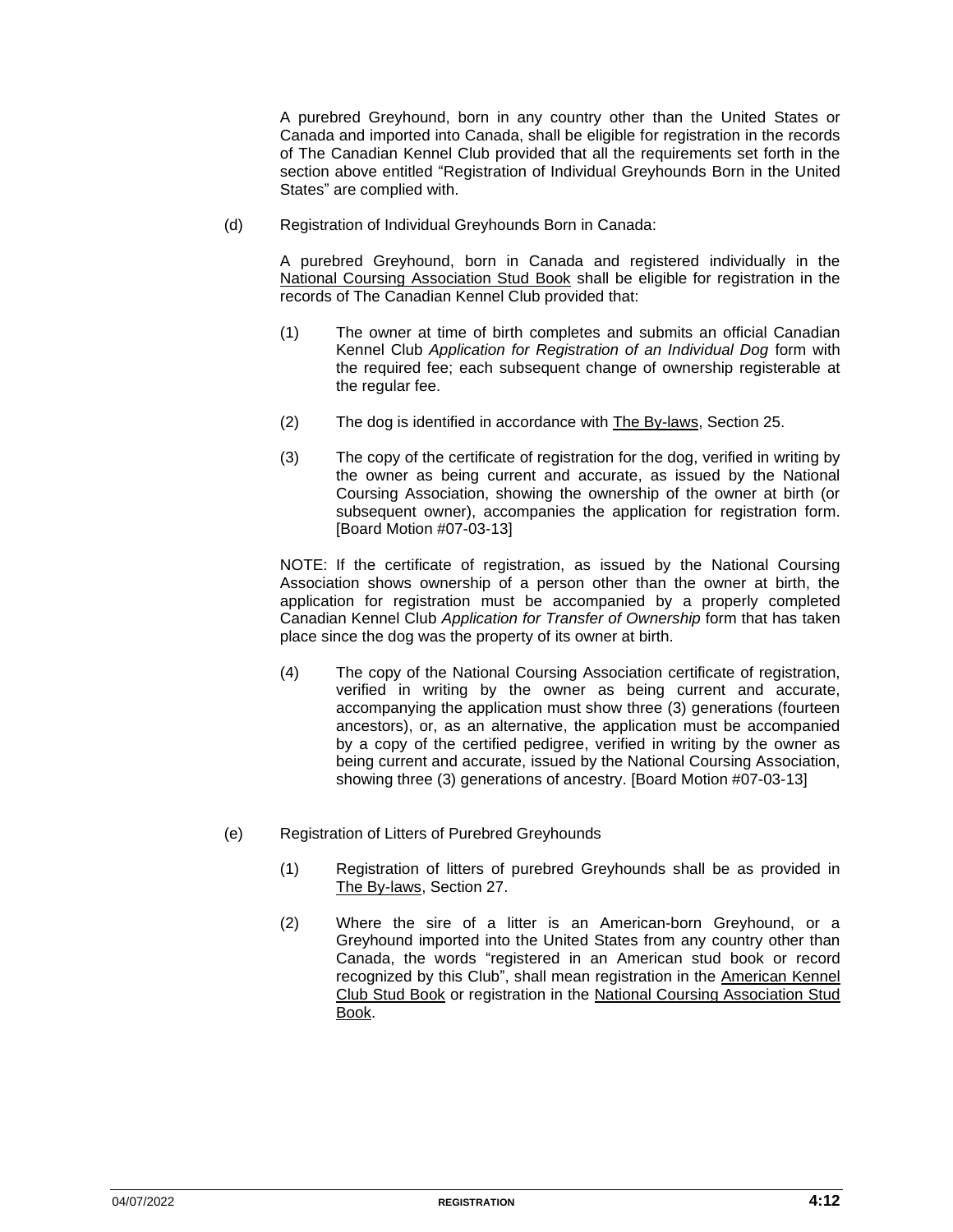#### (11) Harriers and Beagles

The following are Special Regulations applying to the registration of Harriers and Beagles registered individually in the Association of Masters of Harriers and Beagles Stud Book:

(a) Registration of Individual Harriers or Beagles Born in the United States

A purebred Harrier or Beagle, born in the United States, registered individually in the Association of Masters of Harriers and Beagles Stud Book and imported to Canada by a resident of Canada, shall be eligible for registration in the records of The Canadian Kennel Club provided that:

(1) The resident of Canada who imported the dog completes and submits an official Canadian Kennel Club *Application for Registration of an Individual Dog* form with the required fee.

NOTE: Where a resident of Canada wishes to register an American-born Harrier or Beagle registered individually in the Association of Masters of Harriers and Beagles Stud Book and said person was not the importer of the dog, the application for registration must be completed by the resident of Canada who imported the dog and the application for registration form must be accompanied by regularly completed Canadian Kennel Club *Application for Transfer of Ownership* form for each change of ownership that has taken place since the dog was owned by the resident of Canada who imported the dog; regular transfer of ownership fee shall apply in connection with each such transfer of ownership.

- (2) The dog is identified in accordance with The By-laws, Section 25.
- (3) The copy of the certificate of registration for the dog, verified in writing by the owner as being current and accurate, as issued by the Association of Masters of Harriers and Beagles, showing the ownership of the resident of Canada who imported the dog (or subsequent owner) accompanies the application for registration form. [Board Motion #07-03-13]
- (4) The copy of the Association of Masters of Harriers and Beagles certificate of registration, verified in writing by the owner as being current and accurate, accompanying the application must show three (3) generations (fourteen ancestors) of ancestry, or, as an alternative, the application must be accompanied by a copy of the certified pedigree, verified in writing by the owner as being current and accurate, issued by the Association of Masters of Harriers and Beagles, showing three (3) generations of ancestry. [Board Motion #07-03-13]
- (b) Registration of Individual Harriers or Beagles Born in Any Country Other than the United States or Canada and Imported into Canada

A purebred Harrier or Beagle, born in any country other than the United States or Canada and imported into Canada, registered individually in the records of the Association of Masters of Harriers and Beagles, shall be eligible for registration in the records of The Canadian Kennel Club provided that all the requirements set forth in the section above entitled "Registration of Individual Harriers or Beagles Born in the United States" are complied with.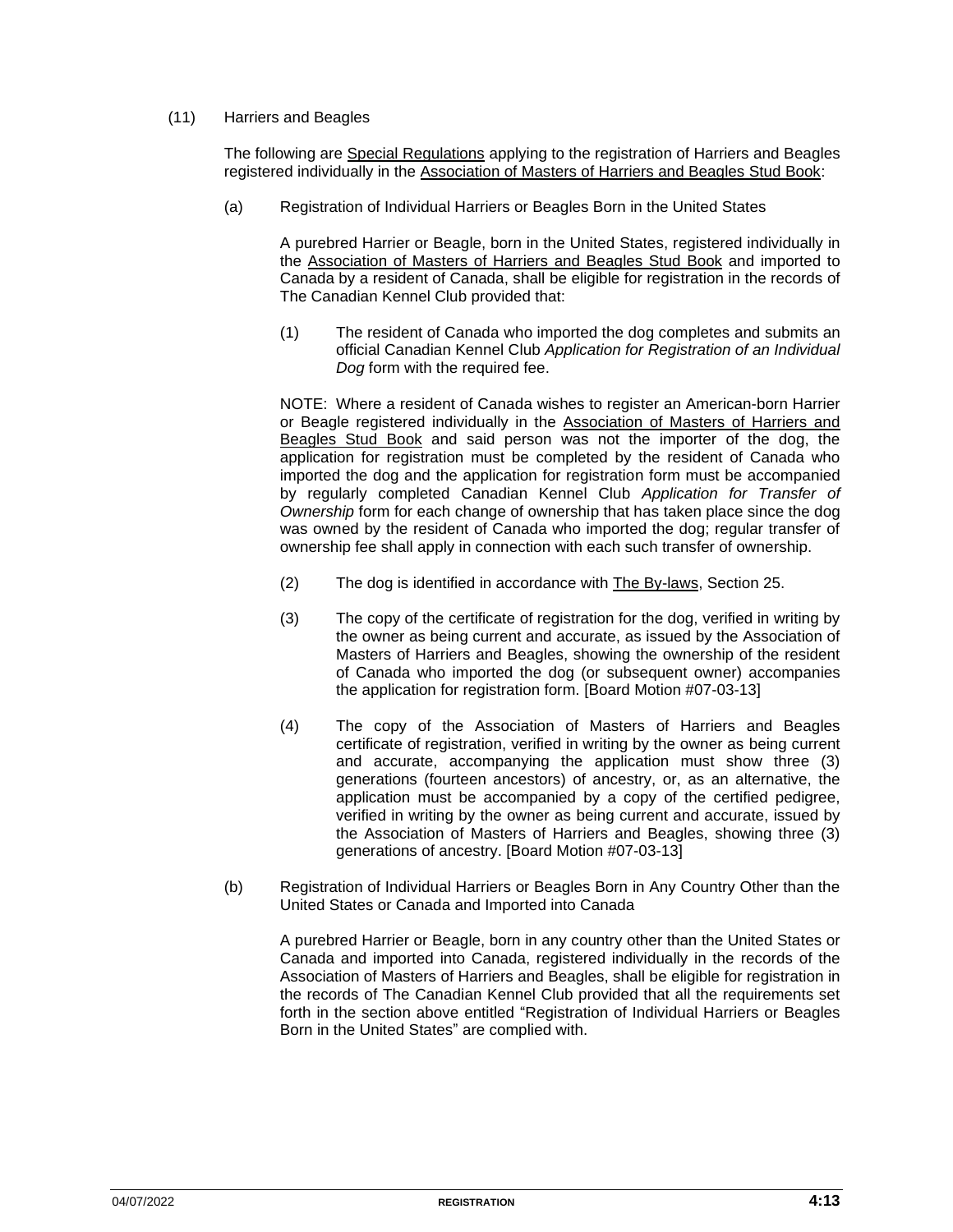(c) Registration of Individual Harriers or Beagles Born in Canada

A purebred Harrier or Beagle, born in Canada and registered individually in the Association of Masters of Harriers and Beagles Stud Book shall be eligible for registration in the records of The Canadian Kennel Club provided that:

- (1) The owner at time of birth completes and submits an official Canadian Kennel Club *Application for Registration of an Individual Dog* form with the required fee; each subsequent change of ownership registerable at the regular fee.
- (2) The dog is identified in accordance with  $\frac{7}{10}$  By-laws, Section 25.
- (3) The copy of the certificate of registration, verified in writing by the owner as being current and accurate, for the dog as issued by the Association of Masters of Harriers and Beagles, showing the ownership of the owner at birth (or subsequent owner), accompanies the application for registration form. [Board Motion #07-03-13]

NOTE: If the certificate of registration, as issued by the Association of Masters of Harriers and Beagles shows ownership of a person other than the owner at birth, the application for registration must be accompanied by a properly completed Canadian Kennel Club *Application for Transfer of Ownership* form that has taken place since the dog was the property of its owner at birth.

- (4) The copy of the Association of Masters of Harriers and Beagles certificate of registration, verified in writing by the owner as being current and accurate, accompanying the application must show three (3) generations (14 ancestors), or, as an alternative, the application must be accompanied by a copy of the certified pedigree, verified in writing by the owner as being current and accurate, issued by the Association of Masters of Harriers and Beagles, showing three (3) generations of ancestry. [Board Motion #07-03-13]
- (d) Registration of Litters of Purebred Harriers or Beagles
	- (1) Registration of litters of purebred Harriers or Beagles shall be as provided in The By-laws, Section 27.
	- (2) Where the sire of a litter is an American-born Harrier or Beagle, or a Harrier or Beagle imported into the United States from any country other than Canada, the words "registered in an American stud book or record recognized by this Club", shall mean registration in the American Kennel Club Stud Book or registration in the Association of Masters of Harriers and Beagles Stud Book.
- (12) Indigenous Breeds

The following breeds are recognized by The Canadian Kennel Club as being indigenous to Canada: Canadian Eskimo Dog, Tahltan Bear Dog, Nova Scotia Duck Tolling Retriever, Newfoundland Dog, Labrador Retriever. [Board Motion #60-12-16]

The following are Special Regulations [approved by the Ministry of Agriculture Canada, January 20, 1988], pertaining to the registration of indigenous breeds recognized by The Canadian Kennel Club (see "Recognized Breeds"):

(a) Each dog must be identified by tattoo markings or microchip implant before it is examined as provided hereafter.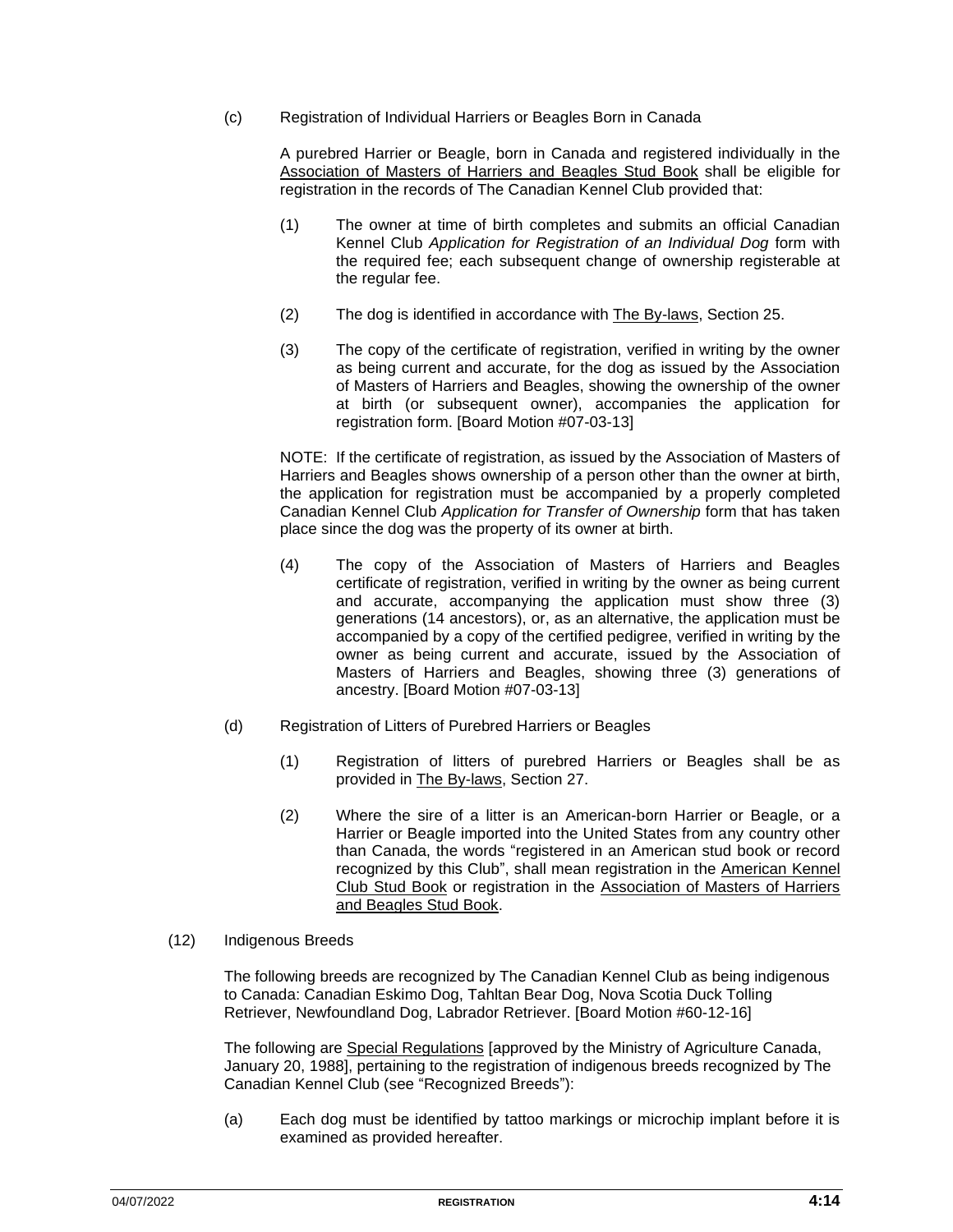- (b) Application for registration will not be considered before the dog reaches one (1) year of age (this in order to ensure a mature dog when it is examined).
- (c) Each dog will be examined as so directed by the Registration Committee and the owner wishing registration must make the dog available for examination at such place and at such time as the Committee directs.
- (d) Registration will not be accorded the dog unless, when examined in relation to the breed standard, the majority of the Examining Committee is of the opinion that the dog rates not less than "good" against the breed standard and has no disqualifications or serious fault which would jeopardize the dog's value and usefulness as a breeding animal. Each dog, when examined must be within the weight and height and colour limitations set forth in the breed standard (the standard must be amended to provide for these details if not now present in the breed standard).
- (e) A full three-generation pedigree for each dog is not essential. The name of the sire and dam must, however, be known.
- (f) If mass registration is indicated, then the owner of the dogs must present private breeding records for the examination of the Registration Committee. If such records are not available, or in such a state as to cause the Registration Committee to question their reliability, then the Committee may decide that registration will not be accorded any of the dogs.
- (g) No dog will be registered in accordance with these regulations until its descendants, to the extent of at least three (3) generations, have been examined and the majority of the Examining Committee is of the opinion that such descendants also rate not less than "good" when compared to the official standard for the breed.
- (h) For the purpose of complying with these regulations, the definition of "three generations of descendants" does not provide for the breeding of a more advanced generation descendant to an earlier generation descendant. The progression of the breeding programme, to produce the required three generations, must be consistently advanced for test breeding purposes.
- (13) Shiba Inus
	- (a) In reference to Procedure RG003, section 4, in particular where an application for Club registration of a Shiba Inu imported to Canada is accompanied by copies of the certificate of registration and certified pedigree, verified in writing by the owner as being current and accurate, issued by a stud book not recognized by The Canadian Kennel Club, the Registration Committee shall determine whether said application shall be considered under the rules set forth in section (b), page 4:16, or whether to exercise the authority provided to the Registration Committee under The By-laws, Section 13.1 (b) (ii). [Board Motion #07-03-13]
	- (b) Eligibility for The Canadian Kennel Club registration of a Shiba Inu born in the U.S.A., and owned by a resident of the U.S.A., shall be governed by the authority vested in the Registration Committee under The By-laws, Section 13.1 (b) (ii).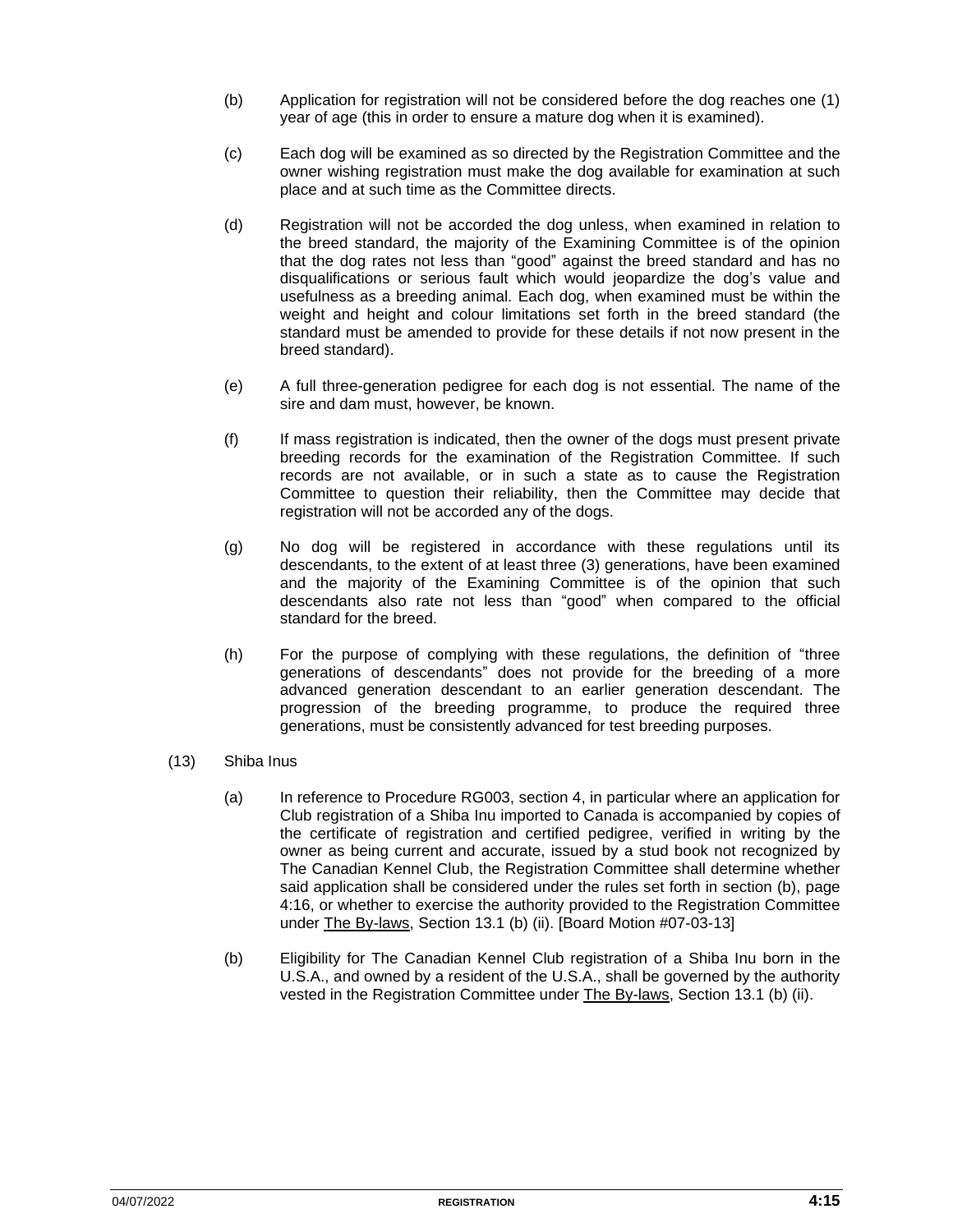(14) Imported, Recognized Breeds Certified by a Non-Recognized Stud Book

The following are Special Regulations (approved by the Ministry of Agriculture Canada, March 1982 and amended September 1989) pertaining to the registration of dogs imported to Canada which are of a breed recognized by The Canadian Kennel Club but the foreign certificate or pedigree is issued by a stud book which is not recognized by the Club:

- (a) These regulations shall not pertain to those foreign-born dogs which are registered in a stud book or record of a foreign country which has established a national registry organization recognized by The Canadian Kennel Club.
- (b) Subject to all other requirements set forth in The By-laws, Section 28, an application for registration of a purebred dog imported to Canada, copies of the certificate of registration and certified pedigree, verified in writing by the owner as being current and accurate, which are issued by a foreign stud book or record not recognized by The Canadian Kennel Club will be considered, provided: [Board Motion #07-03-13]
	- (1) The dog is of a breed recognized by The Canadian Kennel Club.
	- (2) The dog is identified in accordance with the provisions of The By-laws, Section 25.
	- (3) The dog is registered in its country of export in the name(s) of the person(s) who imported the dog to Canada and such ownership is officially recorded on the foreign certificate of registration.
	- (4) The dog is examined by an Examining Committee as so directed by the Executive Director or his designate. The importer wishing registration must make the dog available for examination at such time as the Examining Committee directs.
	- (5) Registration will not be granted by the Club unless each member of the Examining Committee provides their own written report on each dog so examined to the Executive Director or his designate. Each dog examined must conform to the Rules of Eligibility where available, must be a minimum of one (1) year of age and must be within the weight and height and colour and coat limitations set forth in the Breed Standard and must display the temperament that conforms to the Breed Standard of the dog so examined. These finds, in conjunction with other pertinent information, shall be received by the Registration Committee when considering approval of registration to be granted by the Club. [Board Motions #08- 03-16, 61-03-22]
	- (6) No dog shall be accorded registration in The Canadian Kennel Club records, under the terms of these Regulations, unless such registration is recommended and approved by the Executive Director or designate.
	- (7) A non-refundable fee as set out in in the Schedule of Fees available on the CKC website.
- (c) In the event that a dog has competed in a Canadian Kennel Club-approved Conformation event and it earns the necessary points for a Championship title prior to making an application for registration, such a dog will not have to be examined by an Examining Committee since it has been established that the dog conforms to the breed standard.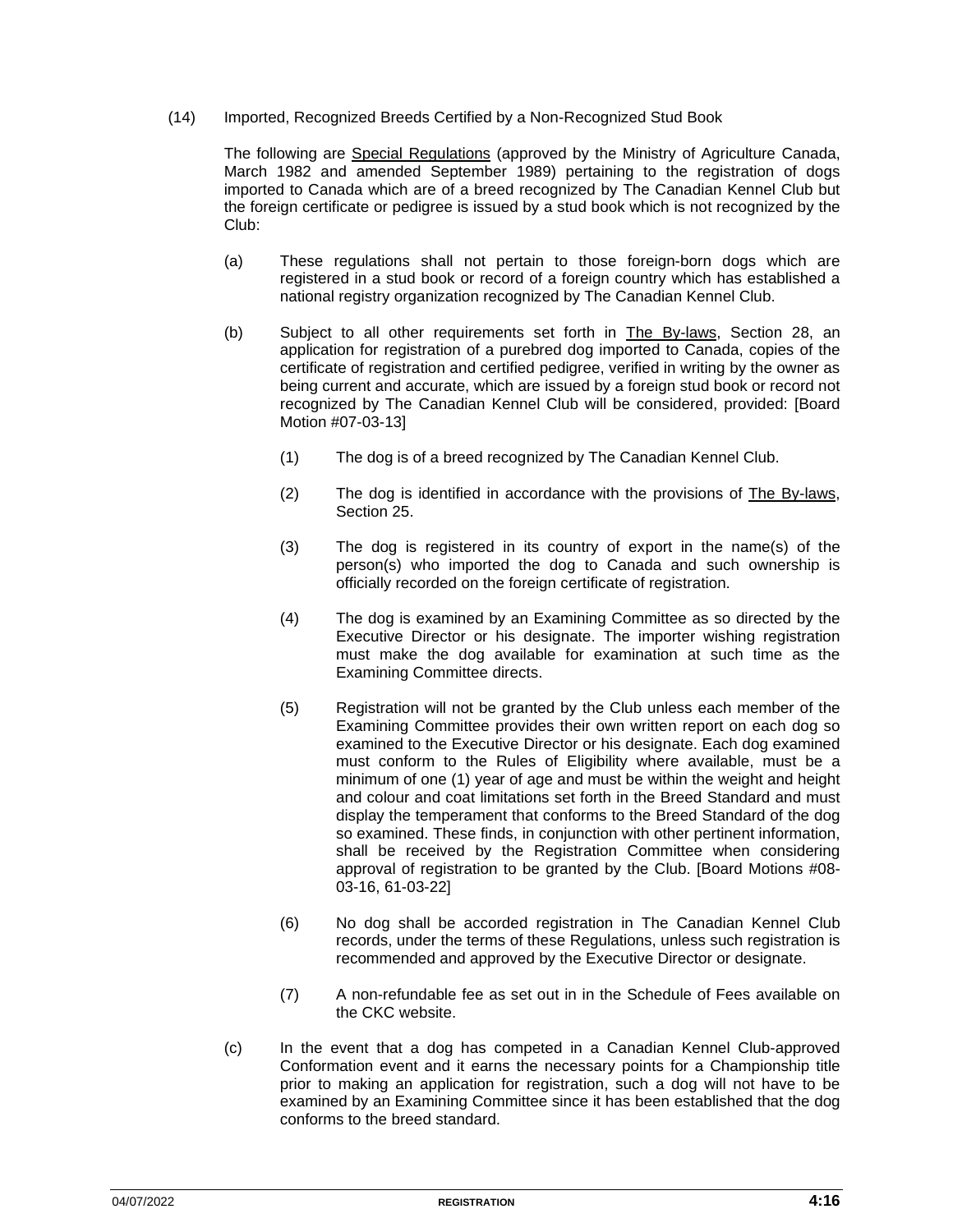- (d) If a circumstance occurs which is not, or which is alleged not to be provided by these Regulations, the Registration Committee may deal with the matter and make a decision as it deems fit.
- (15) Breeds Not Recognized by the American Kennel Club [Board Motion #67-03-18]

A purebred dog born in the United States, owned by a resident of the United States or imported from the United States by a resident of Canada, shall be eligible for individual registration in the records of The Canadian Kennel Club provided that:

- (a) The dog is of a breed not recognized by the American Kennel Club for registration purposes.
- (b) The dog is of a breed recognized by The Canadian Kennel Club for registration purposes.
- (c) The dog comprised of a litter whelped by a dam registered in the records of The Canadian Kennel Club, or a CKC recognized stud book.
- (d) The dog comprised a litter sired by a dog registered in the records of The Canadian Kennel Club, or a CKC recognized stud book.
- (e) The owner of the dog at birth, or the Canadian importer, completes and submits an official The Canadian Kennel Club *Application for Registration of An Individual Dog* form with the required fee.

NOTE: If the dog is owned at the time of application for registration by a person other than the owner at birth, the application for registration must be accompanied by a supplementary *Application for Transfer of Ownership* form for each change of ownership that has taken place. The regular transfer fee will apply to each transfer of ownership.

- (f) The owner of the dog at the time of birth provides with the application for registration a letter certifying the name and registration number of the dam, the name and registration number of the sire, the date of birth of the litter, the place of birth of the litter, the number of males and females comprising the litter. [Board Motion #07-03-13]
- (g) The owner of the dam and owner of the sire are not, at the time of application for registration, persons denied the privileges of The Canadian Kennel Club.
- (h) The dog is individually identified in accordance with the provisions of The Bylaws, Section 25.
- (i) It is agreed that the name of the dog, when registered with The Canadian Kennel Club, is not subject to change by the Club should the dog become eligible for registration with the American Kennel Club.
- (j) This policy shall be periodically reviewed by the Registration Committee to ensure these privileges are not extended to any other particular breed for a period of time which would appear to be longer than required to achieve recognition of the breed by the American Kennel Club.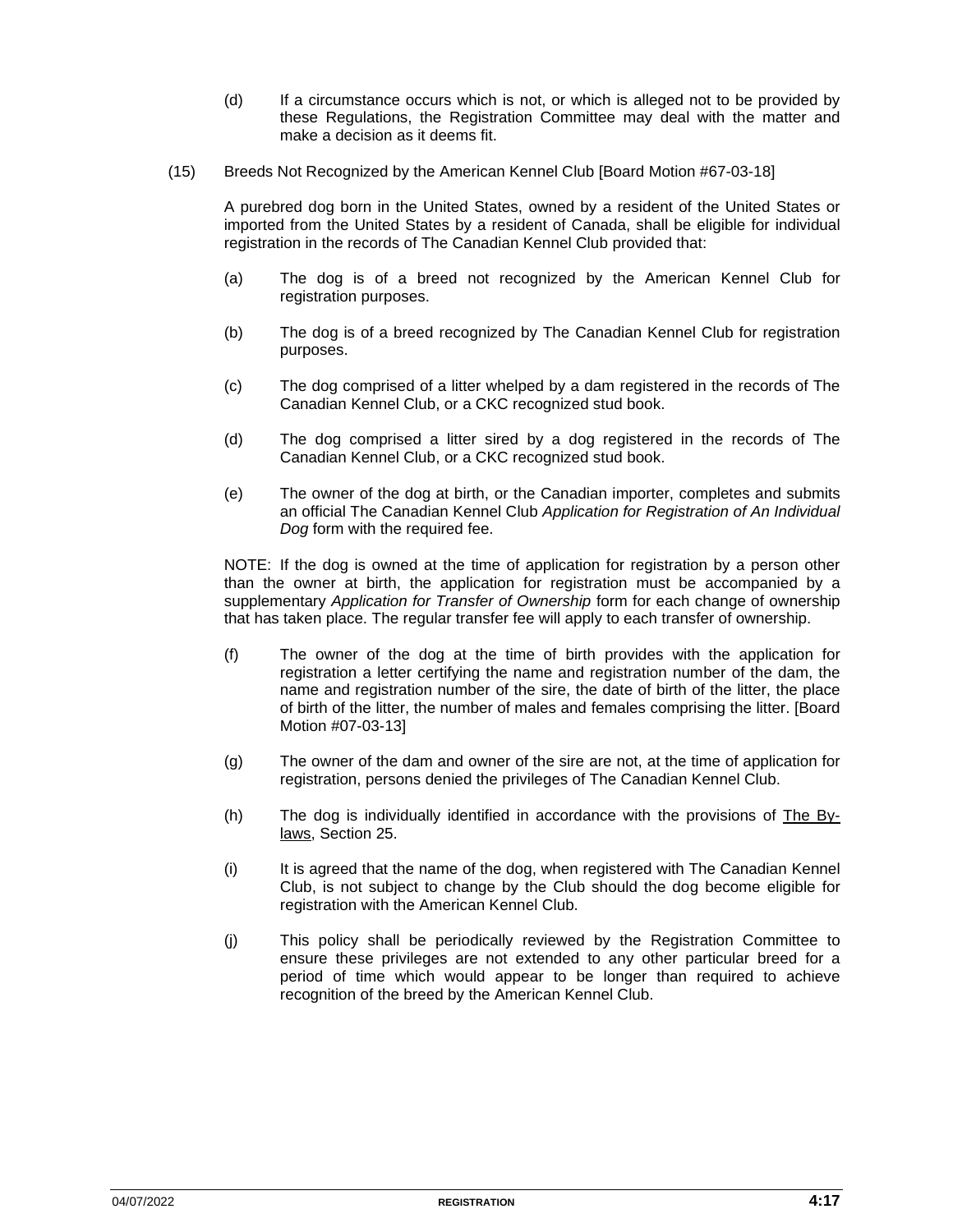#### (16) Registration for Competition Purposes

Subject to the requirements set out hereunder, The Canadian Kennel Club will register in its records, any purebred dog within any of the following categories for the sole purpose of competing in Canadian Kennel Club-approved events:

- (a) The dog is of a breed recognized by The Canadian Kennel Club and is registered in a foreign registry organization designated on the Club's list of recognized foreign Stud Books.
- (b) The dog was in one (1) or more Championship Shows, approved Obedience Trials, approved Field Trials or approved Tracking Tests held under The Canadian Kennel Club Rules.
- (c) The conditions governing The Canadian Kennel Club registration are as follows:
	- (1) The application for The Canadian Kennel Club registration of the dog must be completed and signed by the foreign owner(s) of record and be accompanied by copies of the certificate of registration and certified pedigree (to a minimum of three (3) generations), verified in writing by the owner as being current and accurate, issued by a recognized foreign registry organization in the country in which the dog and its recorded owner(s) are domiciled. The certified pedigree must reflect registration numbers for each and every dog reflected in said pedigree. [Board Motion #07-03-13]
	- (2) The dog must be microchip implanted, or tattoo marked with letters assigned by the Club for the purpose. Information regarding microchip implants and tattoo marking is available from The Canadian Kennel Club upon request.
	- (3) If a foreign-born dog, owned by a resident of a foreign country is leased to a resident of Canada, is brought into Canada and is in the custody of one or more residents of Canada for a specified period of time, said lease shall have no force or effect upon the Club unless the dog is first registered in the records of The Canadian Kennel Club as described in (1) above, and a properly executed lease agreement, signed by the lessor(s) and the lessee(s) is filed with The Canadian Kennel Club. Lease agreement forms for this purpose are available upon request from the Club.
	- (4) If the foreign-born dog is the joint property of one or more residents of a foreign country and one or more residents of Canada and has been brought to Canada and is in the custody of one or more residents of Canada for the purpose of competing in Canada, the names of all coowners must be reflected in the certificate of registration issued by the recognized foreign registry organization and all co-owners must sign the application submitted to The Canadian Kennel Club for registration of the foreign-born dog.

#### **G. Examining Committee**

- (a) In accordance with The By-laws, the Registration Committee has the authority to require an Examining Committee to be struck for the purpose of examining a dog. The Committee shall be struck in the manner prescribed in **Chapter X, Section G** of the Policy and Procedures Manual.
- (b) Upon the Examining Committee having been struck for this purpose, the Registration Committee shall provide the Examining Committee with instructions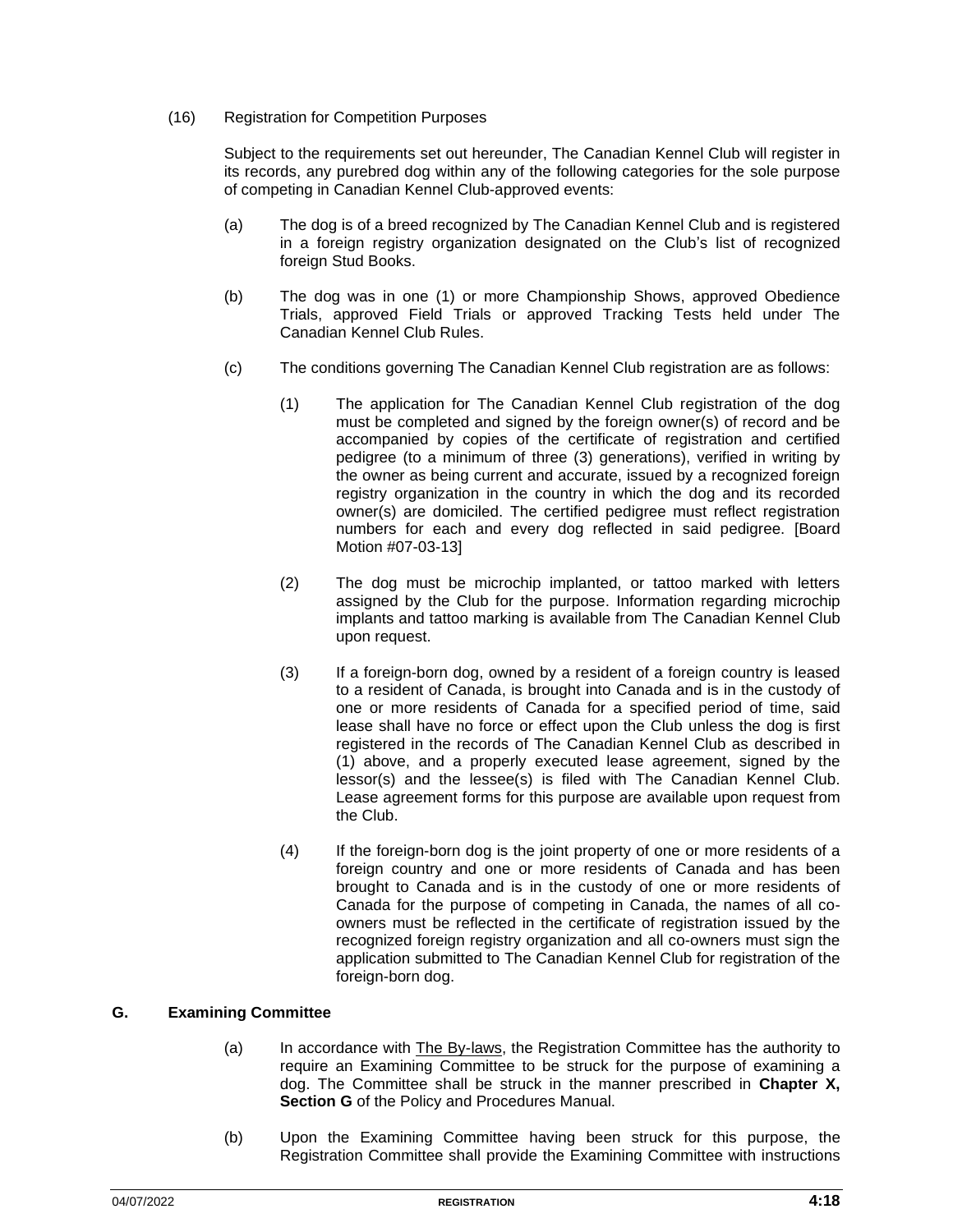with respect to the nature of the examination which the Examining Committee is to perform.

#### **H. Artificial Insemination Regulations**

(1) Definition

Processed semen refers primarily to frozen semen but it also includes fresh semen, chilled semen and/or extended semen. The following regulations do not pertain to the use of fresh unprocessed semen in situations in which the donor dog and the recipient bitch are on the same site.

- (2) Approved Facilities
	- (a) With regard to canine artificial insemination and the collection, preparation, storage and distribution of canine semen, all matters pertaining to the type of technology used, the effectiveness of the technology, the quality of the services and any limitations of the technology or failure to fulfill expectations and/or guarantees remain a matter between the person(s) and/or corporation(s) which provide the technology and/or services and those who agree to use them.
	- (b) The Canadian Kennel Club accepts the principle that frozen semen can have an identity apart from the donor dog and thus individual units of frozen semen can be purchased and owned by person(s) distinct from the owner(s) of the donor dog. Person(s) who own such units of frozen semen must sign in place of the owners of the stud dog on the Club's Application for Registration of a Litter if the litter was conceived by the use of frozen semen. Where a litter is conceived from artificial insemination utilizing semen imported to Canada, the owner or lessee of the sire, or owner of the semen must provide to The Canadian Kennel Club a statement certifying that the semen was collected from a sire which he owns or leases. In the event the semen was acquired apart from the ownership of the donor dog, proof of the means of acquisition must be submitted. Such certified statement shall be accepted by the Club in lieu of the owner or lessee of the sire signing Section B of the application (Application for Registration of A Litter from Semen Born in Canada).
- (3) Artificial Insemination With Processed Semen

Any breeder who is in good standing with The Canadian Kennel Club may apply for registration of a litter whelped in Canada by a bitch that is registered in, or eligible for registration in the records of the Club, where a litter is the result of a bitch being artificially inseminated with imported semen. Such registration by the Club shall be subject to the following regulations:

- (a) The semen must be from a dog of a breed recognized by The Canadian Kennel Club and individually registered in a stud book or foreign record recognized by the Club. The dog must be registered in said stud book or foreign record in the name of the owner or lessee, certifying the collection of semen as required in Section (e) of these regulations.
- (b) A duly completed application form (The Canadian Kennel Club Registration of a Litter Born In Canada) must be submitted to the Club, together with the appropriate semen form and registration fee;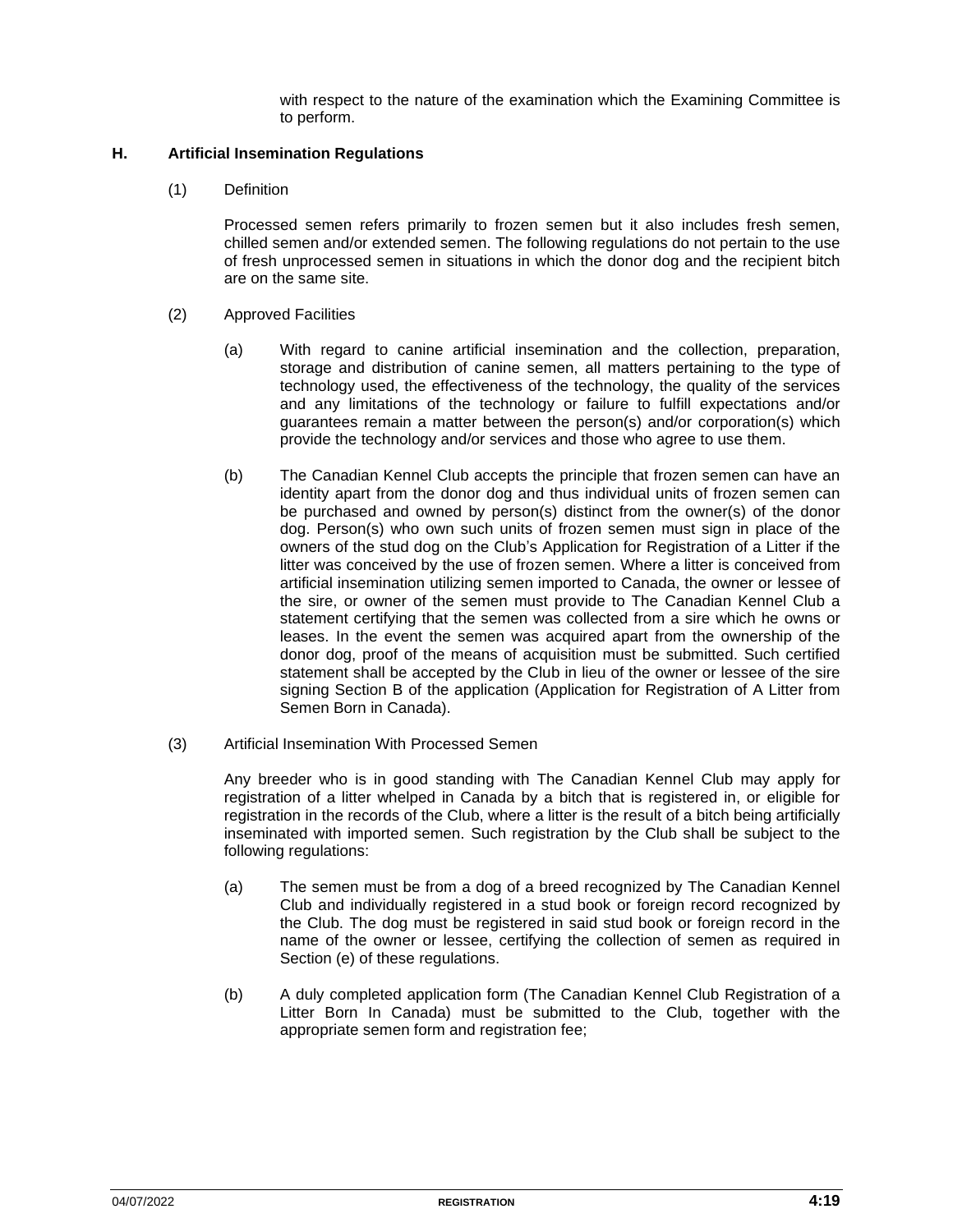- (1) A clear and legible copy of the certificate, as required under the Animal Disease and Protection Act, of an official veterinarian of the country of export, or a certificate of a veterinarian endorsed by an official veterinarian of the country of export, that clearly identified the donor dog and shows the following:
	- (a) The semen was examined immediately after collection and was found to be of acceptable quality for processing and freezing.
	- (b) Sanitary precautions have been observed during the collection and processing of semen to prevent contamination by pathogenic micro-organisms.
	- (c) Each ampoule or vial of semen has been marked or labeled clearly to show the date of collection, the registration number and the registered name of the donor dog.
	- (d) The semen is in a container bearing an unbroken seal of the government of the country of export and is stored within the container in ampoules, straws or other receptacles that are marked in a permanent manner with the breed, name and registration number, colour and marking of the donor dog.
- (c) The Canadian Kennel Club must also receive a clear and legible copy of the certificate signed by the person who performs the insemination certifying the following:
	- (1) The breeder, name and registration number, colour and markings of the recipient bitch, and the tattoo number and/or microchip number.
	- (2) The date upon which the recipient bitch was inseminated.
	- (3) That the imported semen was in a container bearing an unbroken seal of the government of the country of export and clearly labeled with the breed, name and registration number, colour and markings of the donor dog.
- (d) The application for registration of a litter born in Canada, which is the result of artificial insemination with imported semen, must be accompanied by a copy of a certified three-generation pedigree of the sire, verified in writing by the owner as being current and accurate, showing the registered name and number of every dog in the pedigree issued by a stud book or foreign record, recognized by The Canadian Kennel Club, also an original certification from the foreign stud book or foreign record certifying registered ownership of the sire on the date of semen collection. [Board Motion #07-03-13]
- (e) In the event of irregularities in the documentation of an application for registration of a litter born in Canada as a result of artificial insemination of imported semen, the application shall be referred to The Canadian Kennel Club Registration Committee for review and for the purpose of recommending its acceptance or rejection by the Club.
- (f) If circumstance occurs which is not, or which is alleged not to be provided for by these Regulations, the Registration Committee may deal with the matter and make such decision as it deems fit. Such decision shall be final and binding upon all persons affected thereby.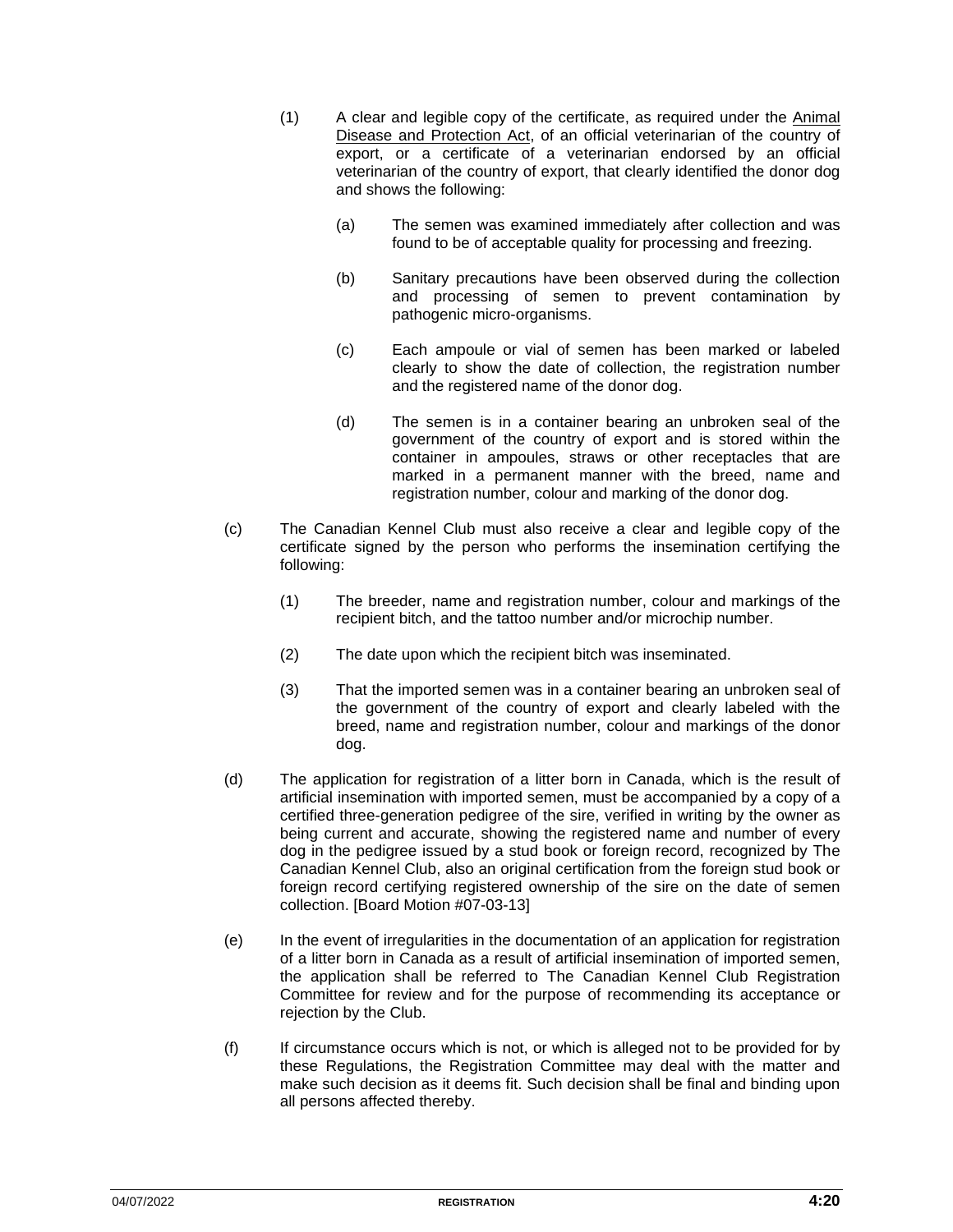#### (4) Artificial Insemination With Processed Semen Collected Within Canada

Any breeder in good standing with The Canadian Kennel Club may apply for registration of a litter whelped in Canada by a bitch that is registered in, or eligible for registration in, the records of the Club, where a litter is the result of a bitch being artificially inseminated with semen collected and processed within Canada. Such litter registration by the Club shall be subject to the following regulations:

- (a) The semen must be from a dog of a breed recognized by The Canadian Kennel Club and individually registered with the Club. The dog must be registered in The Canadian Kennel Club Stud Book in the name of the owner or lessee, certifying collection of semen as required in **section (d), page 4:23** of these regulations.
- (b) A duly completed application form (The Canadian Kennel Club Registration of a Litter Born in Canada) from fresh-chilled or frozen semen must be submitted to the Club, together with the appropriate fee and full certification from the time of collection to the time of insemination.
- (c) Registration Committee
	- (1) In the event of irregularities in the documentation of an application for registration of a litter born in Canada as the result of insemination with processed semen, the application shall be referred to The Canadian Kennel Club Registration Committee for review and for the purpose of recommending its acceptance or rejection by The Canadian Kennel Club.
	- (2) If circumstance occurs which is not, or which is alleged not to be provided for by these Regulations, the Registration Committee may deal with the matter and make such decisions as it deems fit. Such decisions shall be final and binding upon all persons affected thereby.
- (d) Semen Collection
	- (1) The semen has been collected and stored at a semen collection centre.
	- (2) The semen was examined immediately after collection and found to be of acceptable quality for processing, freezing and storing.
	- (3) Sanitary precautions have been observed during the collection and processing of the semen to prevent contamination by pathogenic microorganisms.
	- (4) Each ampoule, vial or straw of semen is sealed and clearly marked or labeled to show the date of collection and identification (registration number/microchip/tattoo) to completely identify the donor dog and his owner.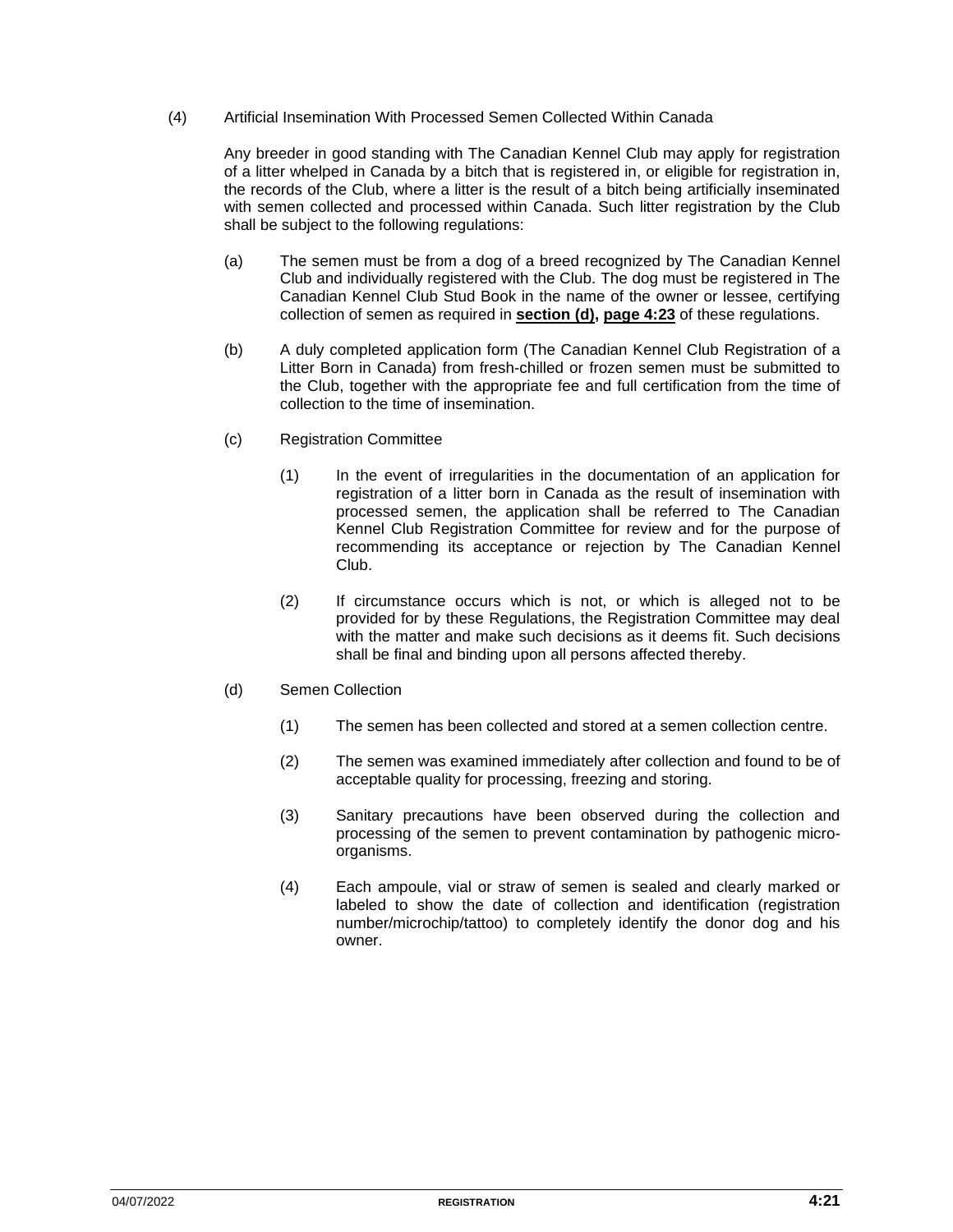- (e) Semen Storage
	- (1) The semen shall be stored in tanks used only for canine semen. Complete records of each collection will be kept by the semen collection centre and the owner of the donor dog.
- (f) Insemination with Transported Semen
	- (1) The semen must be fully identified by microchip number and/or tattoo number where available and where not available, by registration number of the donor dog. Semen will be shipped in a sealed container directly to the person who is performing the insemination.
	- (2) The person who is performing the insemination must inspect the container on arrival to ascertain that the seal is unbroken and that full information on the donor dog is given.
	- (3) Certification from the person who is performing the insemination identifying the breed, registered name, The Canadian Kennel Club registration number, colour, markings, tattoo and/or microchip number and owner of the recipient bitch, must be included with the application to register the litter.
- (g) Registration of Litter
	- (1) A completed Canadian Kennel Club litter application for the registration of a litter conceived from chilled or frozen semen collected and used in Canada, and the appropriate semen form and registration fee. To obtain information visit the CKC website at [www@ckc.ca](mailto:www@ckc.ca) and download the forms.
- (5) Identification of Semen
	- (a) The facility that collects and stores the semen must ensure that every individual container used to store processed semen include the following identification:
		- (1) Identification of the collection and storage facility.
		- (2) Identification of the breed of dog.
		- (3) Identification of the donor dog by name, Canadian Kennel Club registration number and tattoo and/or microchip number or foreign club number.

#### **I. Policy for Parentage Testing (DNA TESTING)**

- (1) Labrador Retrievers Two Yellow Parents Cannot Produce Black Progeny
	- (a) In the event a litter of puppies is whelped by a yellow dam and sire and produces black progeny, the breeder must carry out DNA Testing to establish the identity of the sire, dam and all the progeny. In all other instances, if DNA Testing is not complied with, the litter in part or whole is ineligible for registration.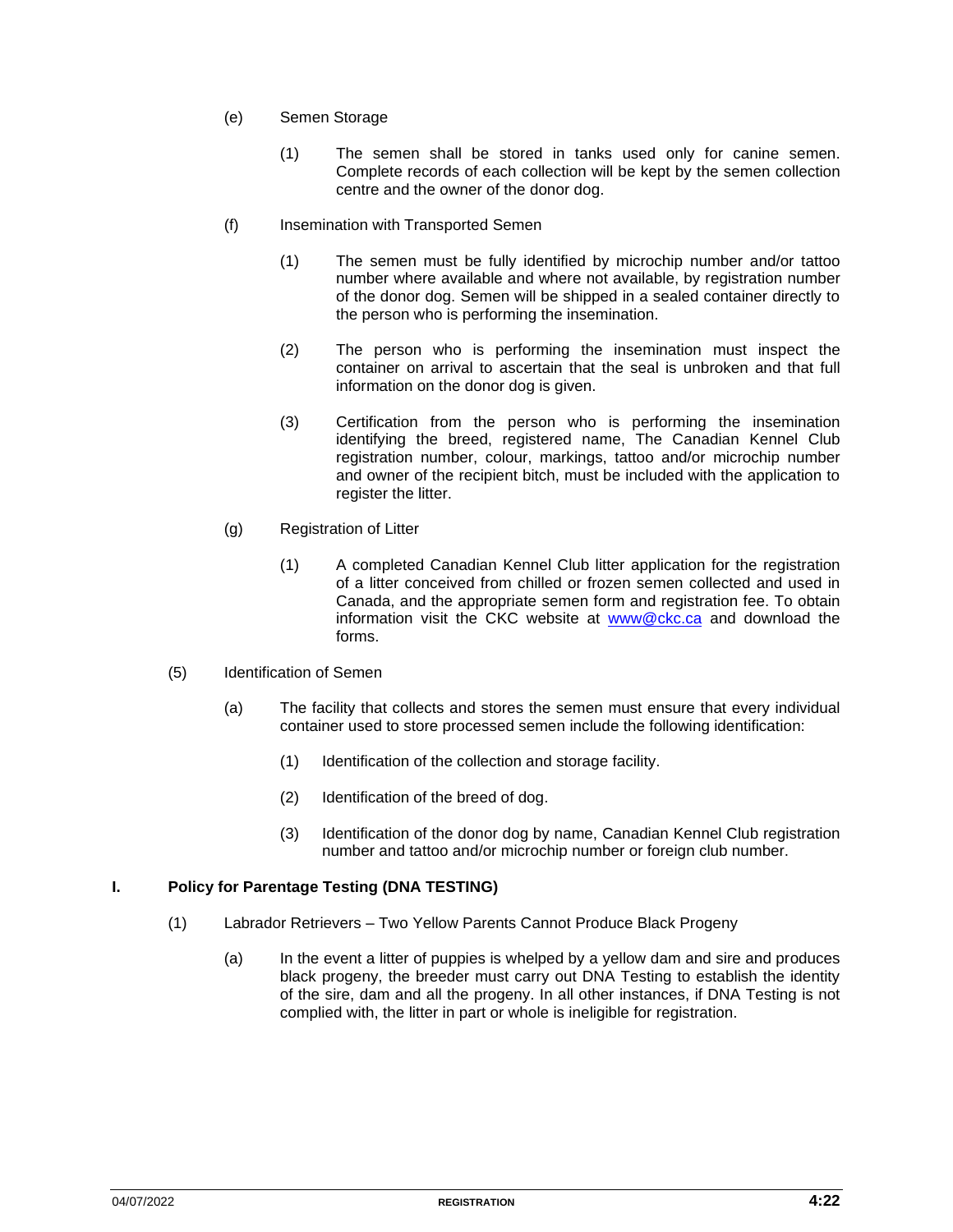- (2) Parentage Verification DNA Testing. For further information see The By-laws, Section 27.8: [Board Motion #07-03-13, #06-09-19]
	- (a) The Registration Committee reserves the right to require and determine the terms under which parentage verification DNA testing is done when dealing with matters brought before the Committee.
	- (b) The Registration Committee determines the grounds on which an allegation of impure breeding warrants DNA testing.
	- (c) Owners of sires or dams cannot withhold signature on an application to register a litter until a DNA test is performed merely because of suspicion of mis-mating.
	- (d) When the Registration Committee requires DNA testing, the expenses for DNA testing will be borne by the breeder and/or stud dog owner as determined between themselves. The Registration Committee has the authority to make exceptions to this policy. [Board Motion #155-09-11]
	- (e) When testing parentage, the dam, all potential sires and all progeny in the litter must be tested. The Registration Committee has the authority to make exceptions to this policy.
	- (f) Failure to cooperate in required parentage verification DNA testing may result in the cancellation of the litter and/or individual dogs and/or referral to the Discipline Committee of The Canadian Kennel Club.
	- (g) Dog(s) being parentage verification DNA tested must be identified by a legible tattoo or microchip.
	- (h) A licensed veterinarian collecting the sample (typically saliva) for the parentage test will verify on his/her official letterhead, the identification of the dog(s). The licensed veterinarian must send the samples directly to the DNA facility that will be conducting the test. The Registration Committee reserves the right to require and to appoint their own representative to verify the identification of the dog(s). To avoid conflict of interest, when a breeder and/or owner is also a veterinarian, the verification must come from another unrelated licensed veterinarian.
	- (i) In the event the tattoo is illegible or the microchip non-functional, the Registration Committee will determine if the results of the tests will be accepted.
	- (j) Breeders are encouraged to use parentage verification DNA testing to confirm their records in any situation in which there may be doubt about the parentage, even though the testing may not be specifically required by The By-laws or the Registration Committee of The Canadian Kennel Club.
		- (1) The parentage verification DNA testing should be done before the litter application is filed with The Canadian Kennel Club.
		- (2) The breeder will retain the test results in their own records.
	- (k) Breeders and/or owners may appeal a decision of an Examining Committee or a decision of the Registration Committee in a dispute of parentage by the presentation of results of DNA testing. The tests must be conducted according to the standards expressed above, specifically sections numbered **2(a) to ( j)**.
	- (l) In order to appeal the cancellation of a litter, the sire(s), dam(s) and all progeny, whether in dispute or not, shall be required to be tested. **Section 2(e)** above shall apply.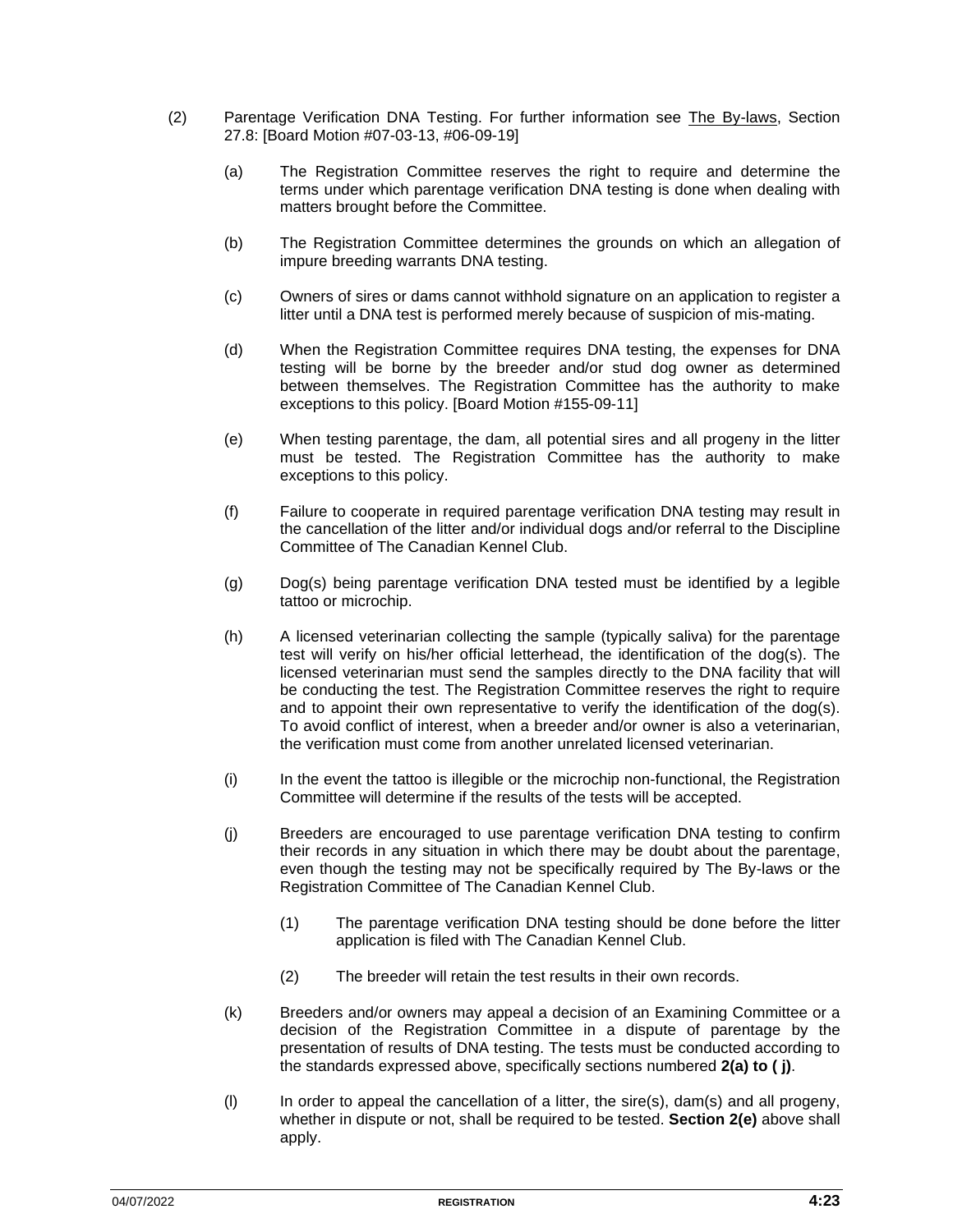- (m) Parentage verification DNA testing may be required in cases of alleged impure breeding or in cases in which a litter application is rejected or a litter registration revoked on the basis of colour inheritance at the discretion of the Registration Committee.
- (n) Examining Committees will continue to function as the first step in an allegation of impure breeding.
- (o) A DNA profile is required where a litter is the result of natural or artificial insemination by a sire that resides in a foreign country, registered with a Foreign Stud Book that is not on the CKC's List of Recognized Foreign Stud Books. This DNA profile must be provided before any litter sired by a foreign dog of an unrecognized stud book would be eligible for CKC registration.
- (3) Multiple Matings. For further information see The By-laws, Section 27.7: [Board Motion #07-03-13]
	- (a) In the event a dam is mated to two (2) or more stud dogs, the litter(s), in part or whole, is eligible for registration provided the requirements set out in Section 27 of The By-laws have been satisfied.
	- (b) In the event that one of the sires is of a breed different from the dam or in case one of the sires is that of a mixed breed, DNA testing shall be required on all sires and all the progeny.
	- (c) Identification requirements shall be the same as those stated in **Section 2(g), (h) and (i)**, above.
	- (d) A Multiple-Sire Litter Registration Application must be completed and submitted with the required service fee, along with DNA testing results for the sire(s), dam and each puppy.
	- (e) Fees for this service are set out in in the Schedule of Fees available on the CKC website.
	- (f) Registration Committee has the authority to supplement these requirements as a situation may warrant.
	- (g) An "Application for Registration of Multiple Sires Litters or Litters Born in Canada" is available upon request from Head Office or may be downloaded from The Canadian Kennel Club website.

#### **J. Transfer of Ownership**

- (1) The fact that a dog sold as a purebred died following sale in no way relieves the vendor of his legal obligations to supply the purchaser with a Canadian Kennel Club certificate of registration showing the purchaser's ownership of the dog.
- (2) Canadian-bred dogs, registered and sold prior to the seller being deprived or suspended of The Canadian Kennel Club privileges, can be considered eligible for transfer, irrespective of when the application for transfer is submitted, providing the purchaser submits proof of purchase or an affidavit attesting to the fact, that the sale did in fact, take place prior to the seller being deprived or suspended of Club privileges.
- (3) The Canadian Kennel Club will accord registration and transfer of ownership to those dogs obtained from the Humane Society, S.P.C.A., dog pound or rescue club, where the following conditions are satisfied:
	- (a) A Canadian Kennel Club certificate of registration accompanies the dog.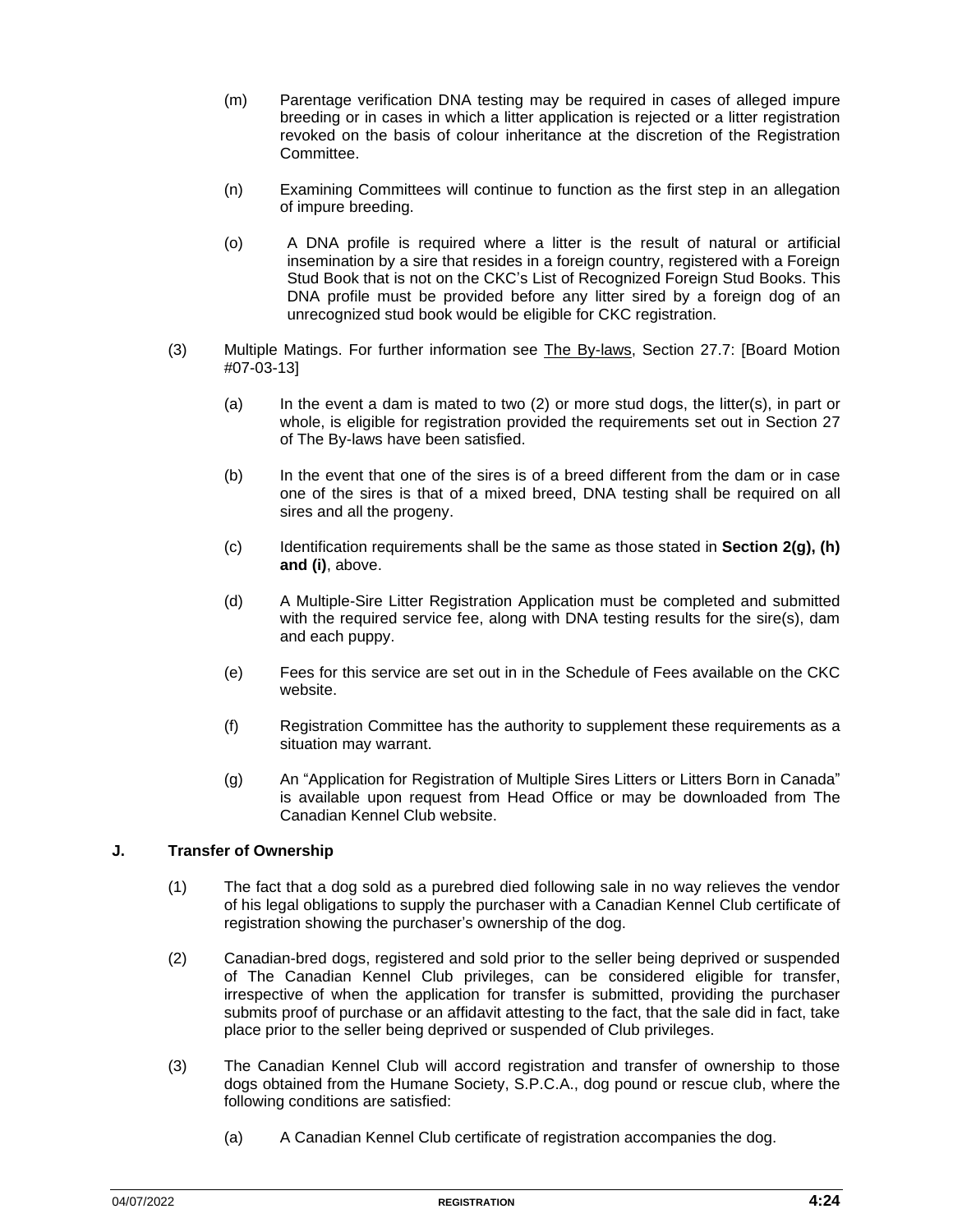- (b) The dog must be identified by microchip transponder or tattoo in accordance with The By-laws so that the dog can be positively identified as being a dog 'belonging' to the certificate.
- (c) A properly executed transfer of ownership is obtained from each and every owner.
- (d) The required fees accompany the application for registration and/or transfer of ownership.
- (4) The Board delegates to the Executive Director or his designate the authority to process the transfer applications of dogs on a non-breeding agreement that have been spayed or neutered. An unrestricted certificate of registration will be issued with the annotation "spayed" or "neutered".

#### **K. Non-Breeding Agreements**

- (1) A dog may be sold pursuant to a non-breeding agreement between buyer and seller, under which the buyer agrees that the dog shall not be used by the buyer or by any other person for breeding purposes.
- (2) In the event of an accidental mating or a mating in violation of a non-breeding agreement, the progeny of any dog that is sold under a non-breeding agreement shall not be eligible for registration and may not be represented as purebred.
- (3) Violation of a non-breeding agreement constitutes a contravention of the Club's policies and rules; and is a disciplinary offence under Section 15.1 of The By-laws.
- (4) A non-breeding agreement is a private contract between seller and buyer; therefore, The Canadian Kennel Club may take no action (other than disciplinary action as noted above) to enforce any such agreement. Further, neither the Club nor the Board of Directors nor any of its committees, including the Registration Committee, may cancel a properly executed non-breeding agreement for the purposes of facilitating the breeding of a dog, the registration of its progeny or the transfer of ownership. Such an agreement may only be cancelled as provided by Section 30.4 of The By-laws. [Board Motion #07-03-13]
- (5) Some non-breeding agreements may be supported by a supplementary private agreement containing certain terms and conditions which, upon being met, automatically cause the non-breeding agreement to expire. Where The Canadian Kennel Club determines that a non-breeding agreement in respect of any dog is no longer in effect because it has expired in accordance with its terms (rather than having been cancelled by parties in accordance with Section 30.4 of The By-laws), The Canadian Kennel Club shall, upon receiving an application, along with the prescribed fee, issue a new certificate of registration for the dog, which certificate shall not bear the "Non-Breeding" endorsement provided by Section 30.2 of The By-laws.

#### **L. Tattoos and Microchips**

- (1) When the Registration Division receives an application for individual registration which calls for the signature and date of tattoo marking of a dog where that method of identification is employed, and the applications fail to disclose such information, such applications shall be returned for proper completion.
- (2) Where the tattoo markings are split the breeder's identification letters must be placed in the one ear (or flank, as the case may be) and the numeral and year letter in the other ear (or flank, as the case may be).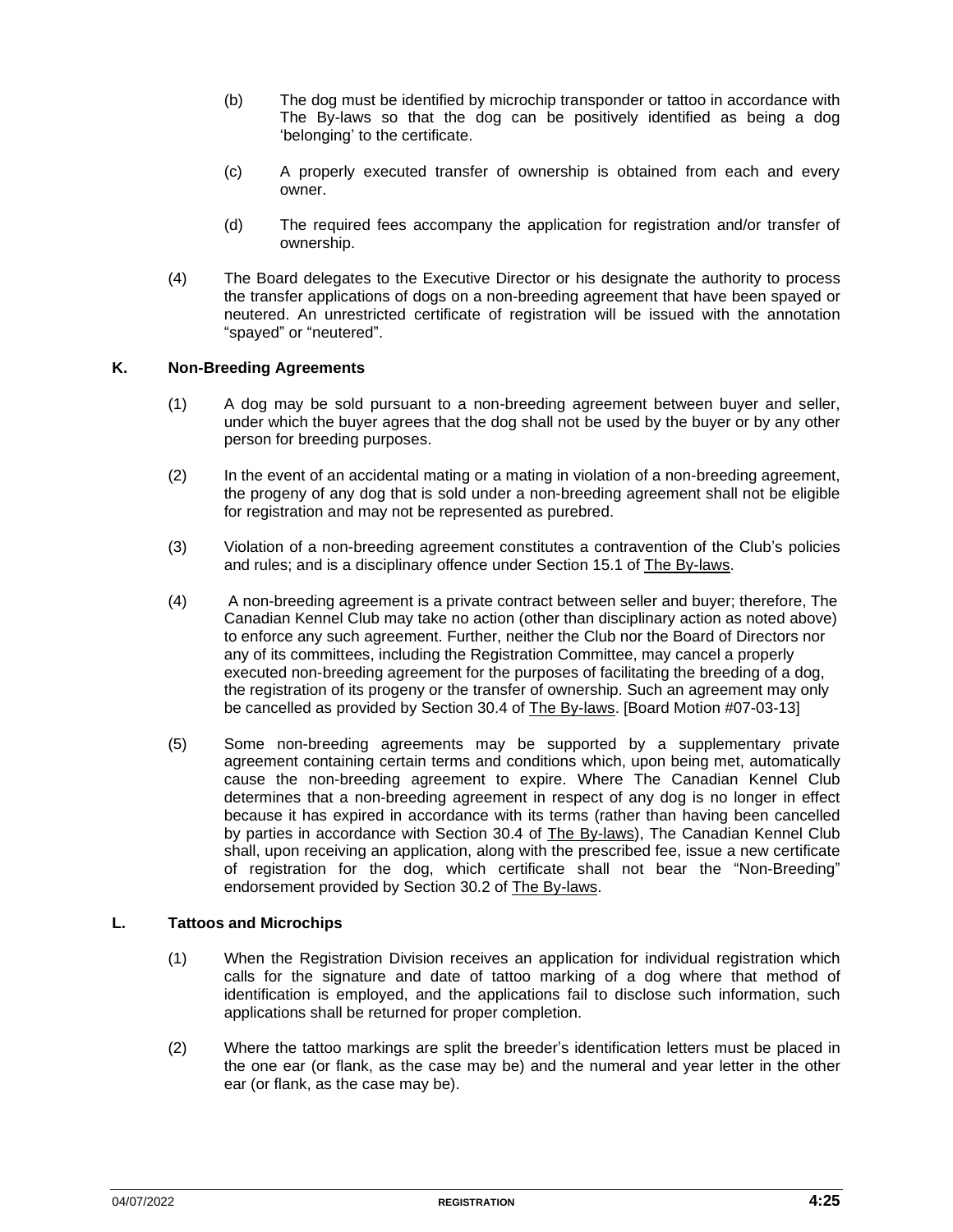- (3) If a tattoo combination is allotted to two (2) or more people, the tattoo can be accepted if it has been used on a dog bred by either person. [For example: If a tattoo is registered to Mr. and Mrs. Smith (Sally and John Smith), John can use it on dogs of his breeding and Sally can use it on dogs of her breeding].
- (4) If a tattoo combination is allotted to one (1) person, the tattoo can be accepted if the dog was co-bred by them. [Example: If a tattoo is registered to Mr. John Smith, it can be used on dogs bred by John and Sally Smith].
- (5) If a tattoo combination is allotted to one (1) member of a household, the other members of the same household cannot use it on a dog without the written permission of the other member, which must be done each time applications are submitted. The only exception would be if the member who registered the tattoo combination signed the identification section as having actually tattooed the dog.
- (6) Every Director, if they so choose, shall be given a printout, computer disk (CD) or an electronic transmission of all the registered tattoo letters in their zone or across Canada to facilitate the recovery of lost dogs.
- (7) Any member of the Examining Committee for the zone in which the imported foreign dog resides shall be considered the authorized CKC official as designated in Section 25.6(e) and  $25.7(g)$  of The By-laws to certify that a tattoo or microchip transponder implant is acceptable for registration purposes. [Board Motion #07-03-13]
- (8) The number of characters of a microchip transponder implant shall not exceed twenty (20) characters in total form.

#### **M. Breeding Records**

- (1) The Registration Committee is authorized in accordance with The By-laws, Section 22.3, to conduct an inspection of a breeder's private breeding records.
	- (a) A request for private breeding records will be made in writing to the last known address of the breeder and the original records must be delivered within the allotted time frame by means of registered or certified mail, or commercial carrier.
	- (b) A breeder may deliver his private breeding records to Head Office in person, or by means of registered or certified mail, or commercial carrier at his expense and the records will be returned within five (5) to seven (7) working days by registered or certified mail, or commercial carrier at The Canadian Kennel Club's expense.
	- (c) Alternatively, the Registration Committee may request that a breeder's private breeding records be examined by an Examining Committee that has been appointed in the manner prescribed in **Chapter X, Section G** of the Policy and Procedures Manual.
	- (d) The Registration Committee may, at its discretion, call for up to seven (7) years of private breeding records.
	- (e) If the Registration Committee calls for less than seven (7) years of records and those records are found to be satisfactory, the Committee will be satisfied that proper records have been maintained.
	- (f) If the records that are requested are found to be unsatisfactory, the Committee may request records for additional years.
	- (g) In order for private breeding records to be deemed satisfactory, all information as required in The By-laws, Section 22.2, must be included.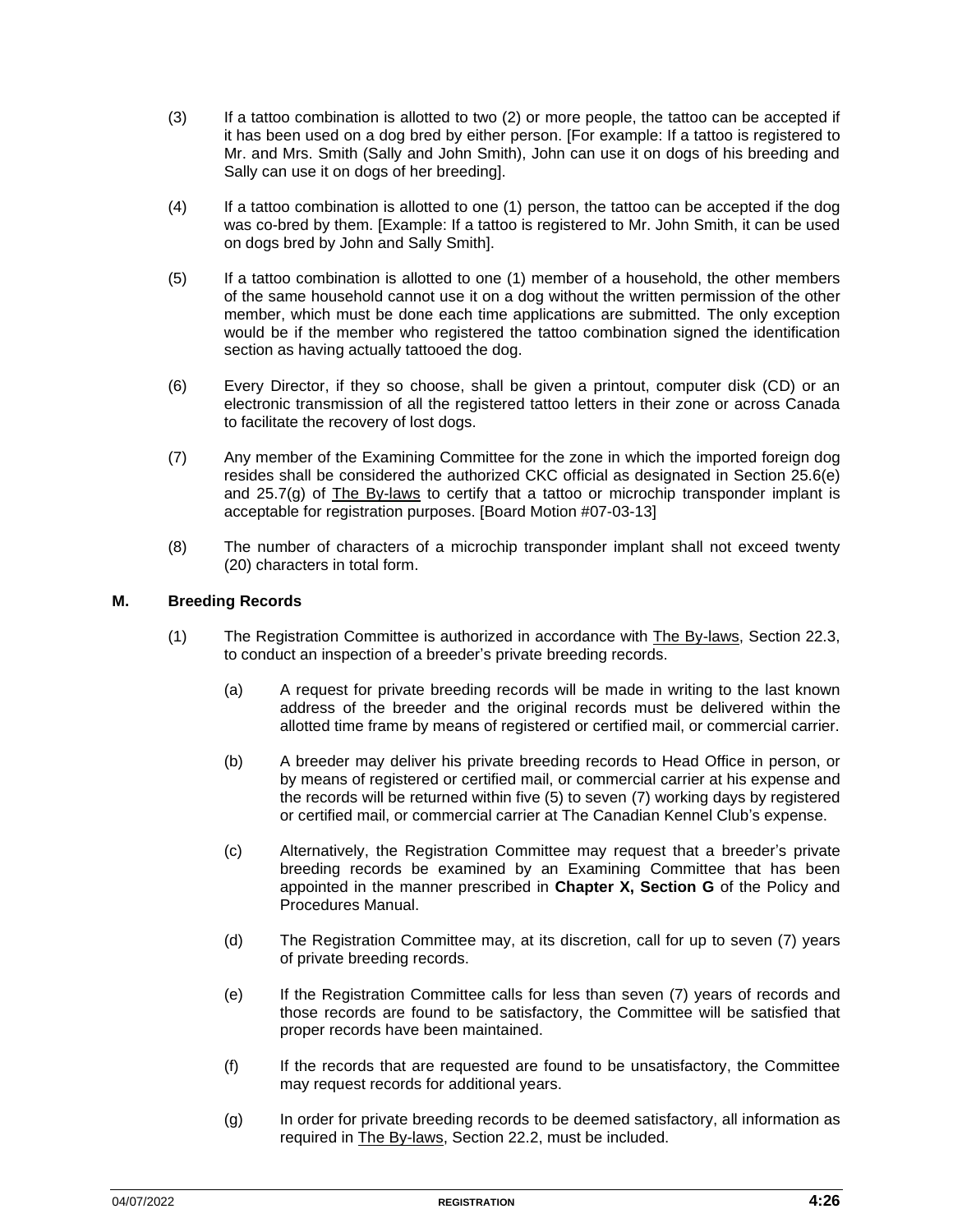#### **N. Kennel Names** [Board Motion #13-09-20]

- (1) Definitions
	- (a) For the purposes of this section, the following interpretations shall apply:
		- (1) "Person" includes, where applicable, a partnership or company;
		- (2) "Head Office" means The Canadian Kennel Club;
		- (3) "First owner" means the owner of a dog at its birth;
	- (b) A kennel name is:
		- (1) A word, or combination of words and/or letters, which, upon the application of a person, had been granted by The Canadian Kennel Club prior to July 18, 1966, for the exclusive use of such person in the naming of dogs for individual registration with the Club; or,
		- (2) A single word, which, upon application of a person, may be granted by The Canadian Kennel Club for the exclusive use of such person in the naming of dogs for individual registration with the Club.
- (2) Applications for Kennel Names
	- (a) The Registration Committee is authorized to deal with all objections to a kennel name.
	- (b) Application for registration of a kennel name with The Canadian Kennel Club must be on a form provided by the Club and all sections of the application must be completed to the satisfaction of the Head Office.
	- (c) The Canadian Kennel Club will not knowingly approve an application for registration of a kennel name if the name applied for is:
		- (1) A name now reserved as a kennel name with the Club.
		- (2) A name considered to be phonetically identical to a name reserved as a kennel name with The Canadian Kennel Club.
		- (3) The word "Royal" either as a whole or as part of a name.
		- (4) A colour (by itself).
		- (5) Any name which, if brought to the attention of the Board of Directors and, in the opinion of the Board, is considered to be misleading, or confusing, or is considered unsuitable as a kennel name.
		- (6) A name exceeding twelve (12) letters.
		- (7) A name which includes an apostrophe, hyphen, or accent mark.
		- (8) A name commonly used in the naming of dogs for registration purposes.
		- (9) A name that includes the name of a Canadian Kennel Club-recognized dog club.
		- (10) A name that includes a word or letters that could be construed as implying that a dog has been granted a CKC recognized title of any kind. [Board Motion #40-09-17]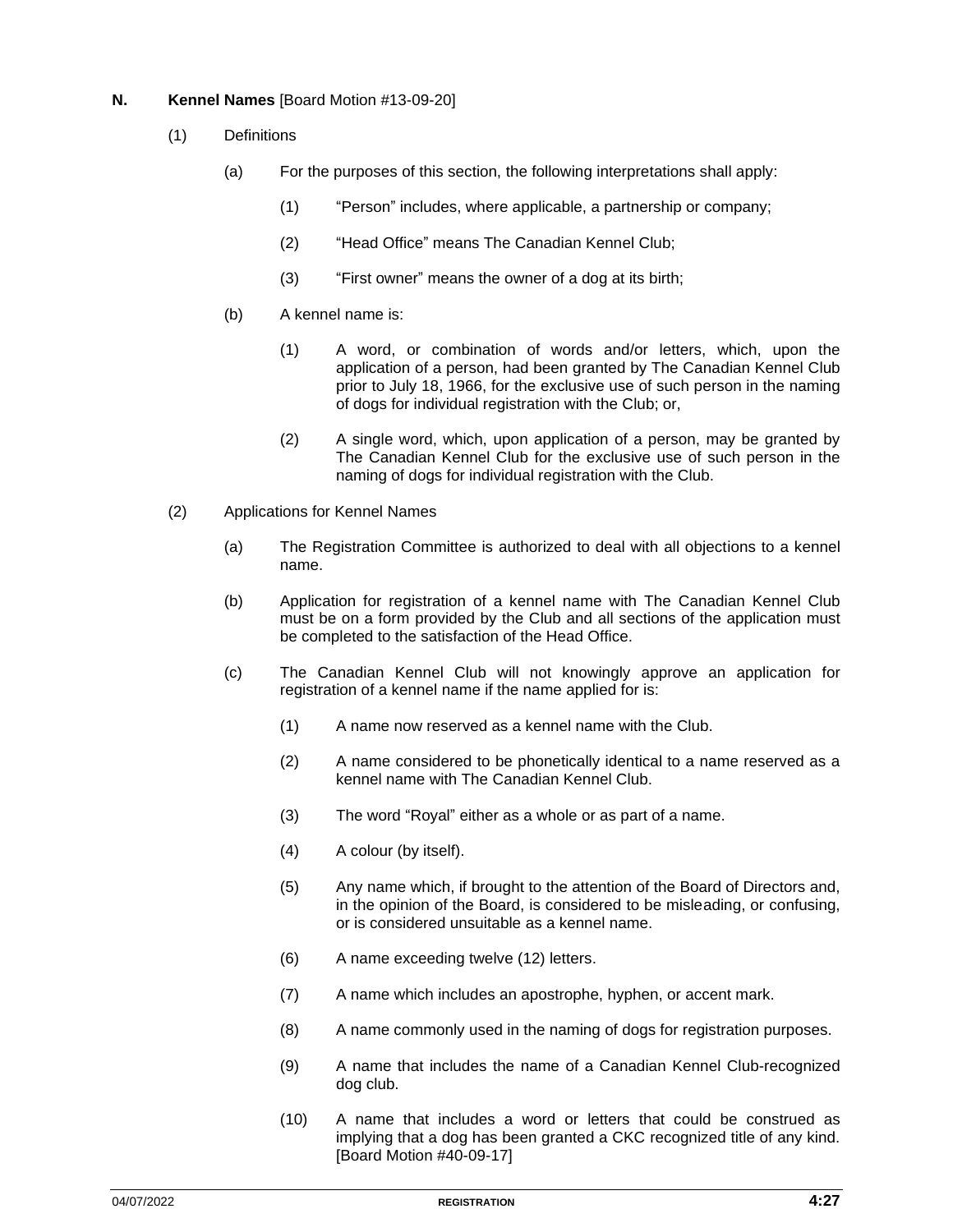- (d) An application for registration of kennel name submitted by the resident of another country will not be considered unless the applicant has reserved said kennel name with a club or organization recognized by The Canadian Kennel Club in the country in which the applicant resides.
- (e) An objection to a kennel name applied for will not be entertained if the person objecting claims to have used that or a similar kennel name but has failed to reserve it as a kennel name with The Canadian Kennel Club.
- (3) Processing An Application for Registration of Kennel Names
	- (a) For the procedure on processing an application for registration, see "Procedure RG001 – Processing an Application for Registration".
	- (b) The Registration Committee is authorized to consider and place recommendations before the Board of Directors:
		- (1) On all questions regarding kennel names referred to it by Head Office.
		- (2) With regard to policies applicable to kennel names.
	- (c) A recommendation of the Registration Committee, when communicated to the Board, shall be deemed to be a unanimous recommendation of the Committee unless otherwise stated in its report to the Board.
	- (d) To obtain a kennel name, the applicant must be a member, in good standing, of The Canadian Kennel Club.
	- (e) When applications for a reserved kennel name are being processed, the processing procedure is to include a review of said "protected list". Where an applicant has chosen a name which is identical or phonetically similar to any name that has been added by the Registration Committee to the "protected list", said name is to be refused and not published in the customary way for comment.
	- (f) In the individual registration of dogs with The Canadian Kennel Club, the Club undertakes to exercise reasonable care in protecting a reserved kennel name for the exclusive use of the person to whom it was granted, but the Club will not be responsible if, through error or inadvertence when registering dogs individually in the Club's records, the name is used by any person other than the one to whom it was granted.
- (4) Usage of Kennel Names
	- (a) On co-bred litters, either or both names may be used. All co-owners must complete the permissive section of the individual dog application.
	- (b) Where a kennel name has been used as a prefix or suffix to a dog's name and said name is not owned by the owner at birth, its use shall not be permitted unless the owner(s) of said kennel name completes the permissive section of the application to register the individual dog.
	- (c) Where an application for registration of a dog reflects a transfer of the dog to the owner(s) of a kennel name, the second owner's kennel name may be used as a prefix or suffix to the dog's name where the owner(s) at birth have completed the permissive section of the application for registration.
	- (d) Due to many combinations and permutations of dog names, a reserved kennel name, when used in a dog's name, shall only be protected if it is used in the prefix position (first word in the name) or in the suffix position, and when in the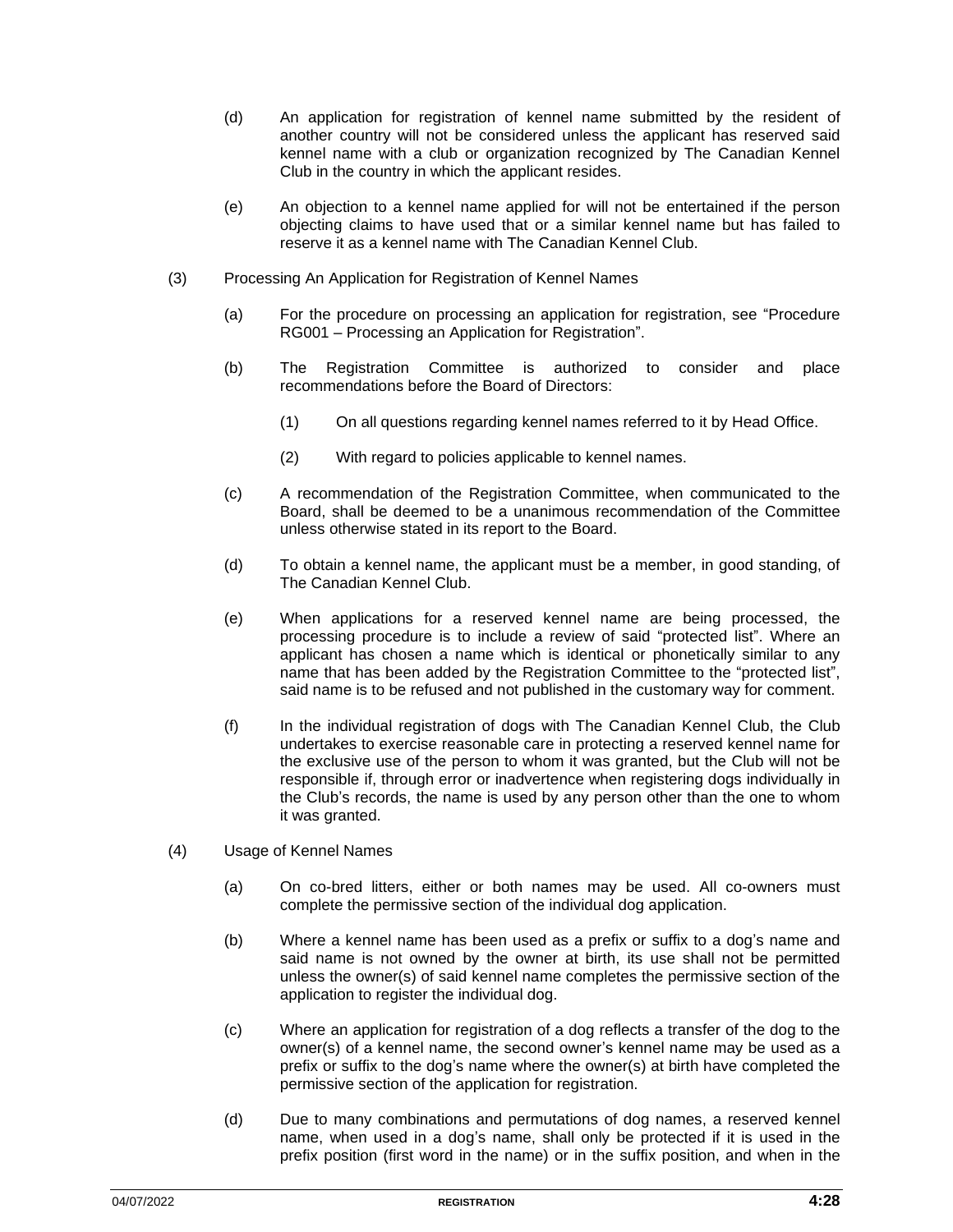suffix position, only if the kennel name is immediately preceded by the word "of" or any similar preposition which implies the dog's derivation from the named kennel.

- (e) The registration of a kennel name must not be construed or represented as registration of a kennel, a breeding and/or boarding establishment, a dog dealership, a pet shop, or a training and/or grooming establishment.
- (f) The use of a reserved kennel name to denote ownership on a certificate of registration and in The Canadian Kennel Club's records is specifically prohibited. [Board Motion #07-03-13]
- (g) If a kennel name is reserved for two (2) or more people, it can be accepted on applications whereon one (1) person has bred the dog. The permissive section does not have to be completed.
- (h) If a kennel name is allotted to one (1) person, it can be accepted on applications in which the dog has been co-bred.
- (i) For further information on kennel names see The By-laws, Section 28.10.
- (5) Automatic Expiration of Reserved Kennel Name
	- (a) To maintain a kennel name, The Canadian Kennel Club membership in good standing, must be maintained.
	- (b) If the kennel name owner(s) allows the membership to lapse for one (1) year, membership may be reinstated without broken service if the member pays the fees for the lapsed year along with the fee for the current year. If the membership is not renewed within this time frame, cancellation of the reserved kennel name shall be automatic and the kennel name will be deleted from the list of reserved kennel names.
	- (c) During this interim period, should membership remain inactive, the kennel name usage will be restricted until such time as the membership is renewed.
- (6) Permanent Registration of Kennel Name
	- (a) Permanent registration of a kennel name is not automatic. It must be applied for on the appropriate form provided upon request by The Canadian Kennel Club and all sections of the form must be completed to the satisfaction of the Head Office.
	- (b) A member of The Canadian Kennel Club may apply to the Club for the permanent registration of a kennel name, but such application shall be considered by the Head Office only if:
		- (1) Applicants have been members in good standing of The Canadian Kennel Club for a minimum period of ten (10) consecutive years.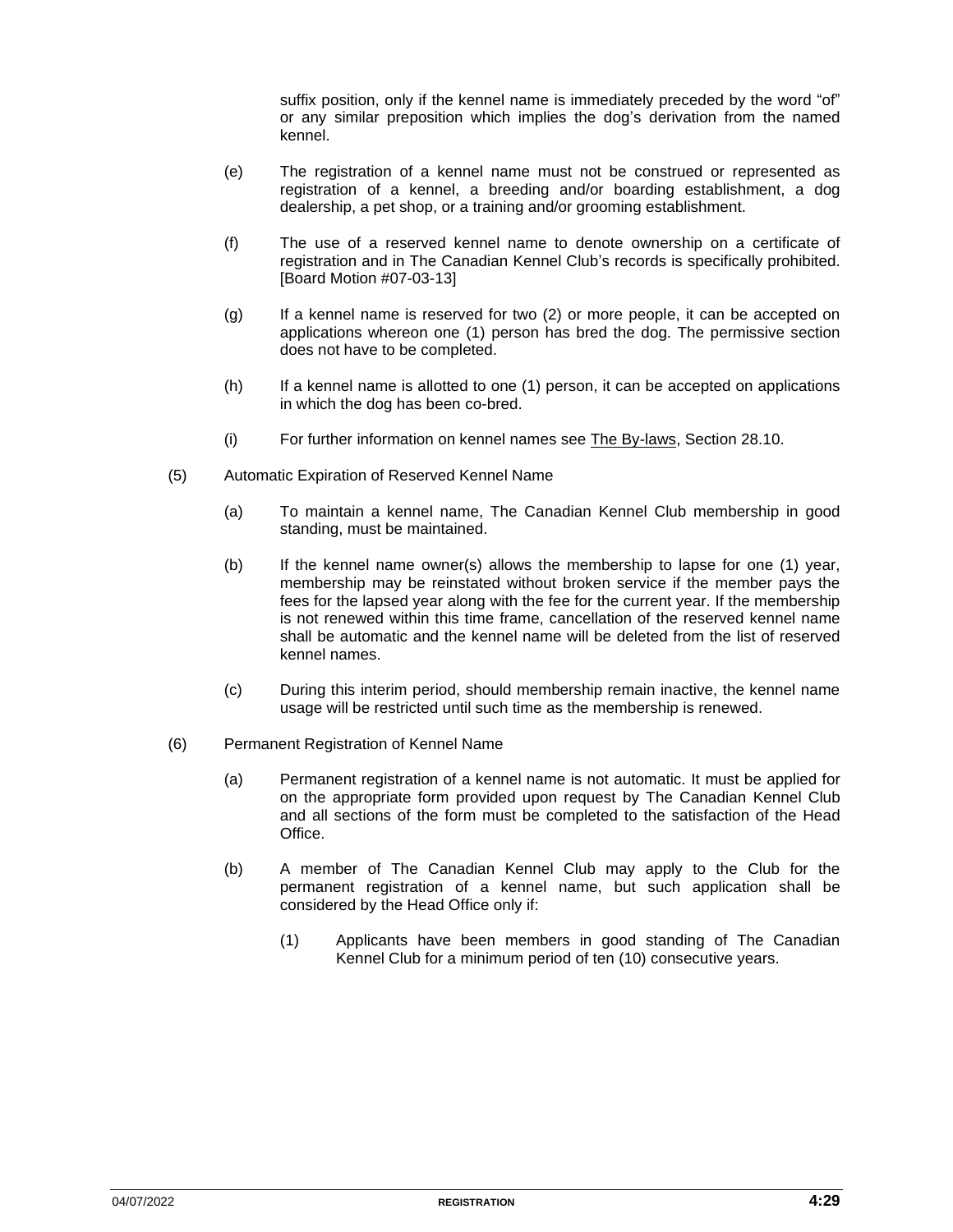- (2) Applicants are able to satisfy Head Office that they have bred purebred dogs for a minimum period of ten (10) years and that they have bred or owned not less than five (5) dogs registered individually in the Club's records, to each of which The Canadian Kennel Club has granted a title.
- (3) The application for permanent registration sets forth the following information with regard to each of the five (5) dogs referred to in (2) above: its breed, its registered name, its registration number and the year (or thereabouts) in which it gained its title.
- (4) The registered name of each of the five (5) dogs referred to in (2) above includes, as part of its registered name, the kennel name for which permanent registration is sought.
- (5) Applicants have not, during the term of their membership, been subject to disciplinary action which resulted in them being suspended, deprived, terminated or expelled.
- (c) The Board shall have the authority to direct that any kennel name, the registration of which has expired, be placed on the permanent list of reserved kennel names.
- (d) The Club shall not be required to conduct any research in order that a person may decide whether they are eligible to apply for permanent registration.
- (e) There shall be a fee charged for permanent registration of a kennel name and such permanent registration shall only be effective as long as the Board of Directors decides that a policy of permanent registration is desirable.
- (f) In the event that members allow their membership in The Canadian Kennel Club to lapse, or should they be subject to disciplinary action causing their membership to be suspended, then the use of their permanently reserved kennel name shall also be suspended; however, the name shall be reserved and protected for a period of ten (10) years. Should members reactivate their membership at any time within the ten (10) year period, the kennel name may, at that time, be reactivated upon the members notifying Head Office of their intention to once again use the permanently reserved kennel name. If, after a period of ten (10) years, the name is not reactivated, it will be deleted from the list of reserved kennel names.
- (7) Transfer of Kennel Names
	- (a) A reserved kennel name may be transferred upon completion of the necessary application and payment of the required fees.
	- (b) A permanently reserved kennel name cannot be transferred to anyone other than a partner or a direct associate in the operation of the kennel, or to a spouse or family member and such transfer will only be permitted upon Head Office being provided with the assurance that the party or parties to whom the name is to be transferred, intends to continue operation of the kennel.
	- (c) Should application for transfer be made as a result of death, official documentation must be presented to Head Office to provide assurance that the party or parties in question are, in fact, entitled to inherit the kennel operation and, therefore, the kennel name.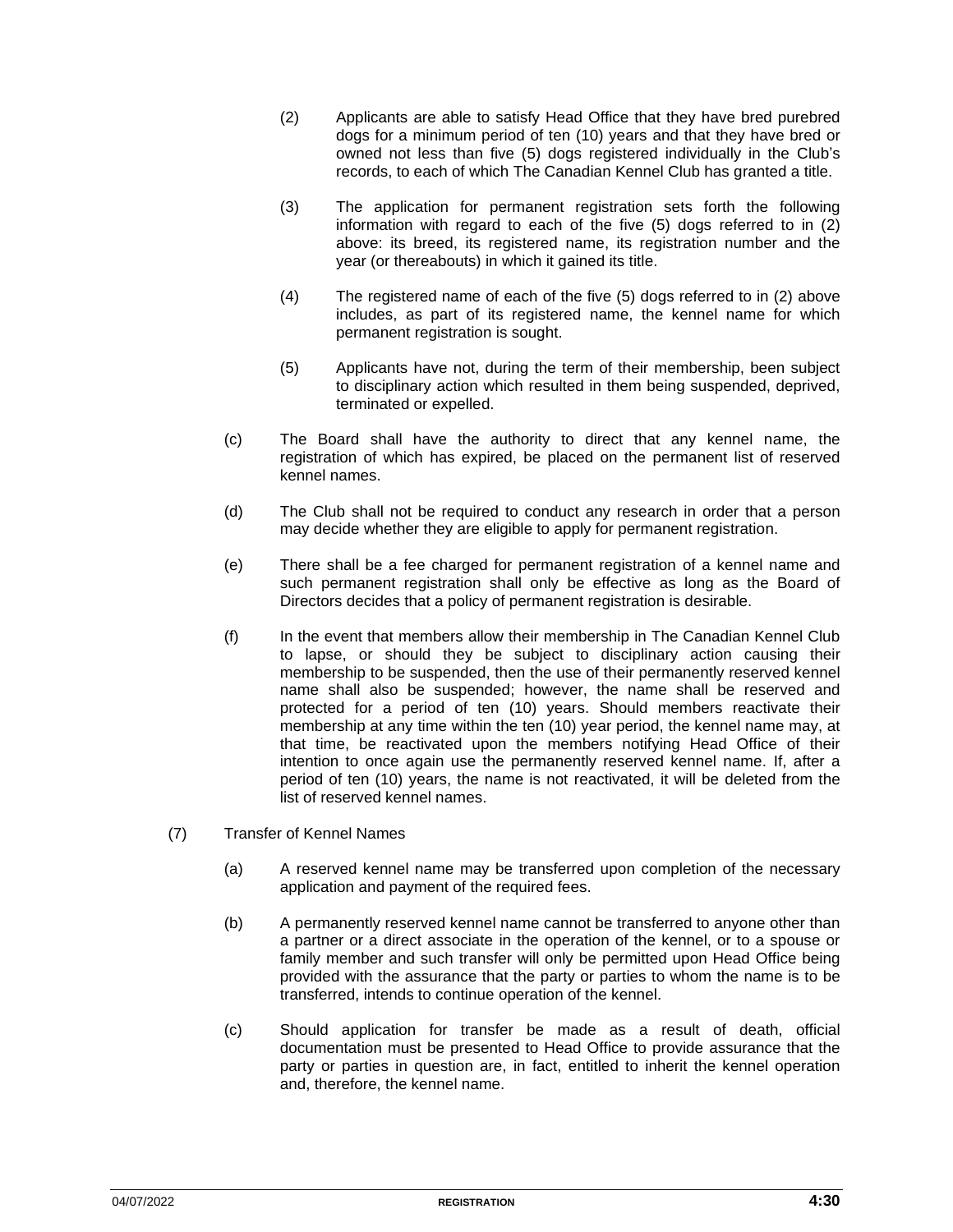- (d) If as a result of death, the survivor(s) of a jointly owned permanently registered kennel name wish to retain the deceased name(s) on the existing kennel name, such request will be considered by the Registration Committee providing the request is in writing and includes official documentation to substantiate the request.
- (e) In case of joint ownership of a kennel name and subsequent death of one of the partners/significant other co-owing the name, that the transfer fee of the kennel name to the sole ownership of the surviving partner be waived. [Board Motion #42-12-17]

#### **O. Registration Certificates**

- (1) Only those titles granted by The Canadian Kennel Club will be included on a certificate of registration issued by the Club (see **Appendix 1 – Titles** in the Shows and Trials section of this Manual).
- (2) When applications are submitted to The Canadian Kennel Club for registration, the relative certificates shall be returned to the party who submitted the applications and paid the registration fees.
- (3) A duplicate certificate of registration will be issued upon the recorded owner completing and signing a request form for a duplicate certificate of registration.
- (4) The registration certificate to be sent electronically to breeder/owner of the dog. [Board Motion #119-09-10]
- (5) Upon request and payment of fees as set out in the schedule of fees, a printed registration of pedigrees and certificates will be provided. [Board Motion #119-09-10]

#### **P. Stud Book Information**

- (1) For the purchase price of The Canadian Kennel Club Stud Book, see in the Schedule of Fees available on the CKC website.
- (2) The list of stud books and records recognized by The Canadian Kennel Club is maintained on a current basis by Head Office; see **Appendix 3** of this Chapter.
- (3) Recognition of Foreign Kennel Clubs

The following outlines The Canadian Kennel Club requirements relative to possible recognition of foreign kennel clubs heretofore not recognized by the Club:

- (a) It is required that a letter be addressed to The Canadian Kennel Club Board of Directors by the appropriate representative of said foreign club, requesting consideration be given to the recognition of the club and its stud book. The Canadian Kennel Club will require:
	- (1) A copy of the stud book.
	- (2) A copy of the club's by-laws.
	- (3) A copy of the club's registration procedural requirements.
	- (4) Completed samples of each type of certificate of registration issued by the club.
	- (5) A list of those registry organizations (stud books) recognized by the foreign club and clubs with which it is otherwise associated.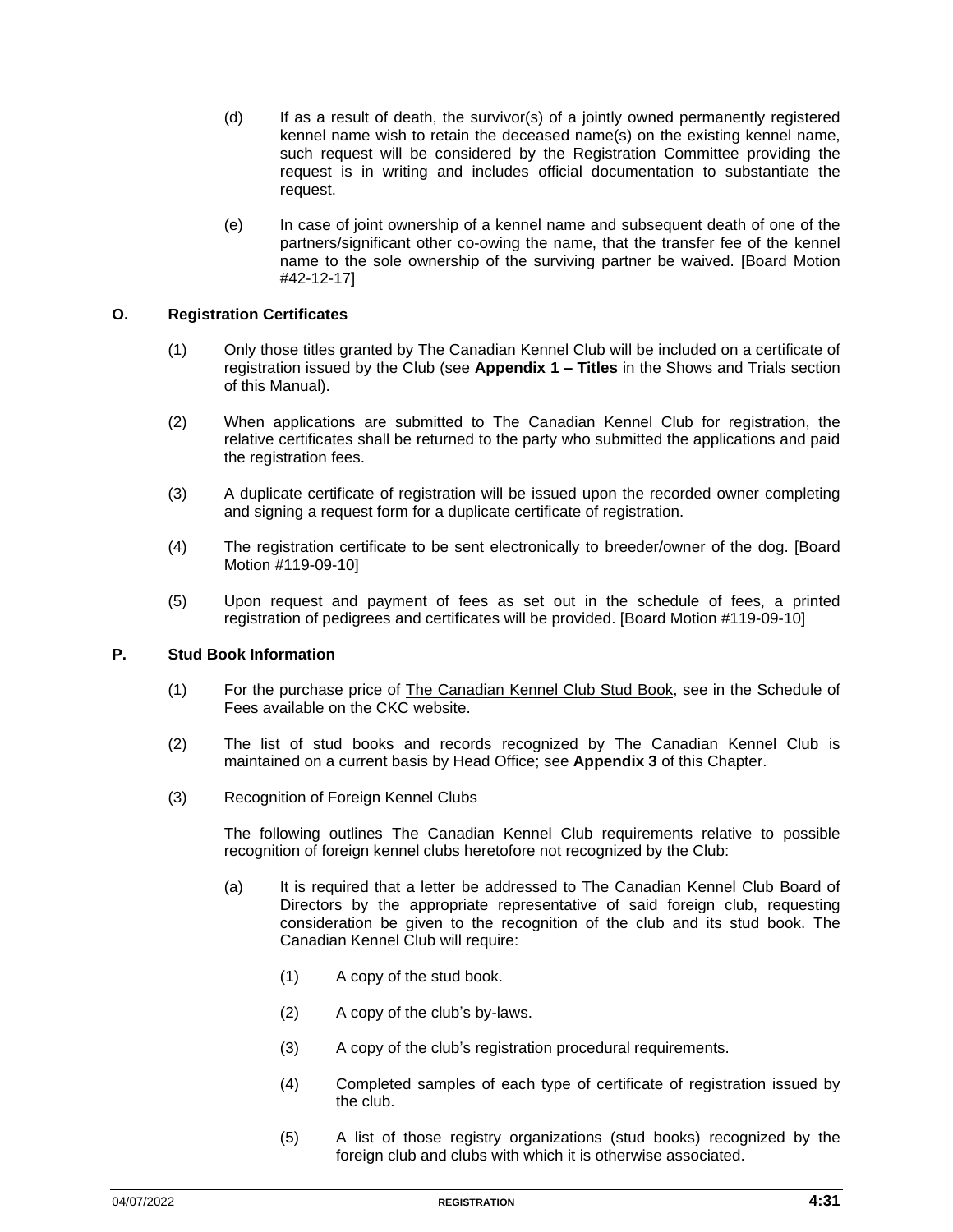- (6) A list of registry organizations (stud books) that have officially recognized said foreign club.
- (b) To enable The Canadian Kennel Club to properly investigate the methods and regulations relative to the registration and transfer of dogs, also registration of litters, etc., the documents requested in paragraphs (1), (2) and (3) above, must be in the English language or translated to such, if necessary.
- (c) For greater certainty, it is understood that more than one (1) foreign kennel club may be recognized for any country. [Board Motion #34-09-19]
- (4) Dissident Kennel Clubs
	- (a) The Board of Directors of The Canadian Kennel Club does not recognize dissident or breakaway kennel clubs.

#### **Q. Registration Fees and Administrative Charges**

- (1) Registration fees charged to non-residents shall be no less than those charged to Canadian residents.
- (2) Fees for non-members shall be no less than double the fees for Regular members. [Board Motion #85-03-19]
- (3) The Head Office is authorized to cancel membership and/or registration, transfers of ownership, etc., where the fees submitted in payment of these items are in a form returned by the bank or are otherwise not acceptable to the bank and the applicant has failed to replace such payment within thirty (30) days of written notice by registered mail from the Head Office.
- (4) A letter shall be sent to those habitual offenders remitting NSF cheques, etc., advising them that no further applications will be processed until all outstanding fees have been paid and then, only those applications accompanied by a certified cheque or money order will be accepted.
- (5) For a complete schedule of fees, see the Schedule of Fees available on the CKC website.
- (6) All applicants must have Membership Plus in order to enjoy Membership Plus Privileges. [Board Motion #35-09-19]

#### **R. Miscellaneous Certification Number (MCN)**

- (1) A Miscellaneous Certification Number can be obtained upon written request, accompanied by copies of the dog's certified pedigree and certificate of registration, verified in writing by the owner as being current and valid, and a fee as noted in the Schedule of Fees available on the CKC website. [Board Motion #07-03-13]
- (2) Imported Miscellaneous Breeds Certified by a Non-Recognized Stud Book [Board Motion #62-03-22]

An application for registration of a Miscellaneous-breed dog imported to Canada, which is issued by a foreign stud book or record not recognized by The Canadian Kennel Club will be considered, provided:

- (a) The dog is of a Miscellaneous breed recognized by The Canadian Kennel Club.
- (b) The dog is identified in accordance with the provisions of The By-laws, Section 25.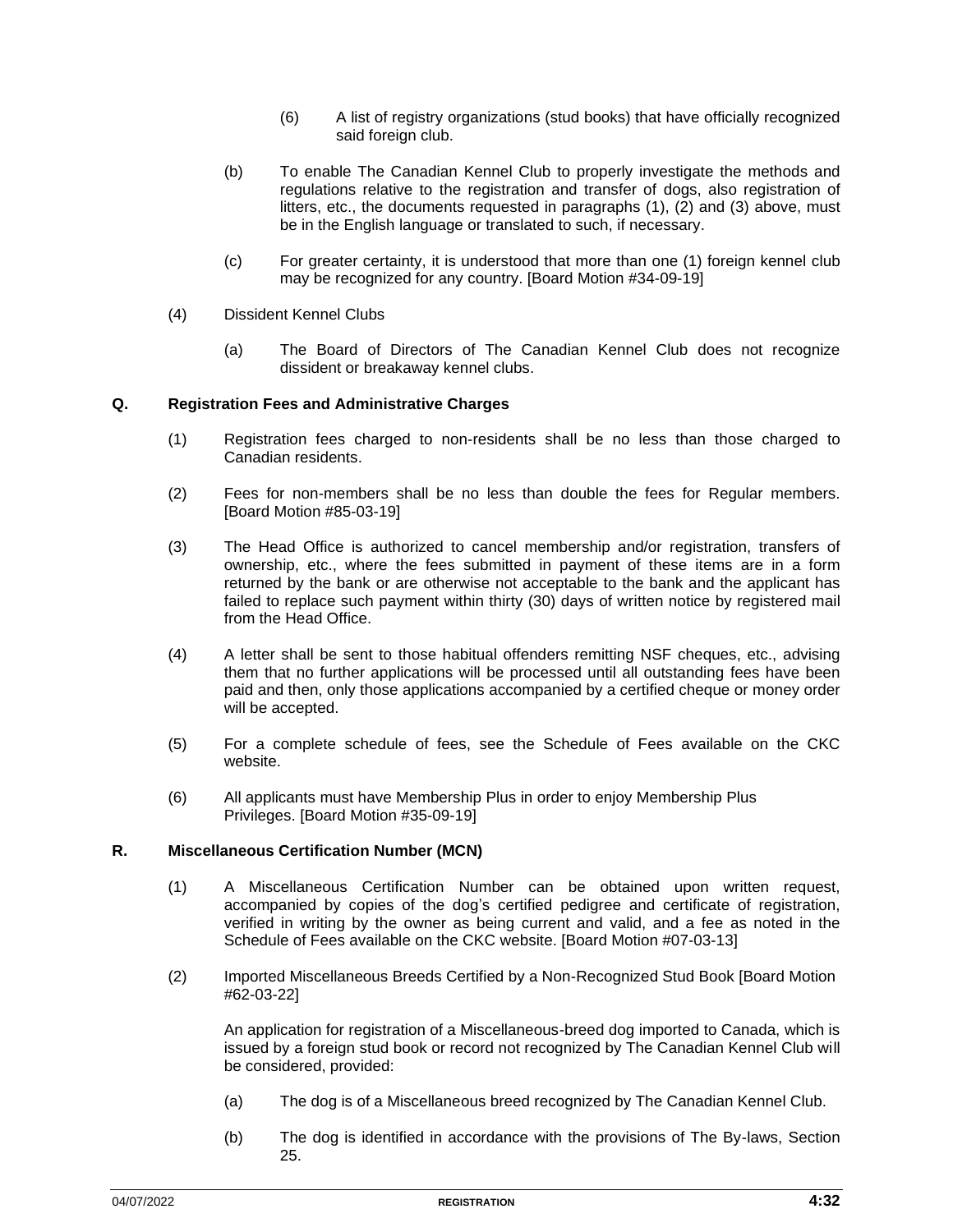- (c) The dog is registered in its country of export in the name(s) of the person(s) who imported the dog to Canada and such ownership is officially recorded on the foreign certificate of registration.
- (d) The dog is examined by an Examining Committee as so directed by the Executive Director or his designate. The importer wishing registration must make the dog available for examination at such time as the Examining Committee directs.
- (e) Registration will not be granted by the Club unless each member of the Examining Committee provides their own written report on each dog so examined to the Executive Director or his designate. Each dog examined must conform to the Rules of Eligibility where available, must be a minimum of one (1) year of age and must be within the weight and height and colour and coat limitations set forth in the Breed Standard and must display the temperament that conforms to the Breed Standard of the dog so examined. These findings, in conjunction with other pertinent information, shall be received by the Registration Committee when considering approval of registration to be granted by the Club.
- (f) A non-refundable fee as set out in in the Schedule of Fees available on the CKC website.

#### **S. Master Breeder Program** [Board Motions #51-12-11, #69-12-12]

- (1) Master Breeder
	- (a) The purpose of the Master Breeder Program is to recognize those CKC breeders who have consistently produced quality animals in a non-high volume or puppy mill facility.
	- (b) The applicant must submit a completed application with all the pertinent documentation to Head Office. A one-time application fee as noted in the Schedule of Fees available on the CKC website shall apply and must accompany the application.
	- (c) Eligibility Requirements
		- (1) a Canadian Kennel Club member for at least ten (10) consecutive years;[Board Motion #36-09-19]
		- (2) bred (or co-bred) the same breed or several breeds for a minimum of twenty (20) years;
		- (3) bred (or co-bred) at least twenty (20) Canadian Champions in Conformation or Performance Events;
		- (4) bred at least one of the following:
			- (a) an All-Breed Best in Show Winner (any Country)
			- (b) a National Best in Specialty Winner (any Country)
			- (c) twenty (20) different Group First Winners
			- (d) ten (10) High in Trial Winners (or any ten (10) other Performance Event Winners);
		- (5) certify that appropriate health screens (as required by the parent Club) are performed on Sire and Dam of litters bred;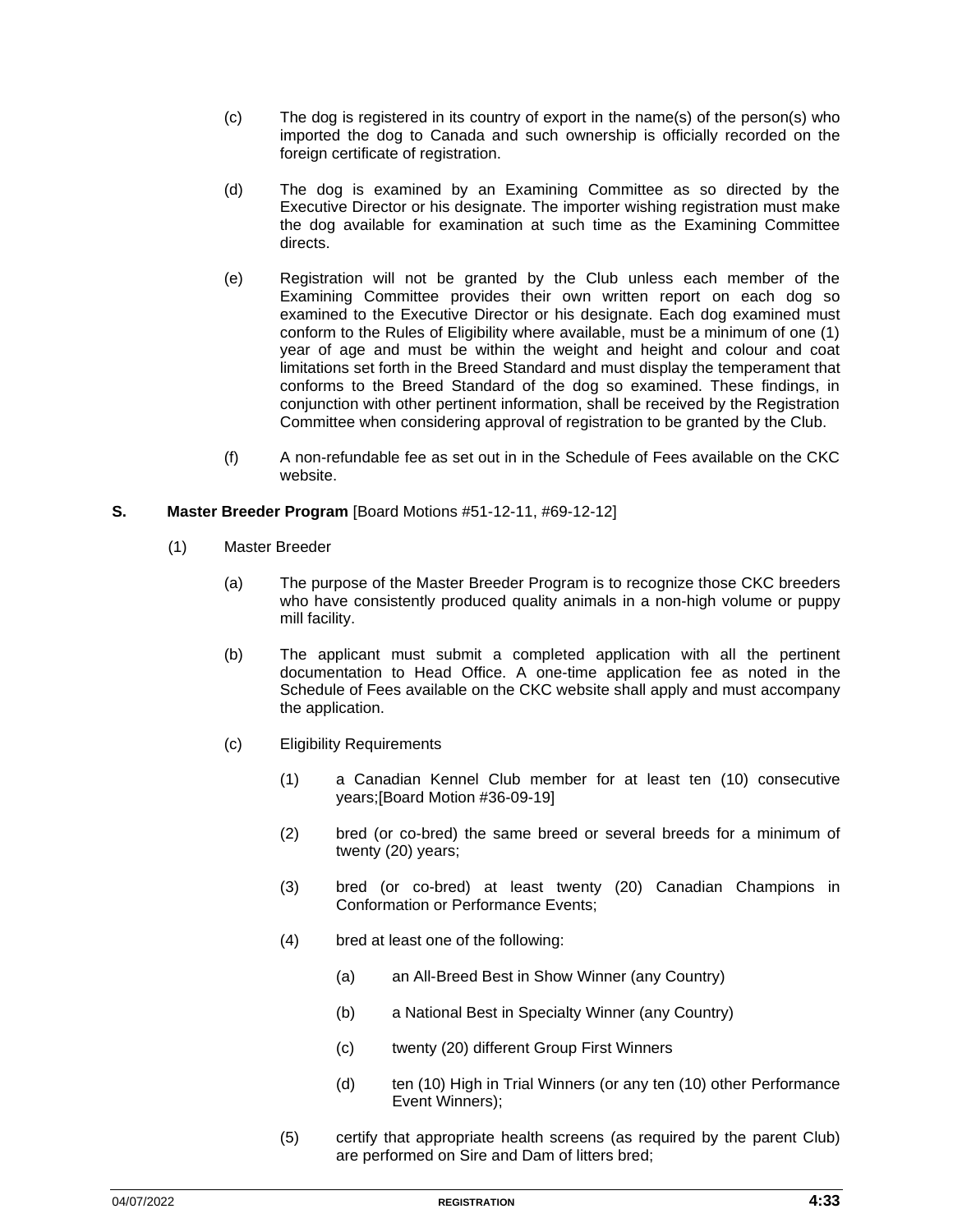- (6) a proven record of registering 100% of the live puppies that they have produced;
- (7) at least twenty (20) years of verifiable membership in at least one (1) CKC accredited club.
- (2) Master Breeder benefits include the following: [Board Motion #29-12-18]
	- (a) use of the CKC Master Breeder logo which will appear on CKC Purebred Dog Certificates of Registration, pedigrees and on title certificates for dogs that match the following criteria:
		- (i) Canadian born dogs from litters whelped after the member received the Master Breeder accreditation;
		- (ii) if the Canadian born dogs have multiple owners at birth, all owners must be Master Breeder accredited.
	- (b) a CKC Master Breeder certificate;
	- (c) a Master Breeder Lapel pin;
	- (d) use of Master Breeder logo in any advertisements;
	- (e) the Master Breeder Logo will appear on CKC documents listed in (a) above as long as the customer remains a member of the CKC in good standing.
	- (f) all of the benefits of Premier Members (also known as Membership Plus) including advertising their puppies for sale on the Puppy List. [Board Motion #44- 12-15]

#### **T. International Master Breeder Program** [Board Motion #52-12-11]

- (1) International Master Breeder
	- (a) The purpose of the International Master Breeder Program is to recognize Canadian breeders who have bred dogs that have excelled in conformation or performance events in countries other than Canada.
	- (b) It is available to any Canadian Kennel Club Master Breeder who has bred twenty (20) or more Conformation or Performance Champions in any country where the Stud Book is recognized by the CKC.
	- (c) The applicant must submit a completed application with all the pertinent documentation to Head Office along with copies of at least twenty (20) Champion Certificates or twenty (20) Performance Champion Certificates from approved foreign countries. The appropriate administrative fee as set by the Board will be charged.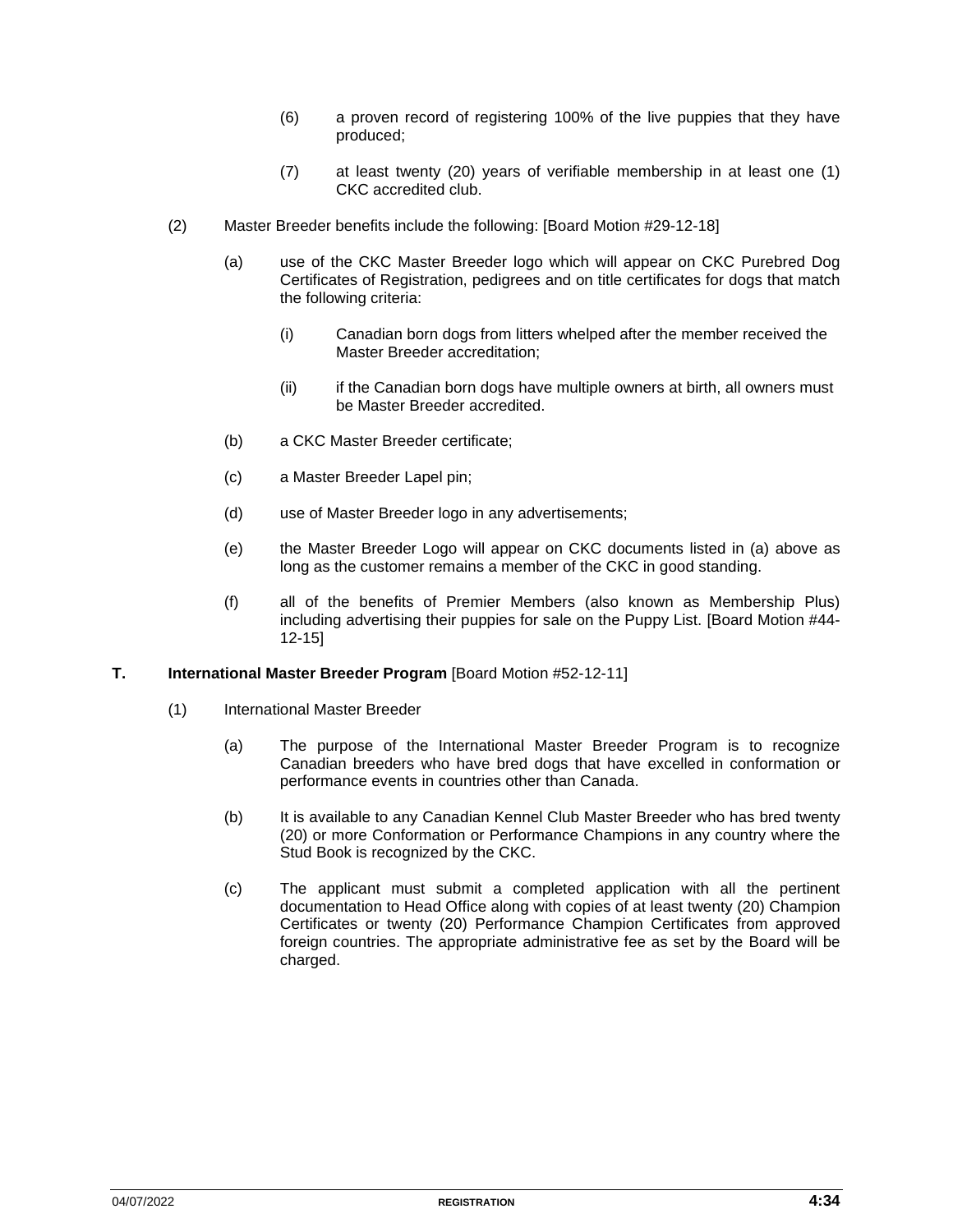- (2) Benefits to the International Master Breeder will include: [Board Motion #30-12-18]
	- (a) Use of the CKC International Master Breeder logo, which will appear on CKC Purebred Dog Certificates of Registration, pedigrees and on title certificates for dogs that match the following criteria:
		- (i) Canadian born dogs from litters whelped after the member received the International Master Breeder accreditation;
		- (ii) If the Canadian born dogs have multiple owners at birth, all owners must be Master Breeder or International Master Breeder accredited. The introductory accreditation logo of the owners at birth will be used.
	- (b) A CKC International Master Breeder certificate;
	- (c) Use of the International Master Breeder logo in any advertisements;
	- (d) All of the benefits of Premier Members (also known as Membership Plus) when advertising their puppies for sale on the Puppy List. [Board Motion #44-12-15]
	- (e) The International Master Breeder logo will appear on CKC documents listed in (a) above as long as the customer remains a member of the CKC in good standing.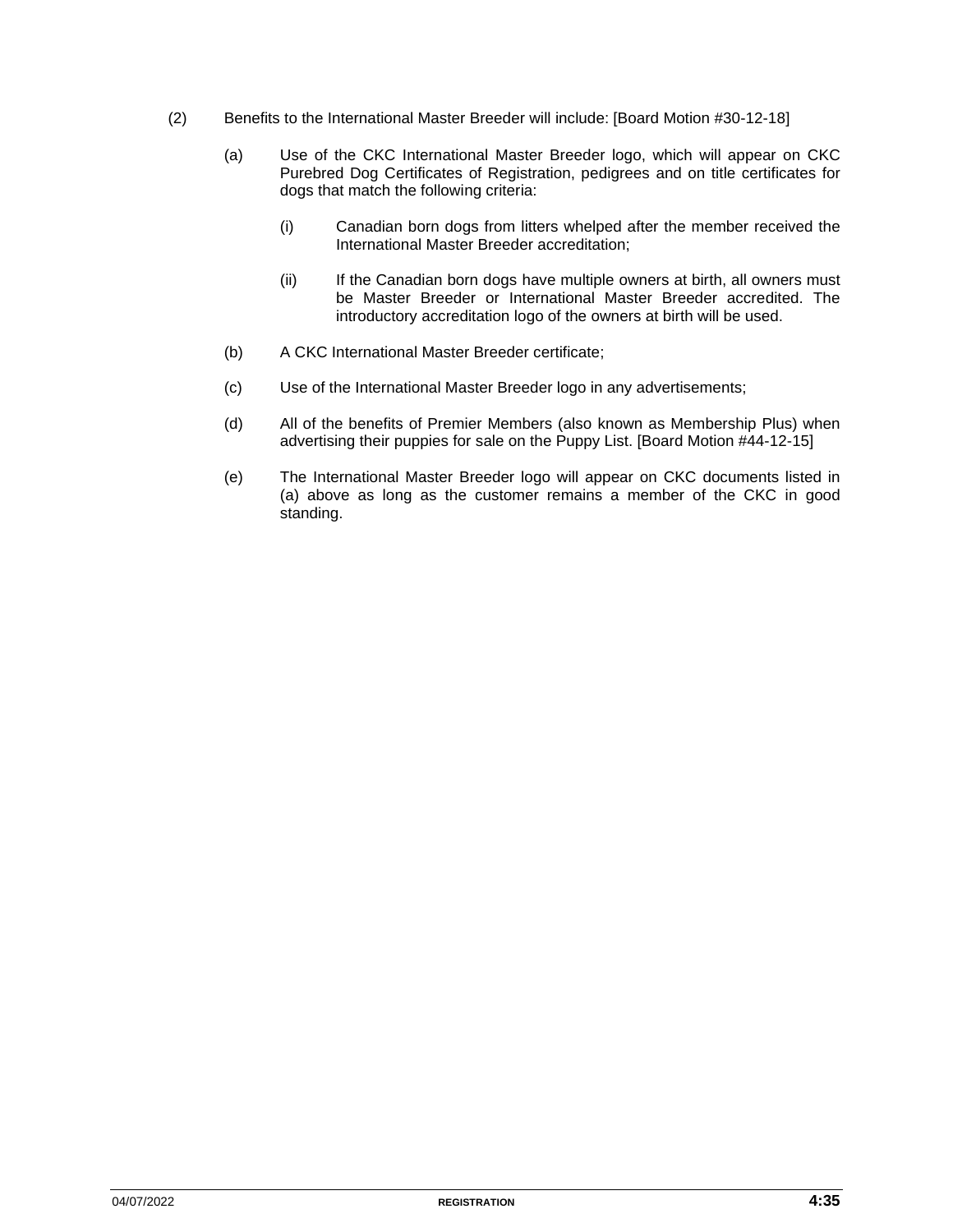#### **PROCEDURE RG001 – Processing an Application for Registration of a Kennel Name**

- (1) The applicant for registration of a kennel name shall submit the completed *Application for Registration of a Kennel Name* form and registration fee directly to The Canadian Kennel Club. If the application for registration of a kennel name is not approved the fee will be refunded.
- (2) Upon receipt of an application by The Canadian Kennel Club's Registration Division the following procedure shall be followed:
	- (a) A routine check sheet will be made up.
	- (b) A check will then be made and necessary action taken to determine whether or not any of the names selected are prohibited according to these regulations, and where this is the case the applicant will be so advised that the applicant's choice is:
		- A kennel name already reserved as a kennel name with the Club
		- Phonetically identical to a kennel name already reserved with the Club
		- A name commonly used in the naming of dogs for registration purposes
		- In its opinion, a name which, if granted as a kennel name, would present administrative or other problems
	- (c) A list of kennel names applied for which may be granted will be published in the first available issue of the Official Publication and/or posted electronically.
	- (d) There shall be referred to the Registration Committee any application against which an objection has been submitted within the time period given in the notice published in the Official Publication and/or electronic posting.
	- (e) To the Registration Committee there shall be referred for consideration any question which the Head Office considers should be considered by the Registration Committee.
	- (f) After publication of notice in the official organ and/or electronic posting and, where consideration of the Registration Committee is not required in connection with any application, the application will be approved upon the expiration of the time limit published in the notice given in the Official Publication and/or electronic posting.
	- (g) Upon the approval of an application, the application will be duly endorsed and a certificate of registration of a kennel name will be issued to the applicant.
	- (h) The name approved will be added to the record of reserved kennel names maintained in the files of The Canadian Kennel Club.
	- (i) All routine check sheets and any relevant correspondence will be filed.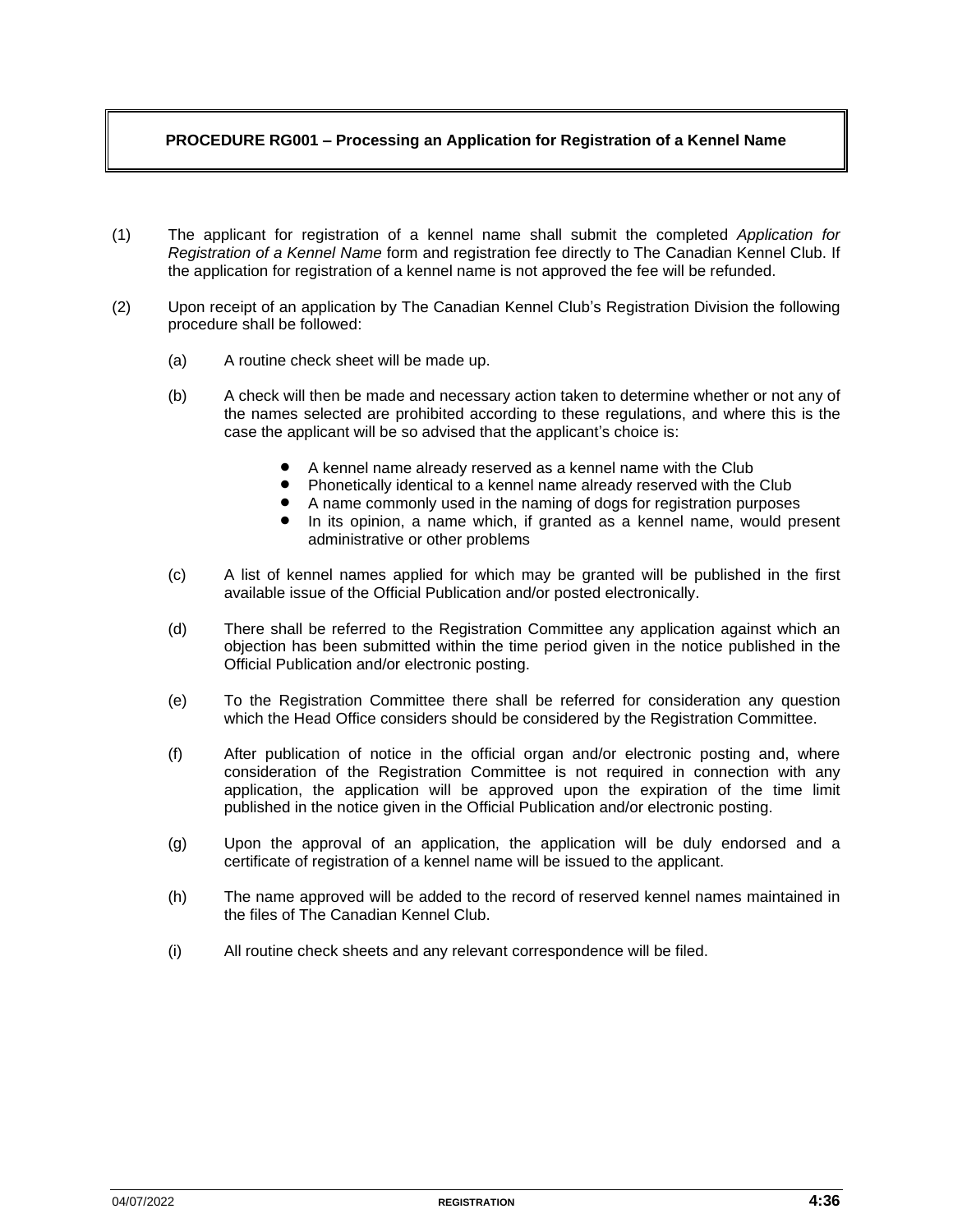#### **PROCEDURE RG002 – Proposed Changes To A Breed Standard**

[Board Motions #12-09-15, #44-06-17, #92-03-19]

- (1) The improvement of stock being an important factor in the breeding of pure-bred dogs the Board of Directors may adopt or amend a standard for each recognized breed as provided in the Bylaws.
- (2) When a breed is represented by a national club, any amendment to the breed standard shall be submitted by that club. Should a national club for that breed not exist, then amendments may be proposed by a regional/provincial or local breed club or by a group of ten (10) or more breeders. If a regional/provincial club or local breed club for that breed does not exist, then amendments may be proposed by a group of ten (10) or more breeders, where each breeder must be actively involved with the breed for a minimum period of ten (10) years, be members of The Canadian Kennel Club, and must own a registered specimen of that breed. The Canadian Kennel Club may in exceptional circumstances, consider a proposal when less than ten (10) breeders are known to exist.
- (3) Proposed changes to a breed standard may only be requested by a National, Provincial, Regional or Local Breed Club that has been Canadian Kennel Club recognized for a minimum of five (5) years. If no breed clubs exist and the proposed change is requested by a group of ten (10) or more breeders, the proposed change may only be requested a minimum of five (5) years from when the breed was eligible to compete.
- (4) Proposals to all breed standards for breeds newly eligible to compete must be a minimum of five (5) years after date of eligibility to compete.
- (5) Proposed changes to a breed standard may only be requested once per every five (5) calendar years from the date of The Canadian Kennel Club Board Meeting Agenda where it was either carried or defeated as a proposed amendment to the breed standard. This includes submissions by any one of the above clubs or group of breeders.
- (6) All amendments to a breed standard must be submitted to The Canadian Kennel Club in a strikethrough version (underlined text indicates additions or replacements to the original wording of the standard and the strikethrough text indicates deletions from the original standard) and in the format as described in Section 9 of these procedures. It shall be set out section by section with an explanation for each amendment. At the same time, an analysis shall occur of the Rules of Eligibility for the breed and the impact, if any, of the breed standard proposed changes to the existing Rules of Eligibility. Comment shall be made accordingly, noting "no impact on Rules of Eligibility" or rewording the Rules of Eligibility to correspond to the breed standard proposal.
- (7) For clubs, once the draft is reviewed by the Breed Standards Committee and any required changes are made by the club, the final draft of the proposed new standard and the strikethrough version with explanations shall be sent to all the breed club members for voting. Non-Residents shall be excluded from the voting process. The Canadian Kennel Club will only consider proposed amendments that have received a two thirds majority vote of those eligible voting members who have voted. The list of eligible members and the results of the vote must be submitted to The Canadian Kennel Club.
- (8) When an amendment is submitted by ten (10) or more breeders, the sponsor of the amendment must have provided the other nine (9) breeders of the same breed with the proposed change and include their comments along with the proposed amendment to The Canadian Kennel Club.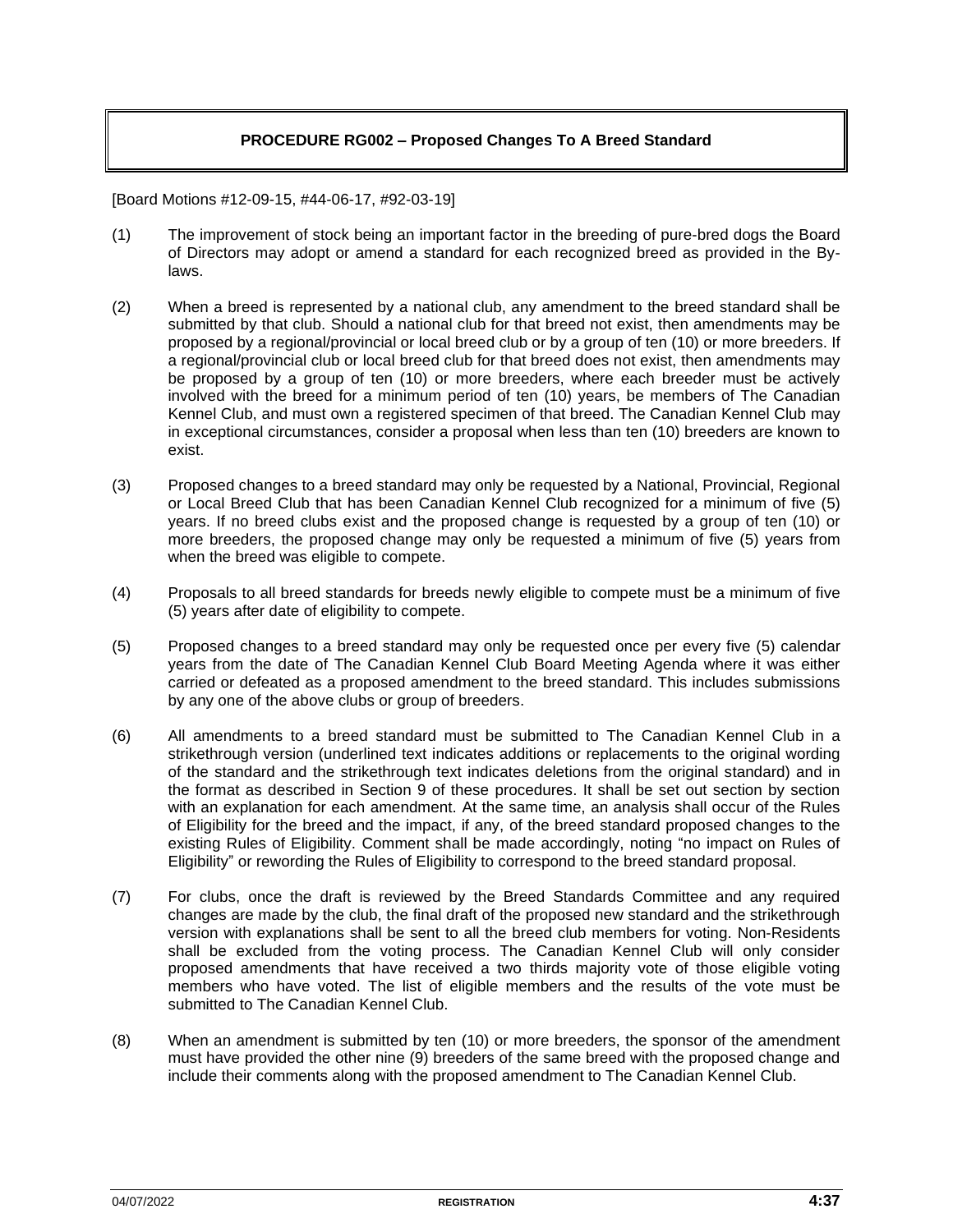- (9) The submitted draft shall be in the approved Canadian Kennel Club format and must contain the following headings:
	- (1) Origin and Purpose
	- (2) General Appearance
	- (3) Temperament
	- (4) Size
	- $(5)$  Coat
	- (6) Colour
	- (7) Head
	- (8) Neck
	- (9) Forequarters
	- (10) Body
	- (11) Hindquarters
	- (12) Tail
	- (13) Gait
	- (14) Faults
	- (15) Disqualifications

The terminology shall be suitable, correct and not in conflict with terms used in the glossary of The Canadian Kennel Club book of Breed Standards. It shall also be concise and describe in detail characteristics which are breed specific. Lengthy description of generic dog terminology and any comparison to other breeds must be avoided. Height and weight measurements in breed standards must be presented with metric units first followed by the imperial units in brackets. The official conversion rate for centimeters to inches, will be to multiply by 0.3937 and round to one decimal place or ½ inch. To convert kilograms to pounds multiply by 2.2046 and round to one decimal place. [Board Motion #06-09-21]

- (10) If there is a trend developing in the breed as regards to a specific problem or fault, this must be mentioned in a covering letter so that this information can be weighed when discussing any proposed changes.
- (11) After careful consideration by the Breed Standards Committee, the proposed amendments to the standard will be published for comment for breeders and owners of the breed to comment on.
- (12) All comments received will be reviewed by the Breed Standards Committee and a final report will be made to the Board of Directors.
- (13) The Breed Standards Committee shall review impacts to the Rules of Eligibility in the processing of any submitted breed standard revision. Should there be a requirement to change the Rules of Eligibility, the breed standard revision will be referred to the Rules of Eligibility Committee for consideration. [Board Motion #23-09-18]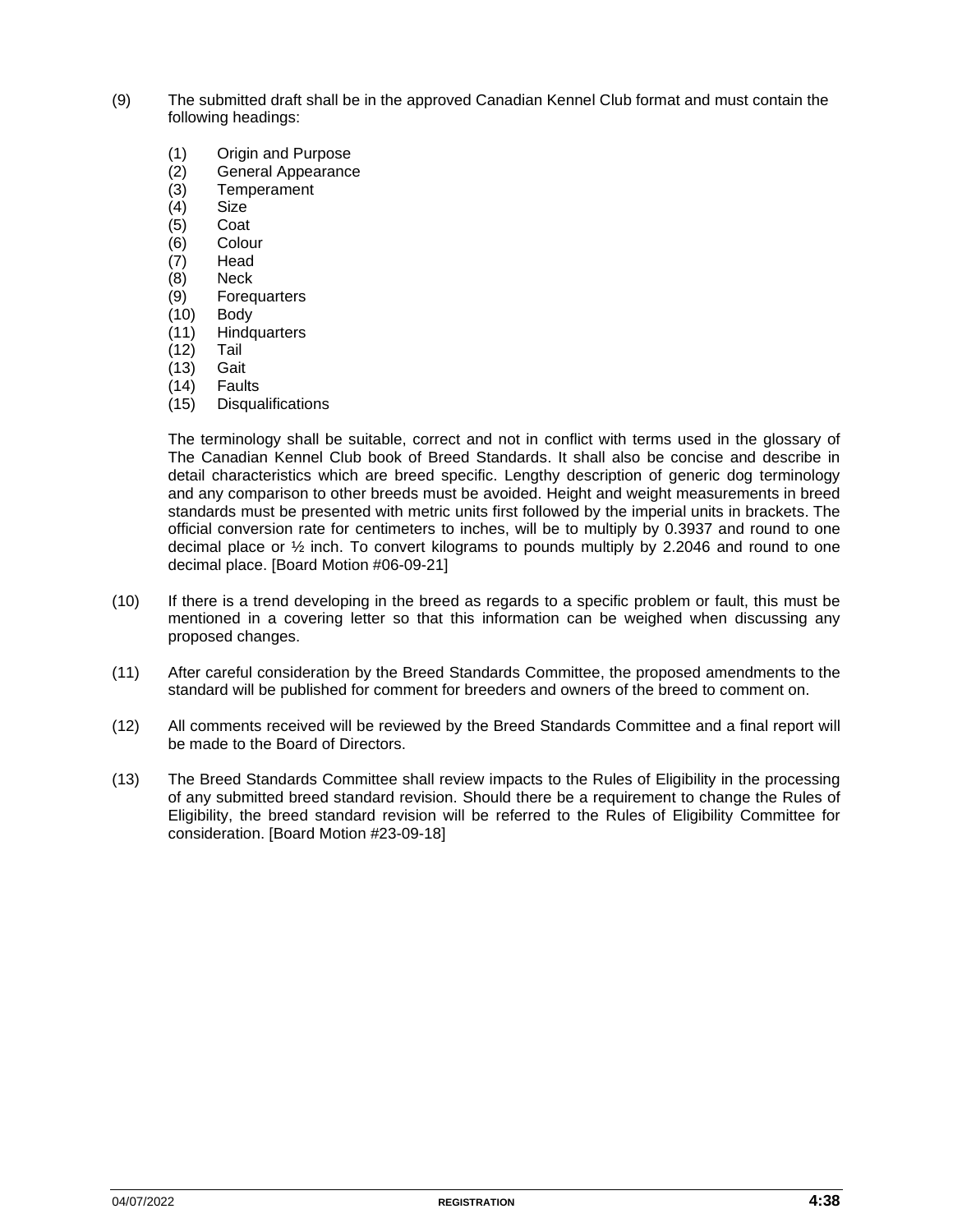#### **PROCEDURE RG003 – Registration of Canadian and Foreign-Born Dogs**

- (1) In the case of a dog born in Canada, its sire (if imported to Canada) and its dam must be registered individually in The Canadian Kennel Club records and litter registration in the usual way will be required. If the sire of a dog born in Canada is not owned in Canada (dam was bred before export to Canada) then the sire must be a dog which would be eligible for registration had it been imported to Canada, and the owner of the dam must supply on official documents in the way required by The By-laws, Section 27.3 (c) the information necessary to register the litter.
- (2) In the case of an imported dog the application for registration must be accompanied by a copy of the certificate of registration, verified in writing by the owner as being current and accurate, whose stud book or record is recognized by The Canadian Kennel Club. Said copy of the certificate of registration shall include all of the following information: registered name of dog, foreign registration number, tattoo markings or microchip number if dog was identified in its country of birth, sex, colour or colours, place and date of birth, name and address of breeder, name and registration number of sire, name and registration number of dam, name and address of Canadian importer and such other requirements as set forth in The By-laws, Section 28.5. The dog is registered in its country of export in the name(s) of the person(s) who imported the dog to Canada and such ownership is officially recorded on the foreign certificate of registration. [Board Motions #07-03-13, #41-09-17]
- (3) The copy of the certificate of registration referred to above must include or must be accompanied by a copy of the certified pedigree, verified in writing by the owner as being current and accurate, issued by a foreign club or organization whose stud book or record is recognized by The Canadian Kennel Club, which sets forth the known pedigree of the dog to a minimum of three (3) generations of ancestry. For each and every dog in said pedigree there must be a registration number (see The By-laws, Section 28.5(b). [Board Motion #07-03-13]
- (4) In those instances where a certificate of registration and certified pedigree as referred to above are issued by a foreign club or organization whose stud book is not recognized by The Canadian Kennel Club, and providing such foreign certificate of registration and certified pedigree is approved by the Club's Registration Committee, acceptance of the dog into The Canadian Kennel Club Stud Book or record shall be dependent upon compliance with the Special Regulations, **section** (b)**, page 4:17** (see The By-laws, Section 28.8, or as authorized by the Registration Committee in accordance with The By-laws, Section 13.1(b) (ii).
- (5) Regardless of whether the dog imported to Canada was tattoo-marked for registration purposes in the country from which it was exported, it must be identified for The Canadian Kennel Club registration purposes by microchip implant or tattoo letters assigned by the Club to the importer (see "Brochure R3 – Information on Identification Regulations"). If an imported dog has been identified with tattoo markings or implanted with a microchip transponder prior to importation to Canada, an exception may be made and such identification accepted by the Club under those conditions set forth in The By-laws, Sections 25.6 (e) and 25.7 (i). [Board Motion #07-03-13]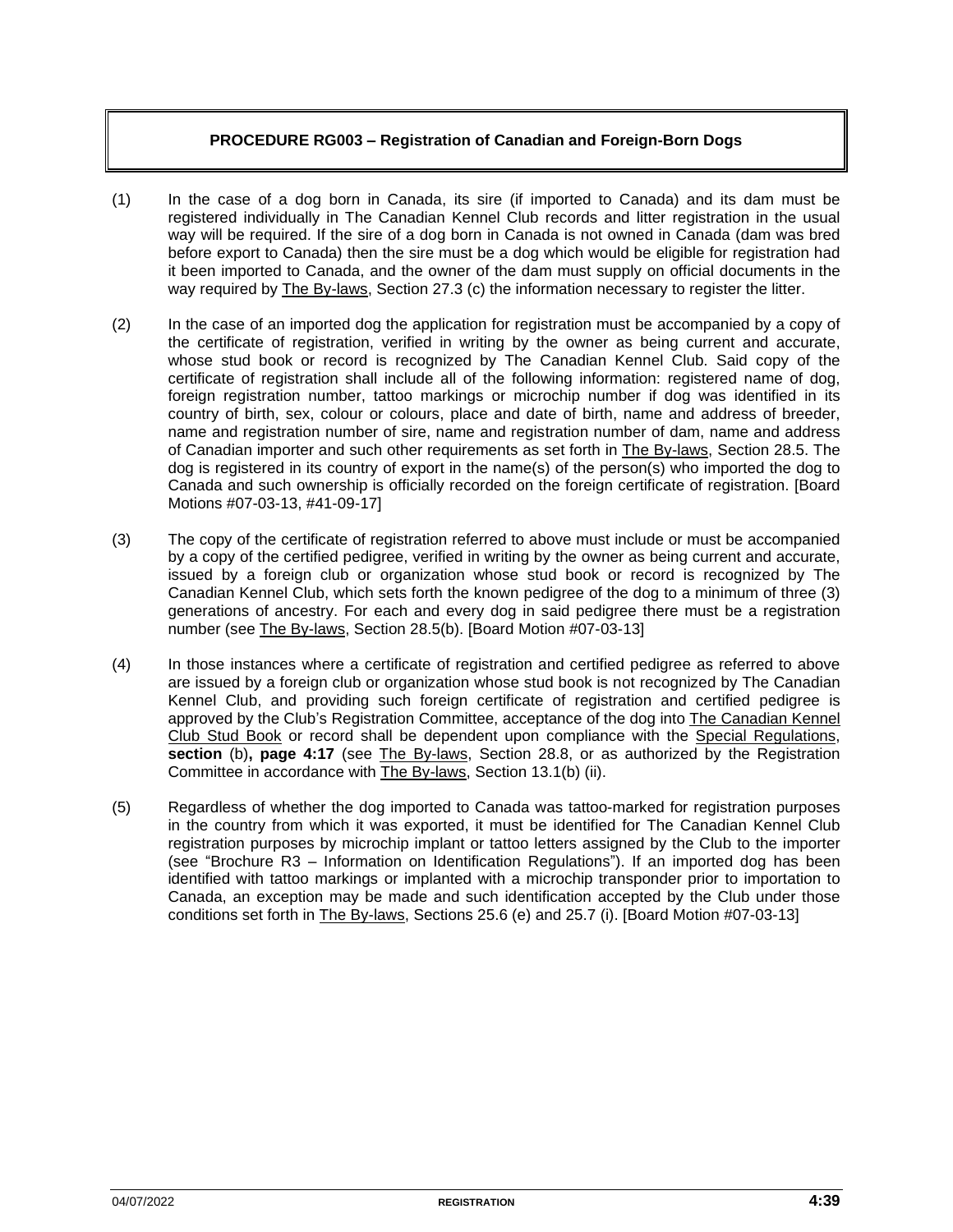#### **PROCEDURE RG004 – Procedure for Adding a Breed to the Miscellaneous List (for Event Participation and Recognition Purposes)**

[Board Motions #12-09-15, #93-06-17, #26-12-18]

#### **A. Adding a New Breed to the Miscellaneous List**

- (1) A request in writing must be made by one (1) or more resident Canadian breeder(s) and / or owner(s) representing that breed. The written request shall be accompanied by the following:
	- (a) A written explanation of the level of interest in participation in Canadian Kennel Club events amongst the Canadian breeders and owners. The name and address of the breeders and owners that support the application;
	- (b) A copy of a certificate of registration, verified in writing by the owner as being current and accurate, for a dog of that breed from a Canadian Kennel Club recognized kennel club or an association incorporated under the Animal Pedigree Act, other than The Canadian Kennel Club; [Board Motion #07-03-13]
	- (c) A copy of a three (3) generation pedigree, verified in writing by the owner as being current and accurate, for a dog of that breed from a Canadian Kennel Club recognized kennel club or an association incorporated under the Animal Pedigree Act other than The Canadian Kennel Club; [Board Motion #07-03-13]
	- (d) A copy of the breed standard from the country of origin and a detailed information package that describes the history, physiology and breed characteristics which will be referred to the Breed Standards Committee and the Event Officiating Committee. The Breed Standards Committee and the Event Officiating Committee may propose changes to the breed standard providing it is for grammar, terminology and clarification. Additionally, where the breed standard from the country of origin has provisions for cropping, docking or dewclaw removal, the Breed Standards Committee will include changes supporting breeders' right of choice in accordance with the CKC's Policy Statement.

A request for recommendations regarding the group in which the breed should be placed must be included in the information package. This detailed information package will be referred to the Registration Committee including comments and suggested amendments from the Event Officiating Committee (EOC) and the Breed Standards Committee for their editorial review; [Board Motion #12-03-20, #26-12-20]

(e) Rules of Eligibility (ROE) [Board Motion #48-09-14] must be provided with the request. ROE define the primary traits for registration of a breed and these traits should reflect the physical essence of the breed, be observable (e.g., size, colour, coat, etc.), measurable and practical. The following is a template to develop the descriptors for a breed: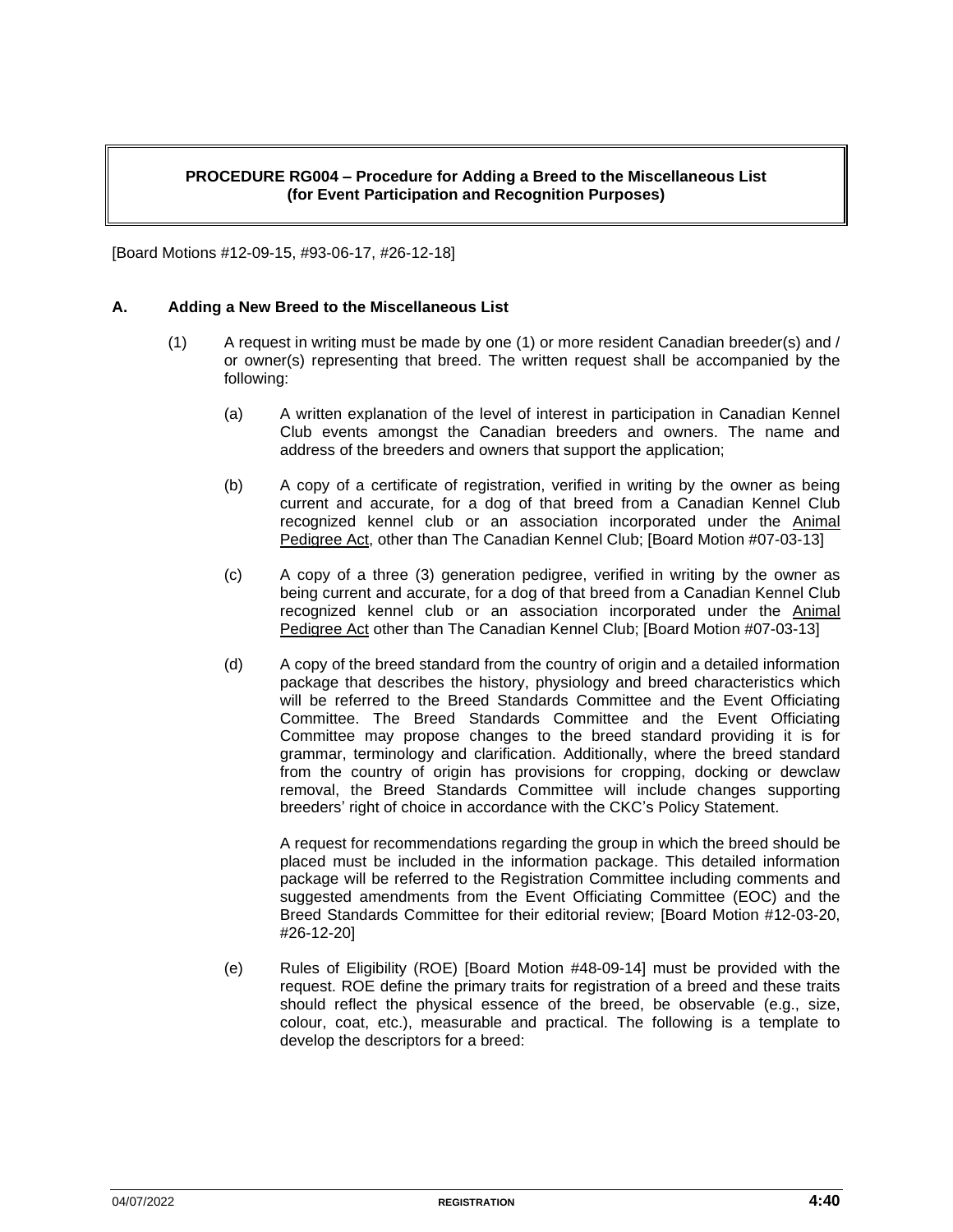Note: The template includes ten (10) possible descriptors although it is not necessary to include all ten (10); three (3) to five (5) is acceptable.

- *(1) Size*
- *(2) Colour*
- *(3) Colour Markings*
- *(4) Coat Texture/Length*
- *(5) Body*
- *(6) Ear Shape/Placement*
- *(7) Tail Shape/Carriage*
- *(8) Unique Characteristics*
- *(9) Genetic/Observable Variability*
- *(10) Feet*
- (f) The required fee.
- (2) Once all supporting documents have been received and verified by Head Office providing all requirements set out in policy have been met, the breed will be presented to the Board of Directors for approval to poll the membership. In the event approval is not granted by the Board, the fee will be refunded to the applicant(s).
- (3) The polling results will be tabulated at Head Office and presented to the Board. If the results are favorable the breed will be added to the Miscellaneous List with an indication of the group in which the breed will be placed for conformation purposes taking into consideration all recommendations. Notice of any such addition shall be provided in the Official Publication and/or electronic posting.
- (4) The president of the club or the spokesperson for the representative group shall be advised in writing that the breed has been accepted as a listed breed by The Canadian Kennel Club.

#### **B. Individual Recognition for a Miscellaneous Certification Number (MCN)**

- (1) A Miscellaneous Certification Number (MCN) can be obtained upon receipt of satisfactory evidence that this specimen of the breed meets all of the requirements for registration in the event the breed is recognized in the future for Canadian Kennel Club registration.
	- (a) In the case of an imported dog, it must be registered in a foreign stud book recognized by The Canadian Kennel Club and the importer must furnish documents issued by the recognized club reflecting all information required as in the case of an imported dog of a breed already recognized by the Club (see The By-laws, Section 28.5);
	- (b) In the case of a dog born in Canada, its dam (and sire if imported to Canada) must be determined eligible for future Canadian Kennel Club registration as the usual prerequisite of litter registration by the Club will pertain if the breed is to be recognized by the Club. If the dog's sire is not owned in Canada (dam was bred before export to Canada) then the sire must be a dog which would be eligible for Canadian Kennel Club registration had it been imported to Canada, and the owner of the dam must supply, on official documents in the way required by The By-laws, Section 27, the information that would be necessary to register the litter;
	- (c) A non-refundable certification fee shall be assessed in accordance with the current published fee charged for registration of a foreign-born dog or Canadianborn dog. The appropriate fee must accompany the request for certification;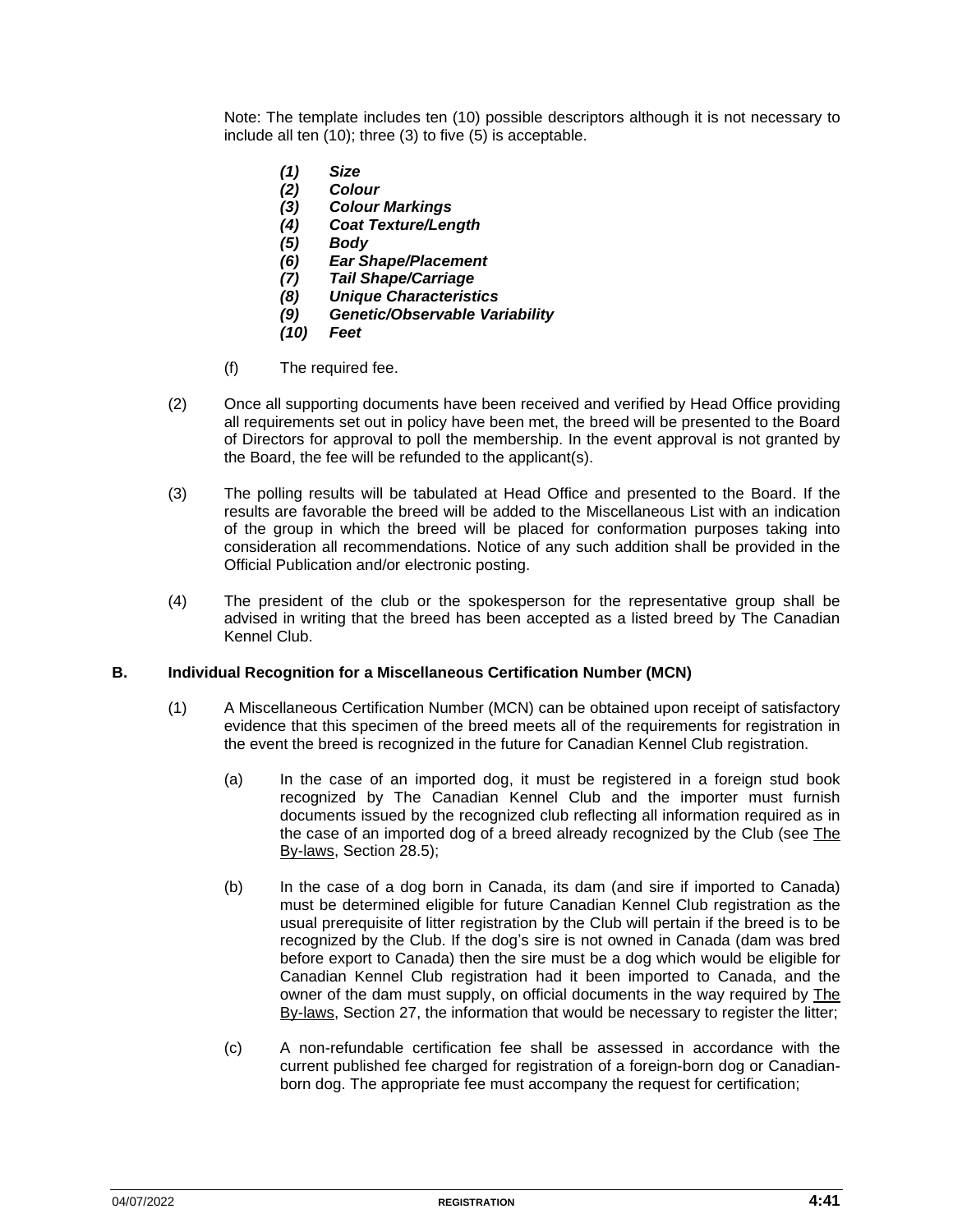(d) Applicants shall be advised that it would be beneficial for the known Canadian breeders of the proposed breed to establish a breed club to be used as the primary point of contact for The Canadian Kennel Club. The applicants will also be advised of the benefit to Canadian breeders of becoming members of The Canadian Kennel Club, thus allowing them to be kept informed through mailings of the Official Publication and/or electronic postings. [Board Motion #04-02-19]

#### **C. Recognition of a New Breed on the Miscellaneous List**

- (1) A request in writing by one or more of the Canadian breeders or owners of the breed for recognition of the breed by The Canadian Kennel Club:
	- (a) A written explanation of the level of interest of Canadian breeders of the proposed breed with recognition in The Canadian Kennel Club;
	- (b) An explanation of the benefits the breed can bring to Canadian society if the breed is recognized in Canada;
	- (c) Notification of the status of a breed moving towards recognition will be forwarded to the appropriate party once the minimum three (3) years period on the miscellaneous list has been achieved;
	- (d) An explanation will be included clarifying the procedure of applying to the Board with a request for consideration to remove the breed from the list if no positive movement has transpired for recognition at the five (5) year term limit;
	- (e) At least one fully completed Canadian Kennel Club Foreign Dog Application;
	- (f) The required fee;
	- (g) Rules of Eligibility for the Breed.
- (2) The Board's approval will be sought to proceed with the recognition process. In the event approval is not granted by the Board, the fee shall be refunded to the applicant(s).
- (3) If the Board approves the request, Agriculture Canada shall be advised on a preliminary basis of the intent to proceed with recognition in accordance with the requirements of the Animal Pedigree Act.
- (4) A list of Canadian importers of the proposed breed shall be obtained through formal inquiries being made by The Canadian Kennel Club of all recognized foreign clubs (or in certain cases, breed clubs) around the world.
- (5) A notice shall be placed in the Official Publication and/or electronic posting, advising Canadian Kennel Club members that The Canadian Kennel Club is considering recognition of the breed and requesting that any breeders of the proposed breed forward their names, addresses and phone numbers to The Canadian Kennel Club for the purpose of future polling.
- (6) The Canadian breeders of the proposed breed shall be polled to determine if a majority of them are in favour of The Canadian Kennel Club recognizing the breed, as per Section 20(3) of the Animal Pedigree Act.
- (7) If the majority of Canadian breeders are in favour of recognition by The Canadian Kennel Club, the Board shall decide on the time at which The Canadian Kennel Club shall poll members with respect to amending the Articles of Incorporation to include the proposed breed, in accordance with the requirements of the Animal Pedigree Act.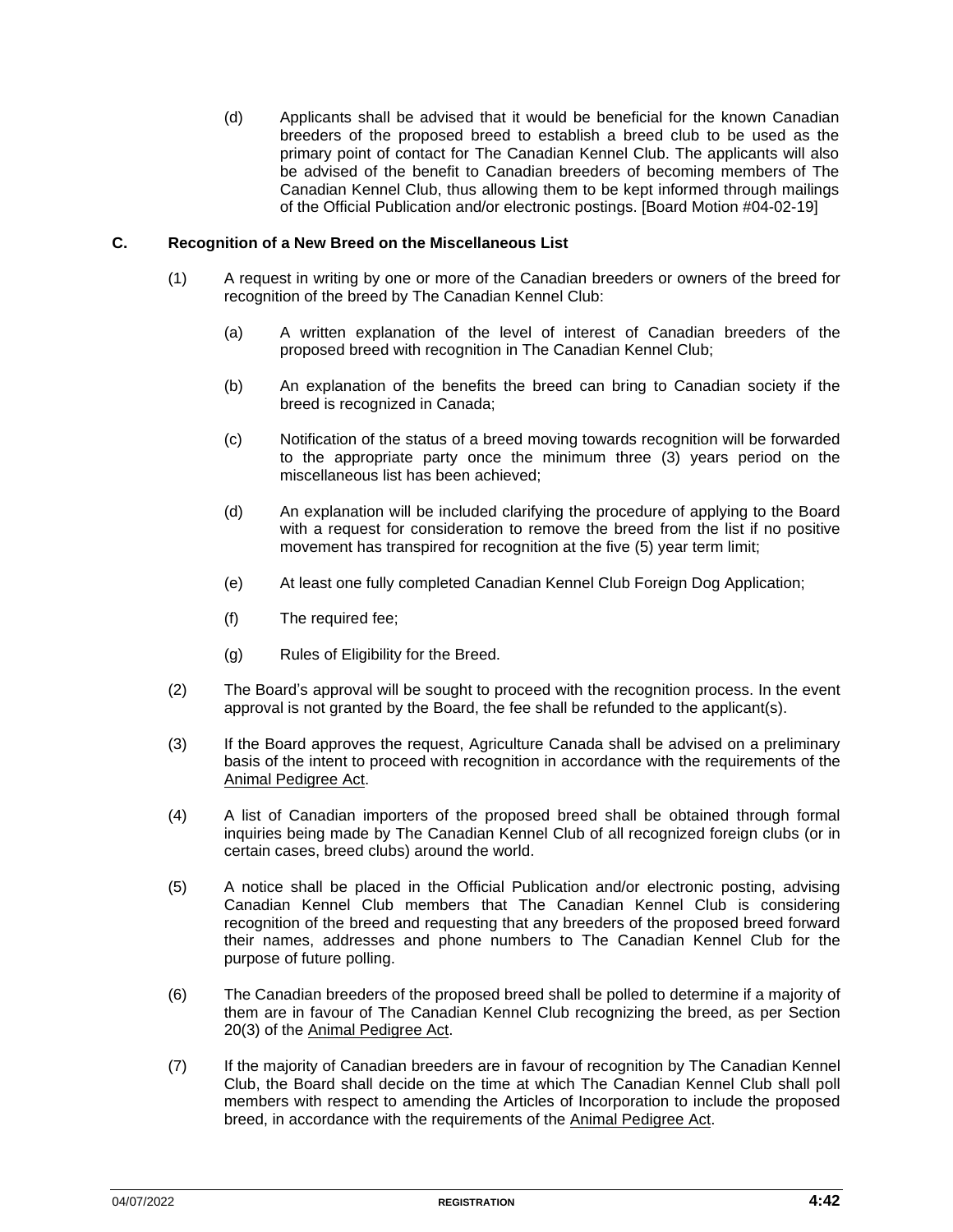- (8) Upon the above being satisfied, application shall be made to Agriculture Canada to amend The Canadian Kennel Club's Articles of Incorporation to include the proposed breed and to approve the Rules of Eligibility.
- (9) Upon a certificate of approval being received from Agriculture Canada for amendment of the Articles of Incorporation, Appendix 1 of this Chapter shall be amended to include the new breed as a Canadian Kennel Club recognized breed. In due course, The Canadian Kennel Club By-laws will also be amended to reflect this change.
- (10) A notice of recognition of the new breed shall be published in the Official Publication and/or posted electronically as soon as practicably possible following the approval of the breed by Agriculture Canada.
- (11) The president of the club or the spokesperson for the representative group shall be advised in writing that the breed has been formally recognized by The Canadian Kennel Club.

#### **D. Removing a Breed from the Miscellaneous List**

This policy outlines the requirements developed to achieve recognition of a new breed with The Canadian Kennel Club. There are circumstances that may require special consideration involved with any activity. Application may be made to achieve the end result if the situation justifies the action.

- (1) Once a breed has been recorded on the miscellaneous list for three (3) years, notification will have been sent by The Canadian Kennel Club outlining the requirements moving forward to recognition.
- (2) Once this same breed has been recorded on the miscellaneous list for the maximum of five (5) years The Canadian Kennel Club shall notify the applicants the process has reached the term limit for the new breed recognition procedure.
- (3) Situations at this time may, for just cause, require a request be presented to the Board for an extension allowing extra time to complete the recognition process.
- (4) Where there has been no activity taken to move a breed to full Canadian Kennel Club recognition after five (5) years the Board may render a decision to apply a fee equal to the application for listing a new breed allowing this breed to continue on the list for a further three (3) years.
- (5) After five (5) years, or after the first extension, if there has been no request made for an extension of time, and there has been no activity undertaken towards full recognition, a request may be presented to the Board for the removal of this breed from the miscellaneous list.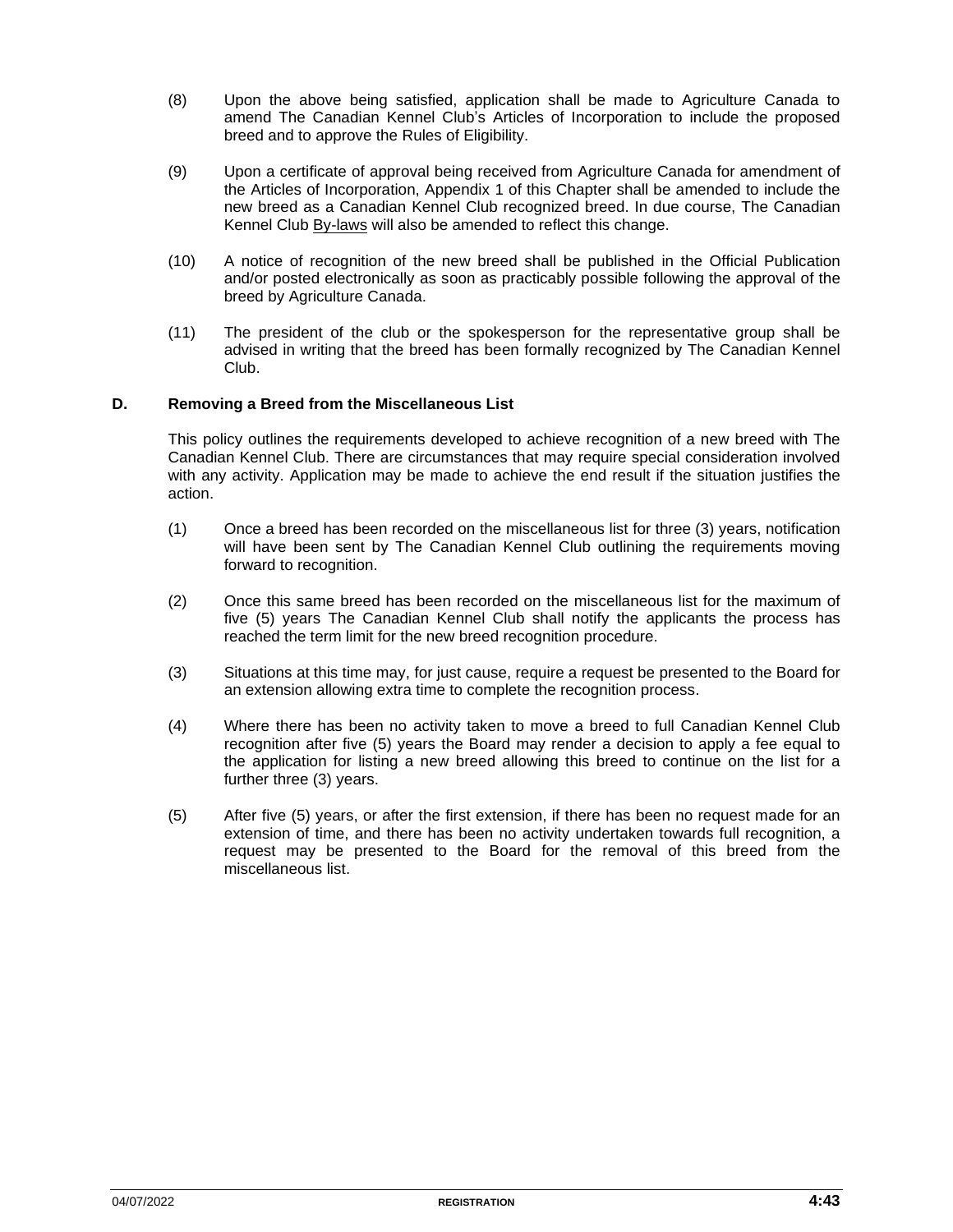#### **PROCEDURE RG005 – Establishing Rules of Eligibility**

[Board Motion #11-09-15]

#### **A. Rules of Eligibility**

- (1) Rules of Eligibility define the breed distinguishing characteristics for registration of a breed and these traits should reflect the physical essence of the breed and be observable (e.g., size, colour, coat, etc.) and measurable.
- (2) The following is a template to develop the descriptors for breeds. Although the list includes ten (10) possible descriptors, it is not necessary to include all ten (10):
	- (1) Size (Small, Medium, Large, Very Large)
	- (2) Coat Colour
	- (3) Colour Markings
	- (4) Coat Texture/Length
	- (5) Body
	- (6) Ear Shape/Placement
	- (7) Tail Shape/Carriage
	- (8) Feet
	- (9) Unique Characteristics
	- (10) Genetic/Observable Variabilities

#### **B. Establishment of Working Groups**

- (1) Volunteers from within the membership will be appointed by the Board in the manner prescribed in the Policy and Procedures Manual, Chapter X. Committees, Councils & Appointments, B. Standing Committees – Terms of Reference, 10. Rules of Eligibility Committee, to develop Rules of Eligibility for each of the recognized breeds as set out in Section 24.1 of The By-laws, as well as those breeds currently awaiting recognition. [Board Motion #15-09-21]
- (2) The Executive Director shall appoint members of Head Office staff as necessary to facilitate the work of this group.

#### **C. Development of Rules of Eligibility with Breed Clubs**

- (1) The Committee will draft Rules of Eligibility.
- (2) The Committee will liaise with the national breed club where available by teleconference explaining the history and rationale of Rules of Eligibility and will provide a draft of the Rules of Eligibility.
- (3) Breed club input and its final draft will be returned to Head Office for review by the Rules of Eligibility Committee.
- (4) The Committee will prepare the Rules of Eligibility for member vote.
- (5) Head Office will publish the Rules of Eligibility for comment on website for thirty (30) days for input by breeders and/or persons with long-term involvement with the breed through a combination of such activities as breeding, participation in Canadian Kennel Club events and/or significant breed club involvement.

#### **D. Polling**

(1) Upon recommendation from the Rules of Eligibility Committee, the Board will determine when polling will take place.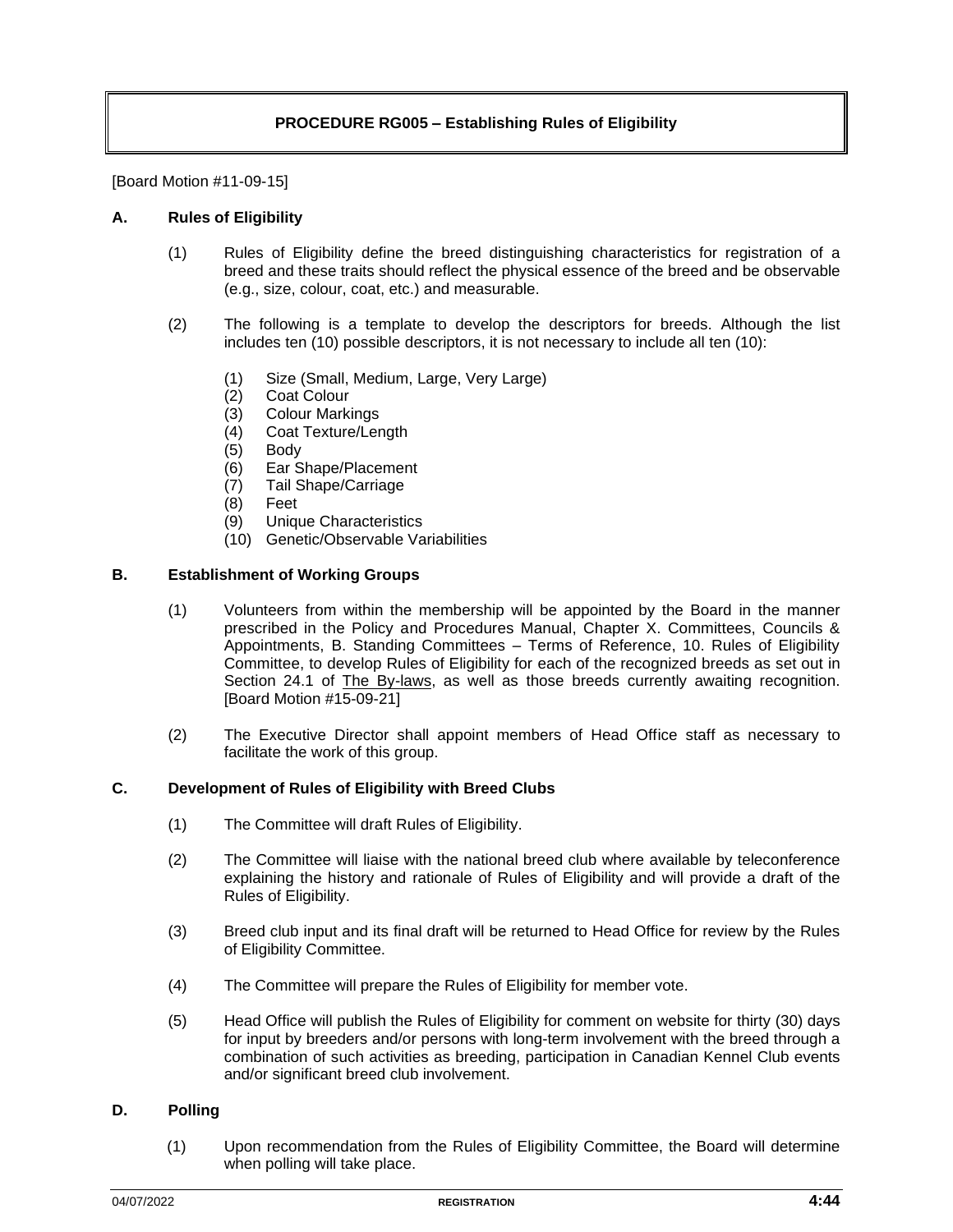- (2) Ballots will be sent to breeders who have registered a litter with The Canadian Kennel Club within the last five (5) years as well as to persons with long-term involvement with the breed through a combination of such activities as breeding, participation in Canadian Kennel Club events and/or significant breed club involvement.
- (3) A minimum of thirty (30) days will be allowed for voting.
- (4) Head Office will tabulate the results. Rules of Eligibility will be successful with a majority of the affirmative votes cast.

#### **E. Applications for Registration**

As Rules of Eligibility are approved for each of the breeds, Head Office will amend the applications for registration to include a certification section for Rules of Eligibility.

#### **F. Amending Rules of Eligibility**

Rules of Eligibility may be amended under the following special conditions:

- (1) a change in the breed standard which would require a review of the Rules of Eligibility; or
- (2) breed club input or input as described in **RG002**, paragraph 6, will be considered on a cyclical basis but not before five (5) years after Rules of Eligibility have been approved for a breed.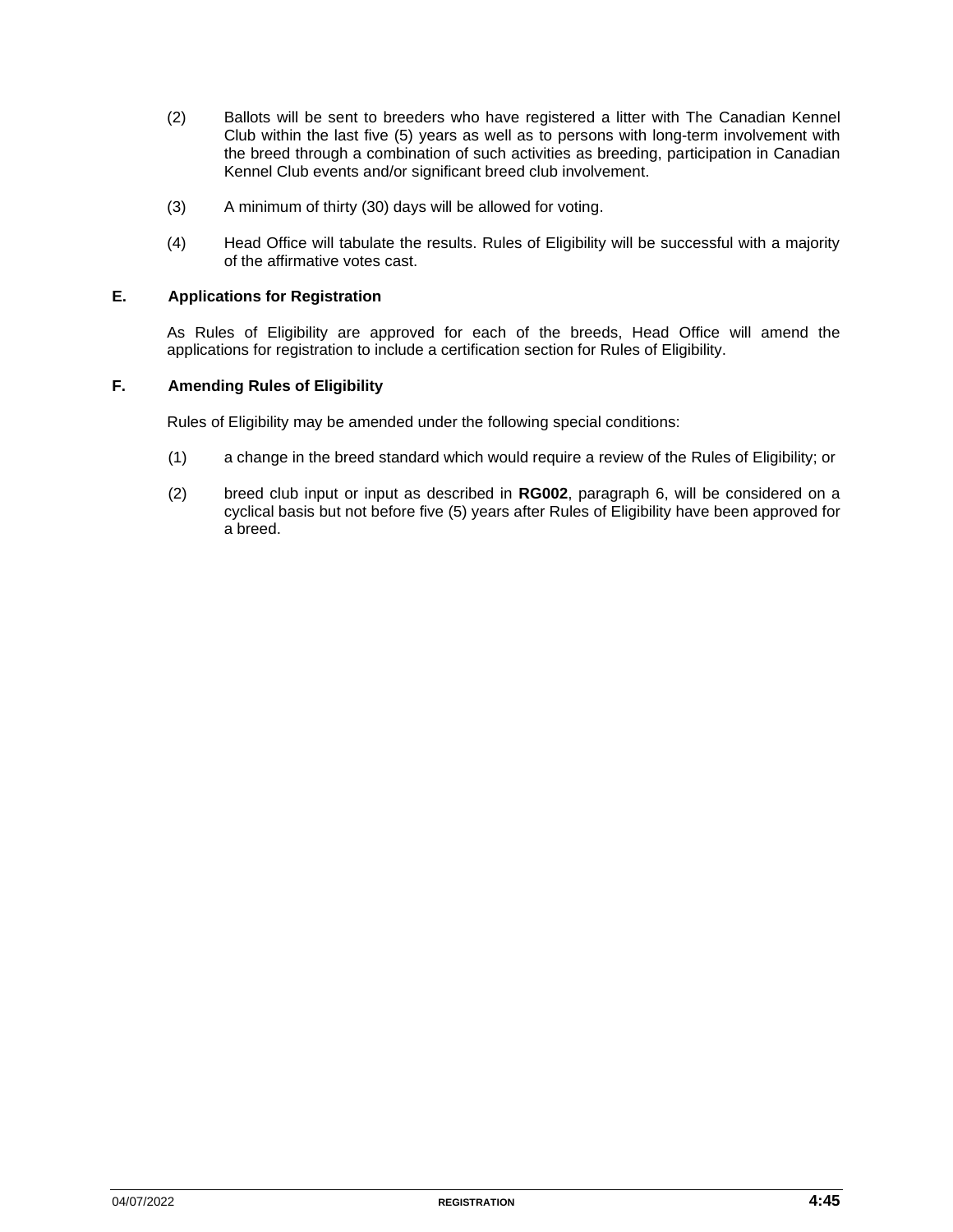#### **PROCEDURE RG006 – Amending Name of a Recognized Breed**

[Board Motion #09-12-20]

- (1) Amending the name of a recognized breed shall be initiated by the National Club for that breed, or, if a National Breed Club does not exist, by the regional/provincial or local Breed Club, or by a group of ten (10) or more concerned breeders of that breed.
- (2) The initiating group will consult with other clubs around the globe as to the proper name of the breed to ensure that dogs of that breed exported from Canada to other parts of the world will be eligible for registration under the recognized breed name.
- (3) The initiating group will provide an explanation for the proposed name change.
- (4) Poll the initiating group of members and if they are in favour of the amendment to the name of the breed, that the following information is provided to the Canadian Kennel Club:
	- (a) The process for polling the membership of the initiating group of members;
	- (b) The number of initiating group of members; and
	- (c) The results of the polling.
- (5) In accordance with the Animal Pedigree Act, in order to amend the name of a breed on the list of Recognized Breeds in the By-laws, the CKC membership must be polled and if at least 25% of the membership casts a ballot with two-thirds being in favour, the name of the breed may be amended as proposed.
- (6) Once the certificate of approval is received from the Minister, the list of Recognized Breeds in the By-laws will be amended to include the new breed name and the CKC database will be updated accordingly.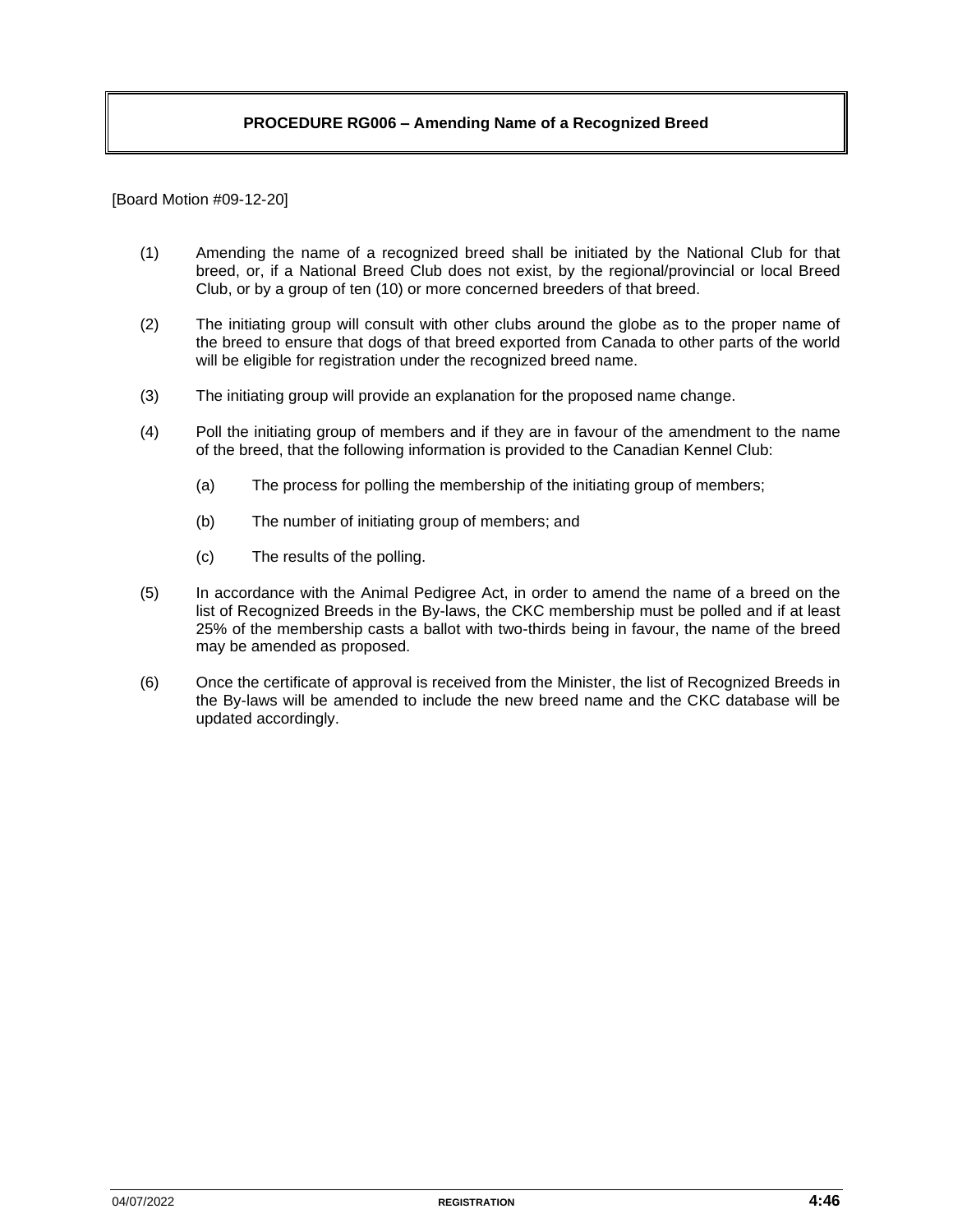#### **REGISTRATION**

#### **APPENDIX 1 – Recognized Breeds**

The following list includes all breeds currently recognized by The Canadian Kennel Club. It includes all those breeds listed in Section 24 of The By-laws:

| 1)  | Affenpinscher                     |
|-----|-----------------------------------|
| 2)  | Afghan Hound                      |
| 3)  | <b>Airedale Terrier</b>           |
| 4)  | Akita                             |
| 5)  | Alaskan Malamute                  |
| 6)  | American Eskimo Dog               |
| 7)  | American Staffordshire Terrier    |
| 8)  | Anatolian Shepherd Dog            |
| 9)  | <b>Australian Cattle Dog</b>      |
| 10) | Australian Kelpie                 |
| 11) | Australian Shepherd               |
| 12) | Australian Stumpy Tail Cattle Dog |
|     | Australian Terrier                |
| 13) |                                   |
| 14) | Barbet                            |
| 15) | Basenji                           |
| 16) | <b>Basset Hound</b>               |
| 17) | Beagle                            |
| 18) | <b>Bearded Collie</b>             |
| 19) | <b>Bedlington Terrier</b>         |
| 20) | Belgian Shepherd Dog (*)          |
| 21) | Berger des Pyrenees               |
| 22) | <b>Berger Picard</b>              |
| 23) | Bernese Mountain Dog              |
| 24) | <b>Bichon Frise</b>               |
| 25) | <b>Black Russian Terrier</b>      |
| 26) | Bloodhound                        |
| 27) | <b>Border Terrier</b>             |
| 28) | Borzoi                            |
| 29) | <b>Boston Terrier</b>             |
| 30) | <b>Bouvier des Flandres</b>       |
| 31) | Boxer                             |
| 32) | <b>Braque Francais</b>            |
| 33) | Briard                            |
| 34) | <b>Bulldog</b>                    |
| 35) | <b>Bullmastiff</b>                |
| 36) | <b>Bull Terrier</b>               |
| 37) | <b>Bull Terrier (Miniature)</b>   |
| 38) | Cairn Terrier                     |
| 39) | Canaan Dog                        |
| 40) | Canadian Eskimo Dog               |
| 41) | Cavalier King Charles Spaniel     |
| 42) | Cesky Terrier                     |
| 43) | Chihuahua (*)                     |
| 44) | <b>Chinese Crested Dog</b>        |
| 45) | Chinese Shar-Pei                  |
| 46) | Chow Chow                         |
| 47) | Collie (*)                        |
| 48) | Coonhound (Black and Tan)         |
| 49) | Dachshund (*)                     |
| 50) | Dalmatian                         |
| 51) | Dandie Dinmont Terrier            |
| 52) | Deerhound (Scottish)              |
| 53) | Doberman Pinscher                 |
| 54) | Drever                            |
| 55) | <b>English Toy Spaniel</b>        |
|     |                                   |

- 56) Entlebucher Mountain Dog
- 57) Eurasier
-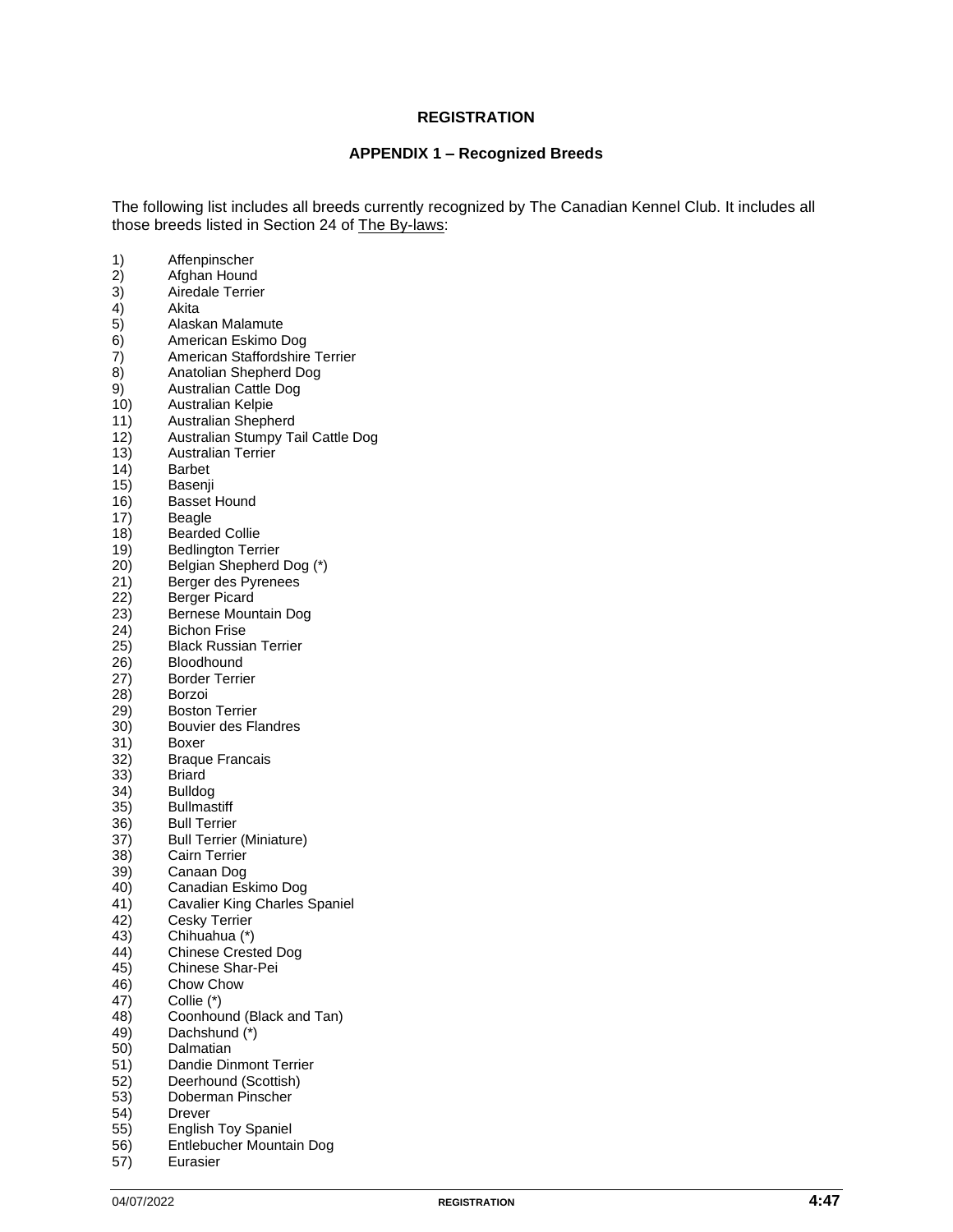| 58)          | Finnish Lapphund                                        |
|--------------|---------------------------------------------------------|
| 59)          | <b>Finnish Spitz</b>                                    |
| 60)          | Foxhound (American)                                     |
| 61)          | Foxhound (English)                                      |
| 62)          | Fox Terrier (Smooth)                                    |
| 63)          | Fox Terrier (Wire)                                      |
| 64)          | French Bulldog                                          |
| 65)          | German Pinscher                                         |
| 66)          | German Shepherd Dog                                     |
| 67)          | Glen of Imaal Terrier                                   |
| 68)          | <b>Great Dane</b>                                       |
| 69)          | <b>Great Pyrenees</b>                                   |
| 70)          | Greater Swiss Mountain Dog                              |
| 71)<br>72)   | <b>Greenland Dog</b>                                    |
| 73)          | Greyhound                                               |
| 74)          | Griffon (Brussels)<br>Griffon (Wire-Haired Pointing)    |
| 75)          | Harrier                                                 |
| 76)          | Havanese                                                |
| 77)          | Hovawart                                                |
| 78)          | Ibizan Hound                                            |
| 79)          | Iceland Sheepdog                                        |
| 80)          | <b>Irish Terrier</b>                                    |
| 81)          | Irish Wolfhound                                         |
| 82)          | Italian Greyhound                                       |
| 83)          | Japanese Chin                                           |
| 84)          | Japanese Spitz                                          |
| 85)          | Karelian Bear Dog                                       |
| 86)          | Keeshond                                                |
| 87)          | Kerry Blue Terrier                                      |
| 88)          | Komondor                                                |
| 89)          | Kuvasz                                                  |
| 90)          | Lagotto Romagnolo                                       |
| 91)          | <b>Lakeland Terrier</b>                                 |
| 92)          | Leonberger                                              |
| 93)          | Lhasa Apso                                              |
| 94)          | Lowchen                                                 |
| 95)          | Maltese                                                 |
| 96)<br>97)   | <b>Manchester Terrier</b><br>Mastiff                    |
| 98)          | <b>Miniature Pinscher</b>                               |
| 99)          | Mudi                                                    |
| 100)         | Neapolitan Mastiff                                      |
| 101)         | Newfoundland                                            |
| 102)         | Norfolk Terrier                                         |
| 103)         | Norrbottenspets                                         |
| 104)         | Norwegian Buhund                                        |
| 105)         | Norwegian Elkhound                                      |
| 106)         | Norwegian Lundehund                                     |
| 107)         | Norwich Terrier                                         |
| 108)         | Old English Sheepdog                                    |
| 109)         | Otterhound                                              |
| 110)         | Papillon                                                |
| 111)         | Pekingese                                               |
| 112)         | Petit Basset Griffon Vendeen                            |
| 113)         | Pharaoh Hound                                           |
| 114)         | Pointer                                                 |
| 115)         | Pointer (German Long-Haired)                            |
| 116)         | Pointer (German Short-Haired)                           |
| 117)<br>118) | Pointer (German Wire-Haired)<br>Polish Lowland Sheepdog |
| 119)         | Pomeranian                                              |
| 120)         | Poodle                                                  |
| 121)         | Portuguese Sheepdog                                     |
| 122)         | Portuguese Water Dog                                    |
| 123)         | Pudelpointer                                            |
|              |                                                         |

 $124$ ) Pug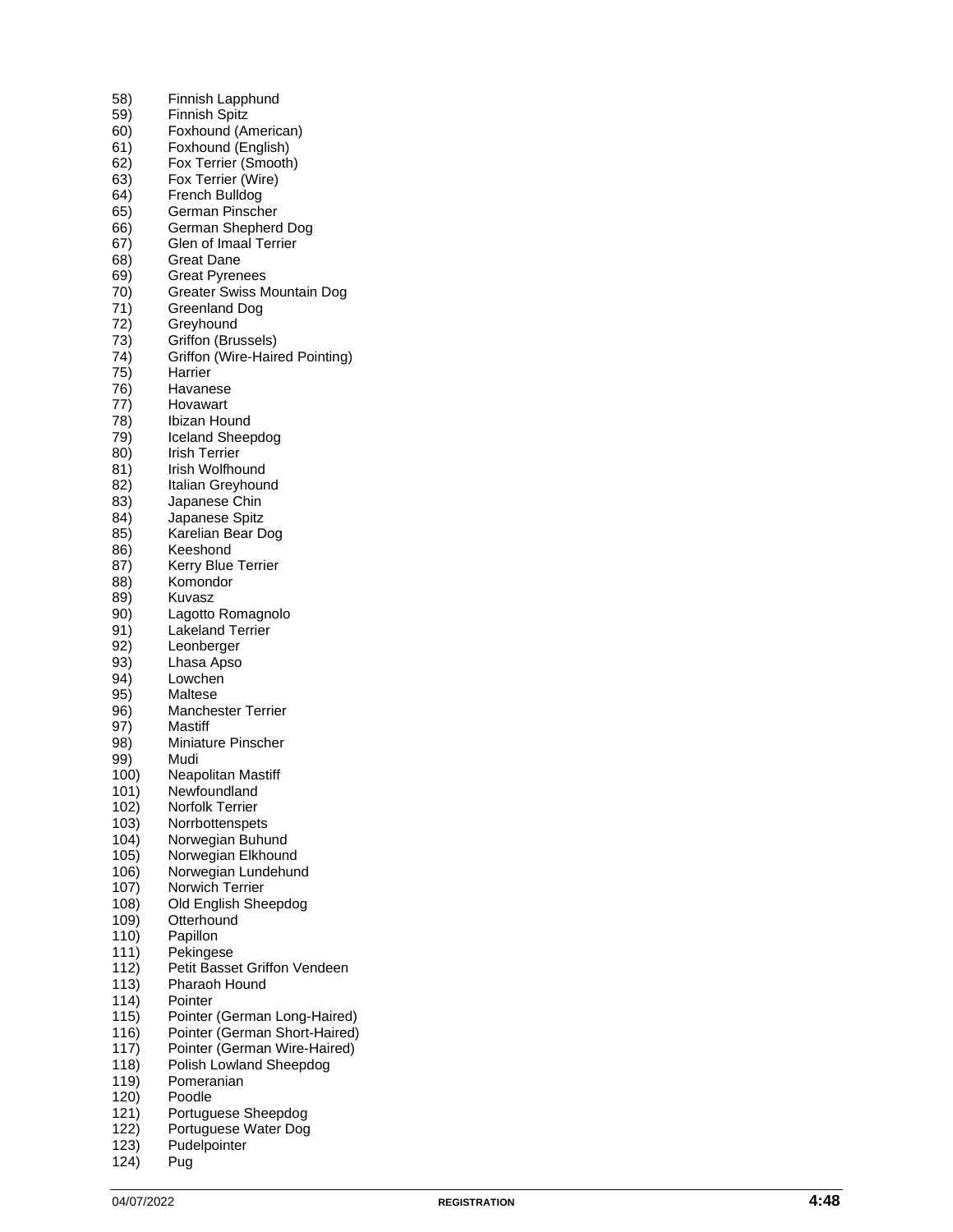| 125) | Puli                                 |
|------|--------------------------------------|
| 126) | <b>Rat Terrier</b>                   |
| 127) | Retriever (Chesapeake Bay)           |
| 128) | Retriever (Curly-Coated)             |
| 129) | Retriever (Flat-Coated)              |
| 130) | Retriever (Golden)                   |
| 131) | Retriever (Labrador)                 |
| 132) | Retriever (Nova Scotia Duck Tolling) |
| 133) | Rhodesian Ridgeback                  |
| 134) | Rottweiler                           |
| 135) | Saint Bernard                        |
| 136) | Saluki                               |
| 137) |                                      |
|      | Samoyed                              |
| 138) | Schapendoes                          |
| 139) | Schipperke                           |
| 140) | Schnauzer (Giant)                    |
| 141) | Schnauzer (Miniature)                |
| 142) | Schnauzer (Standard)                 |
| 143) | <b>Scottish Terrier</b>              |
| 144) | Sealyham Terrier                     |
| 145) | Setter (English)                     |
| 146) | Setter (Gordon)                      |
| 147) | Setter (Irish)                       |
| 148) | Setter (Irish Red & White)           |
| 149) | Shetland Sheepdog                    |
| 150) | Shiba Inu                            |
| 151) | Shih Tzu                             |
| 152) | Shikoku                              |
| 153) | Siberian Husky                       |
| 154) | <b>Silky Terrier</b>                 |
| 155) | <b>Skye Terrier</b>                  |
| 156) | Soft-Coated Wheaten Terrier          |
| 157) | Spaniel (American Cocker)            |
| 158) | Spaniel (American Water)             |
| 159) | Spaniel (Blue Picardy)               |
| 160) | Spaniel (Brittany)                   |
| 161) | Spaniel (Clumber)                    |
| 162) | Spaniel (English Cocker)             |
| 163) | Spaniel (English Springer)           |
| 164) | Spaniel (Field)                      |
| 165) | Spaniel (French)                     |
| 166) | Spaniel (Irish Water)                |
| 167) | Spaniel (Sussex)                     |
| 168) | Spaniel (Welsh Springer)             |
| 169) | Spanish Water Dog                    |
| 170) | Spinone Italiano                     |
| 171) | <b>Staffordshire Bull Terrier</b>    |
| 172) | Swedish Valhund                      |
| 173) | <b>Tibetan Mastiff</b>               |
| 174) | <b>Tibetan Spaniel</b>               |
| 175) | <b>Tibetan Terrier</b>               |
| 176) | <b>Toy Fox Terrier</b>               |
| 177) | Vizsla (Smooth)                      |
| 178) | Vizsla (Wire-Haired)                 |
| 179) | Weimaraner                           |
|      | Welsh Corgi (Cardigan)               |
| 180) |                                      |
| 181) | Welsh Corgi (Pembroke)               |
| 182) | Welsh Terrier                        |
| 183) | West Highland White Terrier          |
| 184) | Whippet                              |
| 185) | Xoloitzcuintli                       |
| 186) | Yorkshire Terrier                    |

<sup>\*</sup> Subject to **The By-laws**, Special Regulations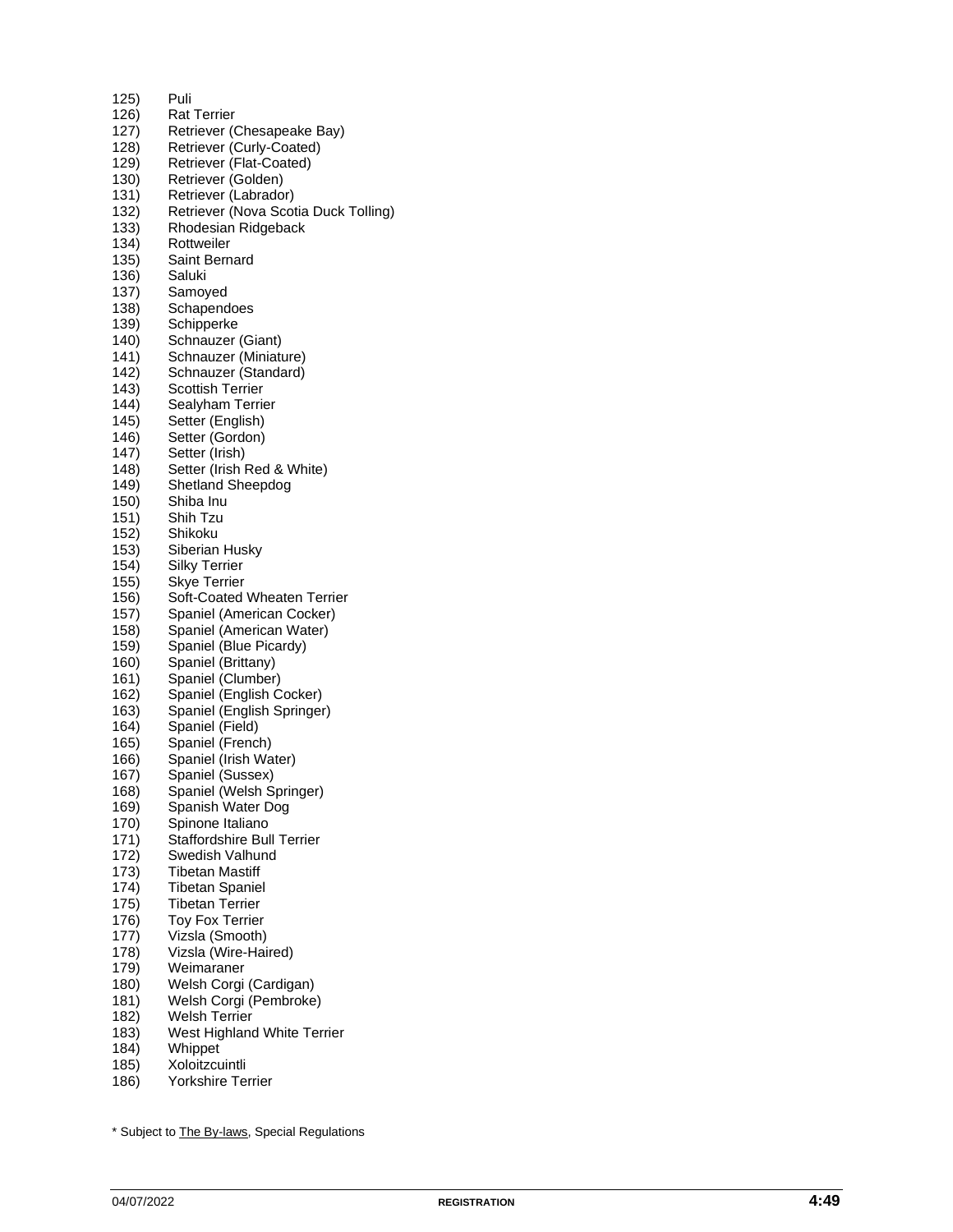#### **REGISTRATION**

#### **APPENDIX 2 – Listed Breeds**

Azawakh (Africa) July 1, 2019 [Board Motion #09-09-18] Border Collie (England)<br>Braque d'Auvergne (France) Braque d'Auvergne (France)<br>
Cane Corso (Italy)<br>
Cane Corso (Italy) Coton de Tulear (France)<br>Dogue de Bordeaux (France) Dogue de Bordeaux (France) <br>
July 1, 2011 [Board Motion #20-12-10]<br>
January 1, 2020 [Board Motion #74-03-<br>
January 1, 2020 [Board Motion #74-03-Kleiner Munsterlander Vorstehund (Germany) and July 1, 2007<br>
Lancashire Heeler (England) and January 1, 2007 Lancashire Heeler (England) **Lancashire Heeler (England)** January 1, 2011 [Board Motion #72-09-10]<br>Miniature American Shepherd **July 1, 2018 [Board Motion #52-09-17]** Parson Russell Terrier (England)<br>Russell Terrier (USA) Russell Terrier (USA) The Control of the USA of the USA of the USA of the USA of the USA of the USA of the USA<br>Tuly 1, 2016 [Board Motion #113-03-16] July 1, 2016 [Board Motion #113-03-16] Tatra Sheepdog (Poland)

#### **Listed Breeds Effective Date**

July 1, 2015 [Board Motion #24-12-14]<br>September 1, 2007 September 1, 2006<br>September 1, 2006 January 1, 2020 [Board Motion #74-03-19] July 1, 2018 [Board Motion #52-09-17]<br>September 1, 2006 July 1, 2016 [Board Motion #113-03-16]<br>July 1, 2007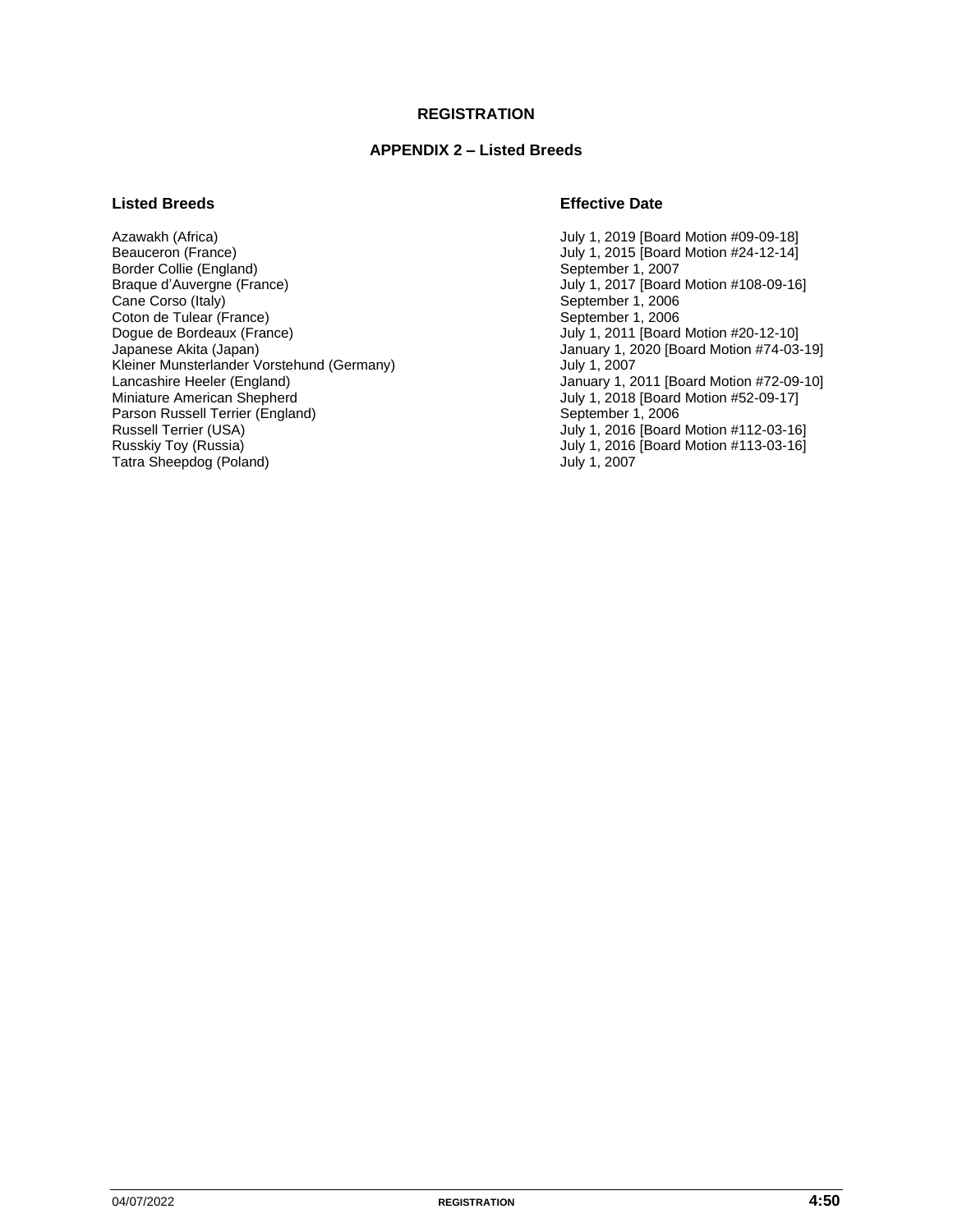#### **REGISTRATION**

#### **APPENDIX 3 – List of Recognized Foreign Stud Books (\*Denotes FCI Member Club)**

#### **A. Recognize Auslandsanerkennung (VDH) Certified Pedigrees from Germany** [Board Motions #53-12-11, #66-06-12, #81-06-20]

(1) Pedigrees for dogs imported into Canada from Germany issued by Auslandsanerkennung (VDH), be accepted by The Canadian Kennel Club for registration purposes provided that these pedigrees are accompanied by the VDH Auslandsanerkennung certificate.

#### **ARGENTINA:**

#### **\*Federacion Cinologica Argentina**

Moreno 1323 - C109 1ABA Buenos Aires **Argentina** Tel: 011 54 4383-0031 Fax: 011 54 4384-7785 E-Mail: fca@fca.org.ar [www.fca2000.org.ar](http://www.fca2000.org.ar/)

#### **AUSTRALIA:**

#### **\*Australian National Kennel Council** PO Box 309 Carina, Australia 4152 Tel: +61 7 3398 8608 Fax: +61 7 3395 3858

#### **\*Canine Control Council (Qld)**

Box 495, Fortitude Valley, Brisbane Qld, 4006 Tel: 011 07 3252 2661 Fax: 011 07 3252 3864

### **\*Dogs ACT (formerly known as Canberra**

**Kennel Association)** PO Box 815 Dickson, A.C.T. 2602 Tel: 011 06 2414404 Fax: 011 06 2411129

#### **\*Dogs West (formerly known as Canine Association of Western Australia)**

PO Box 1404 Canning Vale, WA 6970 Tel: 011 08 9455 1188 Fax: 011 08 9455 1190 Email: [office@dogsvictoria.org.au](mailto:office@dogsvictoria.org.au) [www.dogsvictoria.org.au](http://www.dogsvictoria.org.au/)

#### **\*Dogs NT (formerly known as North Australian Canine Assoc.)** PO Box 37521 Winnellie, N.T.,5794, Australia Tel: 011 61 89 843570 Fax: 011 61 89 843409 Email: [naca1@bigpond.com](mailto:naca1@bigpond.com) [www.users.bigpond.com/naca1/](http://www.users.bigpond.com/naca1/)

### **\*Dogs NSW (formerly known as The N.S.W.**

**Canine Council)** PO Box 632 St. Mary's, NSW, 2760 Australia Tel: 011 61 2 8343022 Fax: 011 61 8 2625751

#### **\*Dogs SA (formerly known as South Australian Canine Association)**

PO Box 844 Prospect East 5082 South Australia Tel: 011 61 8 3494797 Fax: 011 61 8 2625751 Email: [info@caninenet.com](mailto:info@caninenet.com) [www.saca.caninenet.com](http://www.saca.caninenet.com/)

*Greyhounds Only:*

**\*Tasmanian Canine Association Inc** PO Box 116 Glenorchy Tasmania Australia 7010 Tel: 011 62 729443 Fax: 011 62 730844 Email: [tca@iprimuis.com.au](mailto:tca@iprimuis.com.au) [www.tascanineassoc.org/](http://www.tascanineassoc.org/)

### **The Australian and New Zealand Greyhound Association** 3rd Floor, 1 Queens Road

Melbourne Victoria 3000, Australia Tel: 011 61 3 8664519 Fax: 011 61 3 8203725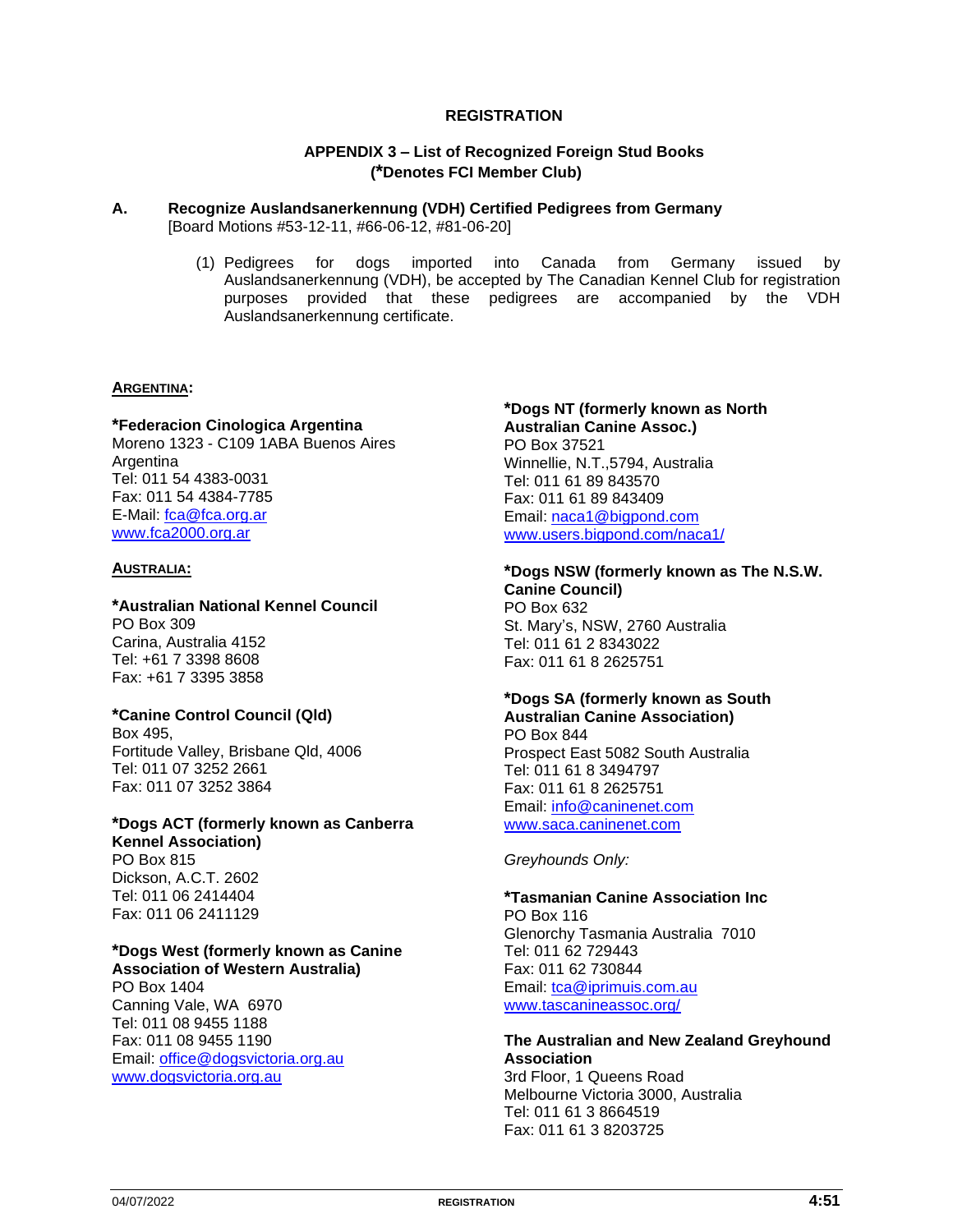#### **AUSTRIA:**

#### **\*Osterreichischer Kynologenverband**

Johann Teufelgasse 8 Siegfried Marcus Str. 7 A – 2362 Biedermannsdorf, Austria Tel: 011 43(0)2236-710 667 Fax: 011 43 1/88 92 621 Email: [office@oekv.at](mailto:office@oekv.at) [www.oekv.at](http://www.oekv.at/)

#### **BARBADOS:**

#### **Barbados Kennel Club**

PO Box 344 Bridgetown Barbados, WI Tel: (246) 417-0607

#### **BELGIUM:**

#### **\*Union Royale Cynologique Saint Hubert**

Avenue A. Giraud, 98 B - 1030 Bruxelles Tel: 011 32 2/245 48 40 Fax: 011 32 2/245 87 90

#### **BERMUDA:**

#### **The Bermuda Kennel Club**

PO Box HM 1455 Hamilton HM FX, Bermuda Tel: 295-4974 Fax: 236-9569 Voice Mail: 291-0930 Email: [http://www.bermudakennelclub.com/component/](http://www.bermudakennelclub.com/component/option,com_contact/Itemid,3/) [option,com\\_contact/Itemid,3/](http://www.bermudakennelclub.com/component/option,com_contact/Itemid,3/) [www.bkc.bm](http://www.bkc.bm/)

**CHINA:** [Board Motion #53-09-14]

#### **\*China Kennel Union (CKU)** D301, Kings Field, No. 3 Chaowai Street Chaoyang District Beijing, P.R.China 100020 Tel: +86 010 6553 9773 Website: [http://www.cku.org.cn](http://www.cku.org.cn/)

#### **COLOMBIA:**

#### **\*Associacion Club Canino Colombano**

Calle 123 A No. 60-23 Bogota, D.C. Colombia Tel: 011 57 1 624-6016 Fax: 011 57 1 226-4195 canino@elsitvonet.co

#### **\*CROATIA:**

**Hrvatski Kinoloski Savez (Croatian Kennel Club)** HR 10000 Zagreb, Ilica 61 **Croatia** Tel/Fax: +385 (0) 1/48 46 124 Email: [hks@hks.hr](mailto:hks@hks.hr) [www.hks.hr](http://www.hks.hr/)

Since the break-up of USSR, Czechoslovakia was divided into:

#### **CZECH REPUBLIC:**

#### **\*Ceskomoravska Kynologicka Unie**

U Pergamenky 3 170 00 Praha 7 Holesovice Tscechische Republik Tel: 011 42/234 602-274 Fax: 011 42/234 602-27 Email: [cmku@cmku.cz](mailto:cmku@cmku.cz) [www.cmku.cz/](http://www.cmku.cz/)

#### **DENMARK:**

#### **\*Dansk Kennel Klub**

Parkvej 1, DK - 2680 Solrod Strand **Denmark** Tel: 011 45 56/188100 Fax: 011 45 56/188191

#### **EAST AFRICA:**

**East Africa Kennel Club** PO Box 14223, Sports Road, Westlands, Nairobi, Kenya

#### **FINLAND:**

**\*Suomen Kennelliitto - Finska Kennelklubben** Kamreerintie 8 SF - 02770 Espoo, Finland Tel: 011 358/9 887 300 Fax: 011 358/9 887 30331

#### **FRANCE:**

#### **\*Societe Centrale Canine pour l 'Amelioration des Races de Chiens en France** 155, avenue Jean Jaures F - 93535 Aubervilliers Cedex, France

Tel: 011 33/(1) 49 37 54 00 Fax: 011 33/(1) 49 37 01 20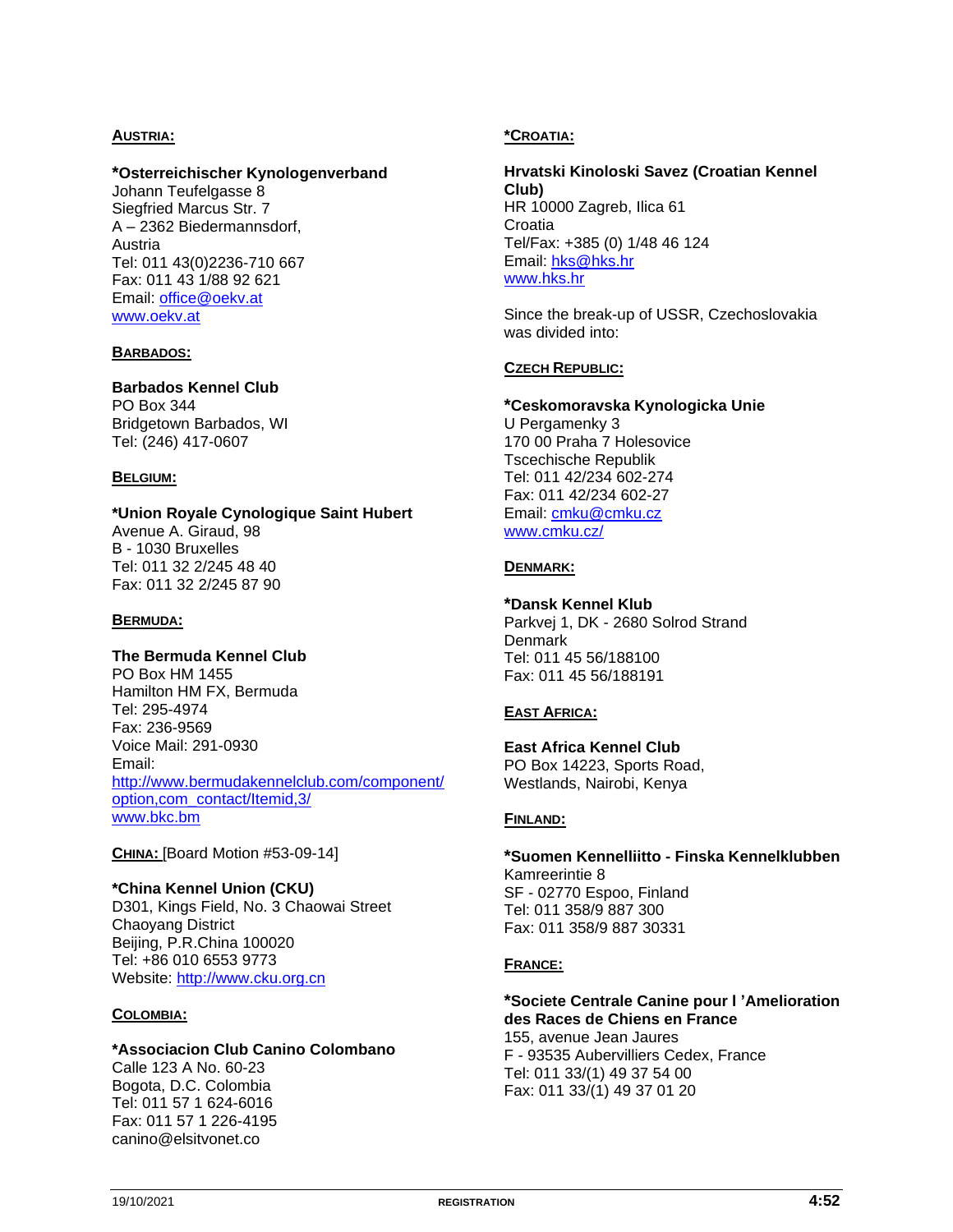#### **GERMANY:**

*AFFENPINSCHERS, MINIATURE PINSCHERS, MINIATURE, STANDARD and GIANT SCHNAUZERS Only.*

**\*Pinscher-Schnauzer-Klub 1895 E.V.** Behringstrasse 26 5110 Alsdorf **Germany** 

*AFGHAN HOUNDS, BORZOIS, GREYHOUNDS, SALUKIS, SCOTTISH DEERHOUNDS, IRISH WOLFOUNDS, WHIPPETS Only.*

**\*Deutscher Windhundzucht-und Rennverband E.V.** Brandenburger Weg 9 3201 Sohlde

Germany *AKITAS, ALASKAN MALAMUTES,* 

*NORWEGIAN ELKHOUNDS, SAMOYEDS, SIBERIAN HUSKYS Only.*

#### **\*Deutscher Club fur Nordische Hunde E.V.**

Tuefenbronner Weg 7 13469 Berlin **Germany** Tel/Fax: 011 033746-73048 Email: [gisela.bebert@t-online.de](mailto:gisela.bebert@t-online.de) [www.dcnh.de](http://www.dcnh.de/)

*BASSET HOUNDS Only.*

#### **\*Basset-Hound Club von Deutschland E.V.**

Bruder-Becker Strasse 42 8728 Hassfurt **Germany** 

*BEAGLES Only.*

**\*Beagle Club Deutschland E.V.** Ginsterweg 5650 Solingen **Germany** 

*BELGIAN SHEPHERD DOGS Only.*

#### **\*Deuscher Club fur Belgische Schaferhunde E.V.** Brunnenplatz 5 7981 Berg-Ravensburg Germany

*BERNESE MOUNTAIN DOGS for the "BERNER SENNEHUNDE" variety only.*

**\*Schweizer Sennenhund-Verein fur Deutschland E.V.** Dollersweger Hof 26 5632 Wermelskirchen 1 Germany

*BOUVIER DES FLANDRES Only.*

**\*Deutscher Bouvier-Club von 1977 E.V.** Rochusberg 34 6530 Bingen **Germany** 

*BOXERS Only.*

**\*Boxer-Klub E.V.**

Veldener Strasse 64/66 8000 Munchen 60 Germany

*BULL TERRIERS Only.*

**\*Deutscher Club fur Bullterrier E.V.** Schwellbergstrasse 17 6274 Hunstetten-Bechtheim Germany *CHOW CHOWS Only.*

**\*Allgemeiner Chow-Chow Klub E.V.** Leibnizstrasse 18 6072 Dreieich **Germany** 

*COLLIES, SHETLAND SHEEPDOGS, OLD ENGLISH SHEEPDOGS, PEMBROKE and CARDIGAN WELSH CORGIS and BEARDED COLLIES Only.*

**\*Klub fur Britische Hutehunde E.V.** Dopheide 53 4815 Schloss Holte **Germany** 

*DACHSHUNDS Only.*

**\*Deutscher Teckelklub 1888 E.V.** Prinzenstrasse 38 4100 Duisburg **Germany** 

*DALMATIANS Only.*

**\*Deutscher Dalmatiner-Klub v 1920 E.V.** Kirchstrasse 24 8029 Sauerlach Germany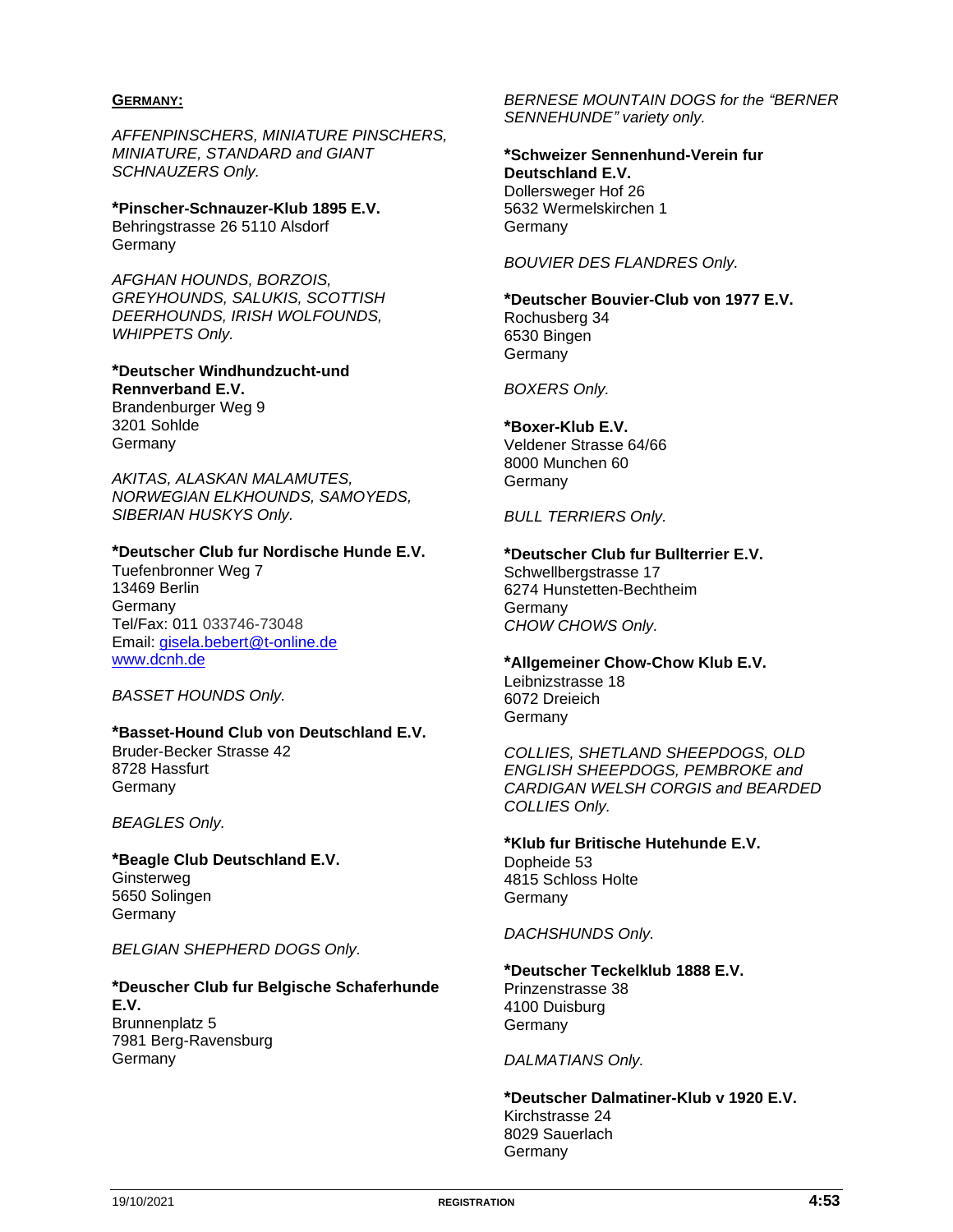#### *DOBERMAN PINSCHERS Only.*

**\*Dobermann-Verein E.V.** Dellwiger Strasse 17 45357 Essen 11 Germany

ENGLISH BULL DOGS Only.

#### **\*Allgemeiner Club fur Englische Bulldogs E.V.** Schillerstrasse 51 4200 Oberhausen 1 Germany

*FOX TERRIERS Only.*

#### **\*Deutscher Fox Terrier-Verband E.V.** 4600 Dortmund 76 Dorneystrasse 65/67 **Germany**

*FRENCH BULLDOGS Only.*

#### **\*Internationaler Klub fur Franzosische Bulldoggen E.V.** Carl Goerdelerstrasse 29 7140 Ludwigsburg **Germany**

*GERMAN SHEPHERD DOGS Only.*

#### **\*Verein fur Deutsche Schaferhunde E.V.** Steinerne Furt 71/71A 8900 Augsburg **Germany**

*GERMAN SHORTHAIRED POINTERS Only.*

### **\*Deutsche-Kurzhar-Verband E.V.**

Germersheimer Strasse 148 67354 Romerberg-Berghausen Germany

#### *GERMAN WIREHAIRED POINTERS Only.*

#### **\*Verein Deutsche-Drahthaar E.V.** Siegelsdorfer Strasse 18a 90587 Veitsbronn, Germany

*GREAT DANES Only.*

#### **\*Deutscher Doggen-Klub 1888 E.V.** Ringstrasse 2 4441 Lunne, Germany

*KEESHONDEN, POMERANIANS Only.*

**\*Verein fur Deutsche Spitze E.V.** 7250 Leonberg Oberer Schutzenrain 16 **Germany** 

*KOMODOROK, PULIK, KUVASZOK, VIZLAS Only.*

**\*Klub fur Ungarische Hirrtenhunde E.V.** Siedlerweg 10 2859 Nordholz **Germany** 

*LHASA APSOS, TIBETAN TERRIERS and TIBETAN SPANIELS Only.*

#### **\*Internationaler Klub fur Tibetische Hunderassen E.V.** Groten Grund 19 2374 Fockbek **Germany**

*BICHON FRISES, CAVALIER KING CHARLES SPANIEL, CHIHUAHUAS, HAVANESE, LOWCHEN, GRIFFON (BRUSSELS), MALTESE, PUGS, PAPILLONS, SCHIPPERKES, SHIH TZU Only.*

## **\*Verband Deutscher Kleinhundezuchter E.V.**

Hauptstrasse 10 7012 Fellbach-Oeffingen **Germany** 

*NEWFOUNDLANDS Only.*

#### **\*Deutscher Neufundlander-Klub E.V.** Beckmannweg 1 4270 Dorsten **Germany**

*PEKINGESE, JAPANESE CHIN Only.*

### **\*Internationaler Klub fur Janpan-Chin, Peking-Palasthunde und Toy-Spaniel E.V.**

AM Arnsgraben 20 6384 Schmitten 1 **Germany** 

*POINTERS and ENGLISH, IRISH and GORDON SETTERS Only.*

#### **\*Verein fur Pointer und Setter E.V.** Friedhofstrasse 1 8071 Grossmehring-Demling **Germany**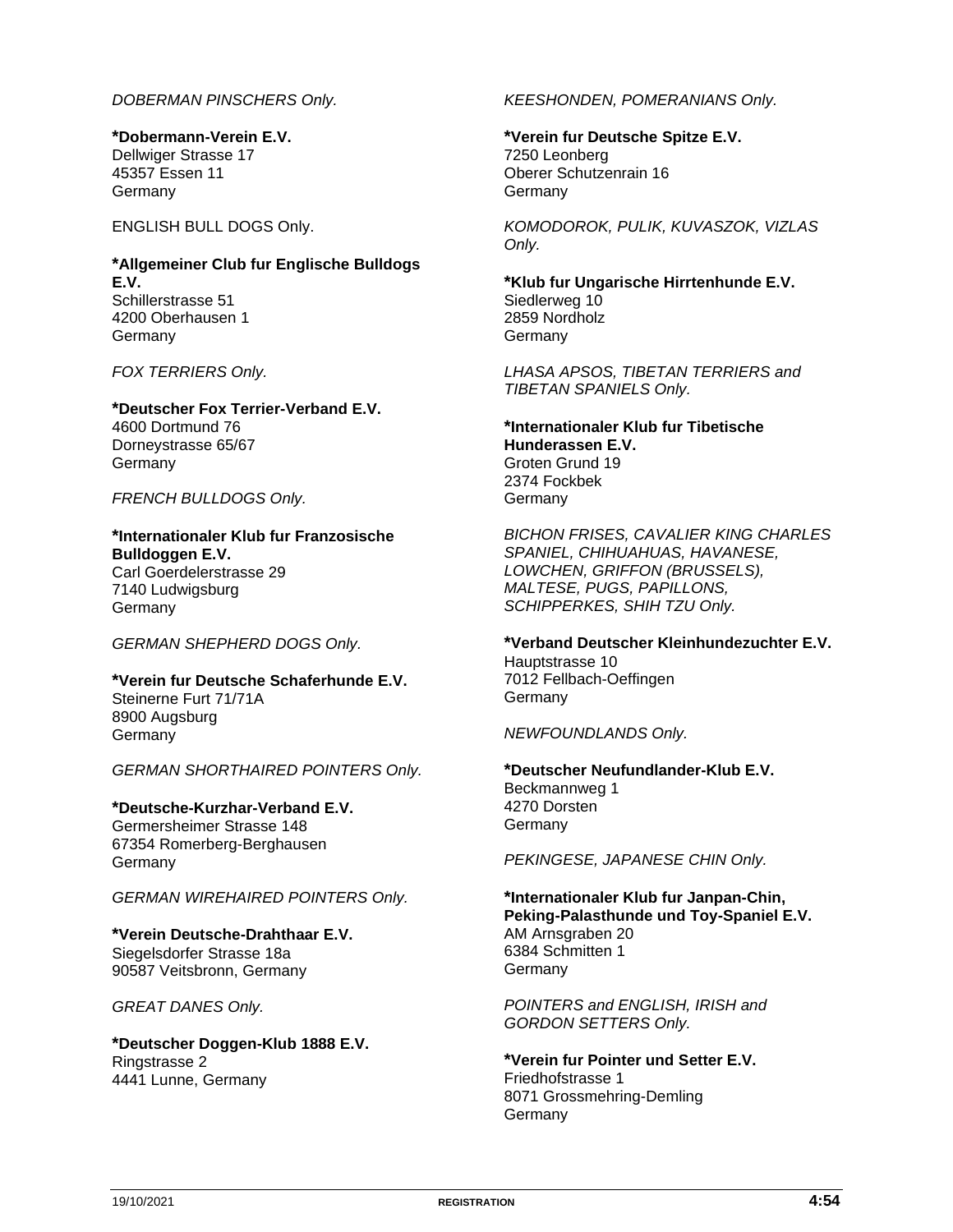#### *POODLES Only.*

#### **\*Deutscher Pudel-Klub E.V.**

Hauptgeschaftsstelle Vaderkeborg 19 2950 Leer Germany

#### **\*Verband der Pudelfreunde Deutschland E.V.** Postfach 144 2055 Wohltorf **Germany**

*RETRIEVERS, GOLDEN and LABRADOR Only.*

**\*Deutscher Retriever Club E.V.** Heimat 83 1000 Berlin 37 **Germany** 

#### *ROTTWEILERS Only.*

**\*Allgemeiner Deutscher Rottweiler-Klub E.V.** Sudring 18 32429 Minden Germany Telephone# 0571-50404/0 Fax# 0571-5040444

*SPANIELS: CLUMBER, AMERICAN COCKER, ENGLISH COCKER, ENGLISH SPRINGER, IRISH WATER, SUSSEX, WELSH SPRINGER Only.*

#### **\*Jagdspaniel-Klub E.V.**

Wasserweg 9 8501 Burgthann-Mimberg **Germany** 

*SAINT. BERNARDS Only.*

#### **\*St. Bernhards-Klub E.V.** Bachstrasse 1 6390 Usingen 2 Germany

*TERRIERS: AIREDALE, AUSTRALIAN, BEDLINGTON, BORDER, BOSTON, CAIRN, DANDIE DINMONT, IRISH, KERRY BLUE, LAKELAND, MANCHESTER, NORFOLK, NORWICH, SCOTTISH, SEALYHAM, SILKY, SYKE, SOFT-COATED WHEATEN, WELSH, WEST HIGHLAND WHITE, YORKSHIRE Only.*

#### **\*Klub fur Terrier E.V.**

Ohrensener Weg 18 2165 Harsefeld Germany

#### *WEIMARANERS Only.*

#### **\*Weimaraner Klub E.V.**

Dudweiler Strasse 26A 3300 Braunschweig **Germany** 

*WIRE-HAIRED POINTING GRIFFONS Only.*

#### **\*Griffon-Klub E.V.**

Ungerstrasse 75 8000 Munchen 40 **Germany** 

*YORKSHIRE TERRIERS Only.*

#### **\*Deutscher Yorkshire-Terrier Club E.V.** Ulmenstrasse 27 4421 Gross-Reken **Germany HONG KONG:**

#### **\*Hong Kong Kennel Club**

28B Stanley St., 3rd Floor Hong Kong Tel: 011 852 5 233944

#### **HUNGARY:**

## **\*Magyar Ebtenyesztok Orszagos Egyesulete**

Tentenyi ut 128/b-130 KOZP: H - 1116 Budapest **Hungary** Tel: 011 36 1 /203 01 52/53/54- Fax: 011 36 1/181 21 53 Email: [meoe@t-online.hu](mailto:meoe@t-online.hu) [www.kennelclub.hu](http://www.kennelclub.hu/)

#### **INDIA:**

**\*Kennel Club of India** Post Box No. 6872, No. 28 (Old No. 89) AA Block, First St. Anna Nagar, Chennai 600 040 Tel: 011 91 44 2621 3661 [kennelclub@eth.net](mailto:kennelclub@eth.net)

#### **IRELAND (EXCLUDING NORTHERN IRELAND):**

**\*Irish Kennel Club** Fottrell House Harold's Cross Bridge Dublin 6W, Ireland Tel: 011 353 1 4533000/4532309/4532310 Fax: 011 353 1 4533237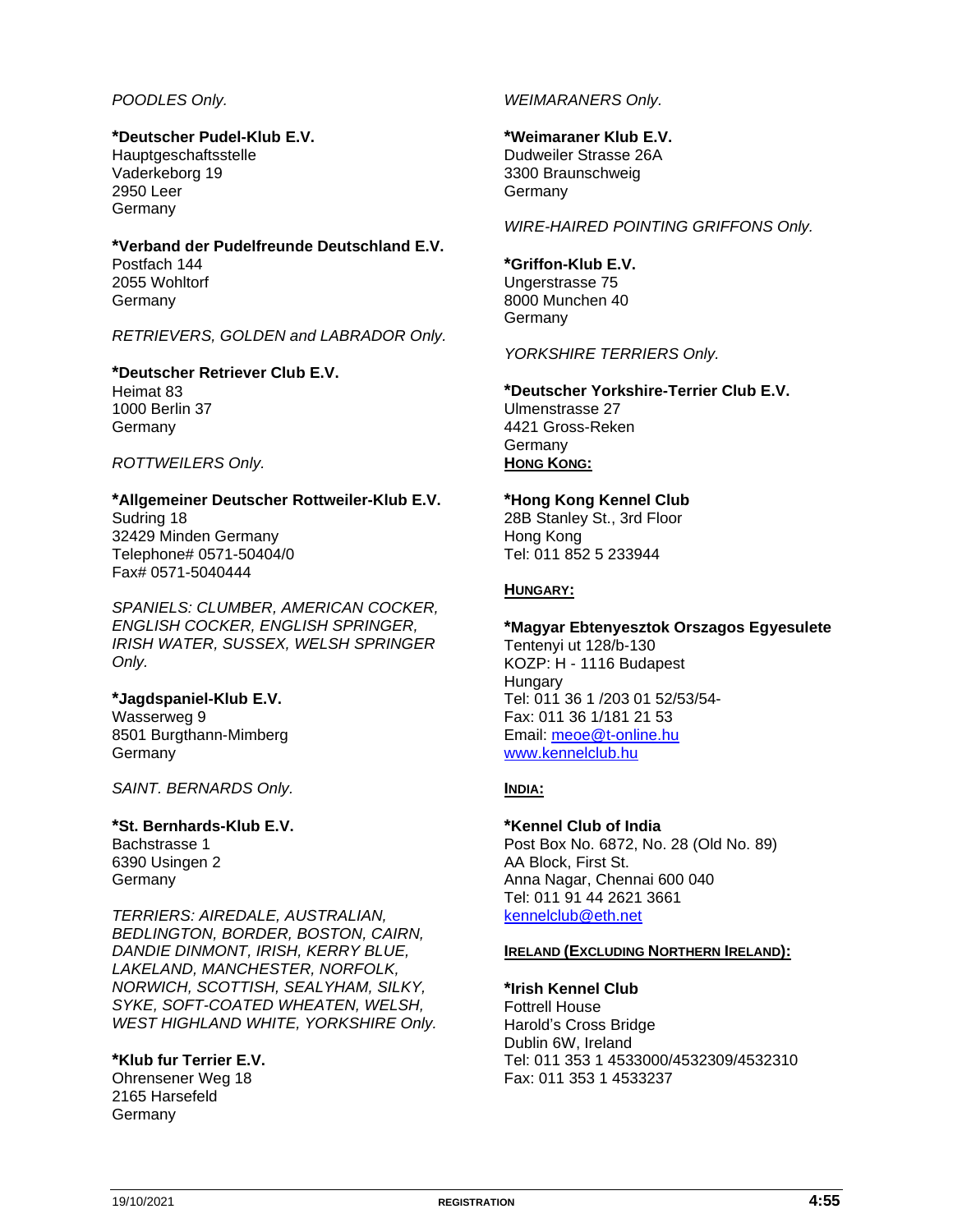#### **ITALY**

### **\*Ente Nazionale della Cinofilia Italiana**

Viale Corsica 20 1-20129 Milano, Italy Tel: 011 39 2 7002031 Fax: 011 39 2 70020364

#### **JAMAICA:**

**Jamaica Kennel Club** 73 Lady Musgrave Road (10) Kingston & St. Andrew Jamaica, West Indies Tel: (876) 978-5918

#### **JAPAN:**

#### **\*Japan Kennel Club**

1-5 Kanda, Suda-cho, chiyoda-ku Tokyo 101, Japan Tel: 011 81 3 32511651/Fax: 011 81 3 32 511659 Email: [jkc@jkc.or.jp](mailto:jkc@jkc.or.jp)

#### **JERSEY:**

#### **The Kennel Club of Jersey**

Mrs. Pamela Mottershaw, Hon. Secretary La Vielle Guilleaumerie St Saviour Jersey JE 2, 7 HQ Channel Islands

#### **KOREA:**

#### **Korean Kennel Club**

4F, Maeil Business Building 51, Pildong 1 - ka Jung Ku, Seoul, Korea

#### **KOREA KENNEL FEDERATION**

5F, 12GIL 19, CHEONHODAE-RO, DONGDAEMUN-GU, SEOUL, REP OF KOREA

#### **MALAYSIA:**

#### **\*Persatua Kennel Anjing Malaysia Malaysian Kennel Association**

No. 8A (1st Floor) Jalan Tun Mohd Fuad 2 Taman Tun Dr Ismail 60000 Kuala Lumpur, Malaya Tel: 011 60 3 7729-2027 011 60 3 7729-2822 Fax: 011 60 3 77282312 Email: [admin@mka.org.my](mailto:admin@mka.org.my) www.mka.org.

#### **MALTA:**

#### **\*Malta Kennel Association** 54, rue d'Argens

Msida, Malta MSD 05 Tel/Fax: 011 (0356) 21343524 Email: [info@maltakennelclub.org](mailto:info@maltakennelclub.org) [www.maltakennelcub.org](http://www.maltakennelcub.org/)

#### **MEXICO:**

**\*Federacion Canofila Mexicana** CP 14430 Mexico DF Tel: 011 525 655 9330 Fax: 011 525 655 7362

#### **MONACO:**

**\*Societe Canine de Monaco** Avenue d'Ostende 12 Palais des Congres MC-98000 Monte Carlo, Monaco Tel: 011 33 93 50 55 14 Fax: 011 33 93 30 55 03

#### **MYANMAR:**

**Burma Kennel Club** Room No. 10, 342 Maha Bandoola St. Rangoon, Myanmar

#### **NETHERLANDS:**

**\*Raad Van Beheer op Kynologisch Gebied in Nederland** Postbus 75901 NL 1070AX Amsterdam-Z, Netherlands Tel: 011 31 20 6644471 Fax: 011 31 20 6710846

#### **NEW ZEALAND:**

### **\*The New Zealand Kennel Club**

Prosser Street, Eldson Private Bag 50903 Porirua, New Zealand Tel: 011 64 4 2374489 Fax: 011 64 4 2370721 E-Mail: nzkc@nzkc.org.nz

#### **NORWAY:**

**\*Norsk Kennel Club** Nils Hansens vei, 20 Box 163 Bryn N - 0611 Oslo 6, Norway Tel: 011 47 22 65 60 00 Fax: 011 47 22 72 04 74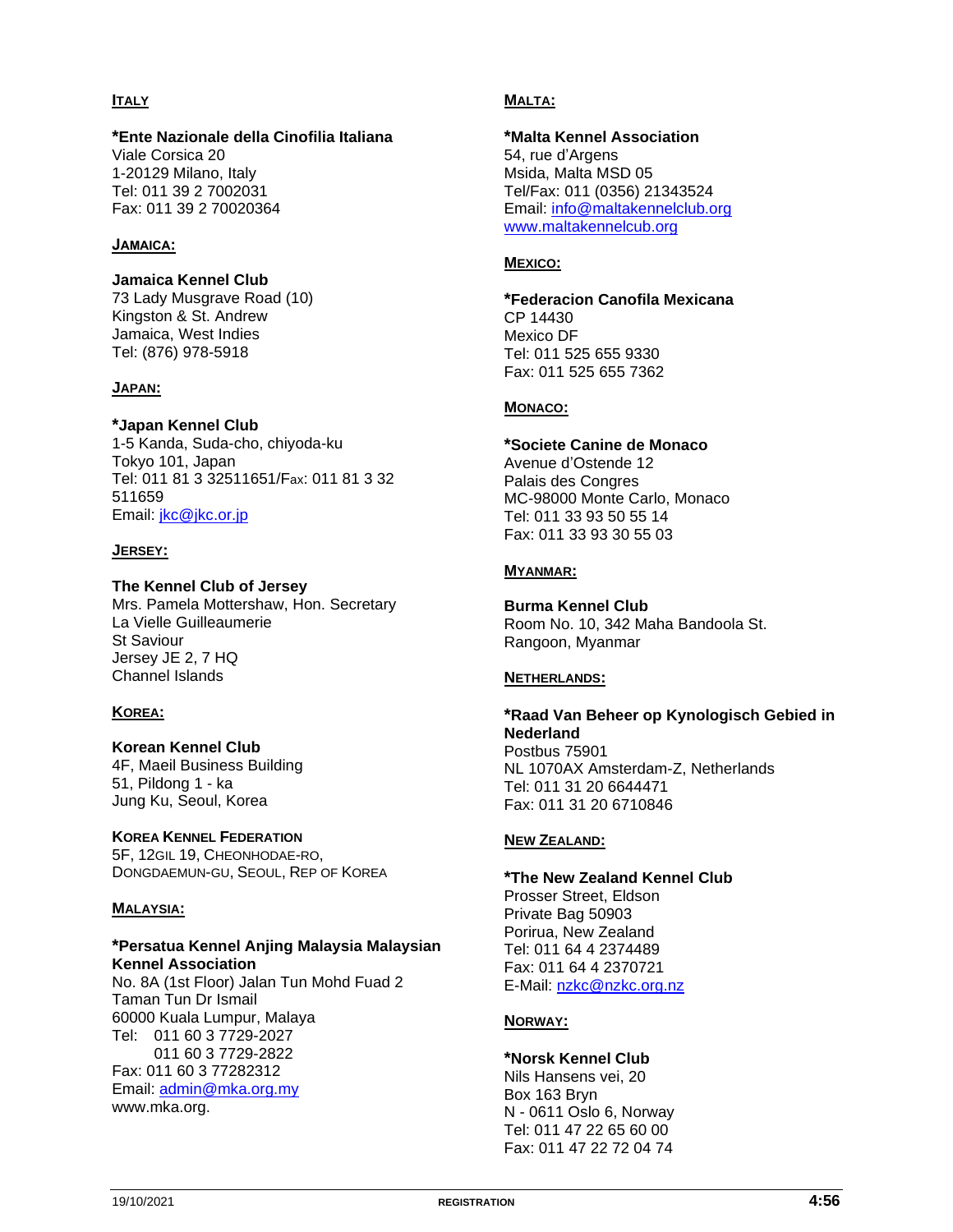#### **PAKISTAN:**

### **\*The Kennel Club of Pakistan**

4 Church Road Old Annarcali Lahore, Pakistan Tel: +92 (42) 7355855 Email: [kcp@kcp.com.pk](mailto:kcp@kcp.com.pk)

#### **PHILLIPPINES:**

#### **\*The Phillippine Canine Club, Inc.**

RM A206 Hillcrest Condominium E. Rodrigues SR. Boulevard Corner Hillcrest St Cubao, Quezon City Tel: 011 632 721-8345 Fax: 011 632 721-7152

### **PORTUGAL:**

#### **\*Clube Portuges de Canicultura**

Rua Frei Carlos 7 P-1600 095 Lisbon, Portugal Tel: 011 217-994-790 Fax: 011 217-994-799 [www.cpc.pt](http://www.cpc.pt/)

#### **PUERTO RICO:**

### **\*Federacion Canofila de Puerto Rico**

PO Box 13898 San Juan, PR 00908-38 Tel: 787-748-3654 & 787-748-9295 Fax: 787-283-1143 E-Mail: [radesa@prtc.net](mailto:radesa@prtc.net)

#### **SINGAPORE:**

#### **\*Singapore Kennel Club**

Suite 12-02, 12th Floor Bukit Timah Shopping Centre 170, Upper Bukit Timah Road 588179 Singapore Tel: 011 65 469 4821 Fax: 011 65 469 9118

#### **SLOVENIA:**

#### **\*Slovenia Kennel Club (now CYNOLOGICAL ASSOCIATION OF SLOVENIA)**

Kinoloska Zveza Slovenije Llirska 27 1000 Ljubljana Tel: 386 1/234 09 50 Fax: 386 1/234 09 60

#### **SLOVAKIA:**

#### **\*Slovenska Kynologicka Jednota** Stefanikova, 10 SK - 811 05 Bratislava Tel/Fax: 011 42 / 7 392 298 Email: [skj@skj.sk](mailto:skj@skj.sk) [www.skj.sk](http://www.skj.sk/)

#### **SOUTH AFRICA:**

**\*The Kennel Union of South Africa** Bree Castle 6th Floor, 68 Bree St, PO Box 2659 Cape Town 8001, South Africa Tel: 011 27 21 239027/8 Fax: 011 27 21 235876

#### **SPAIN:**

### **\*Real Sociedad Canina de Espana**

C/Lagasca, 16 – Bajo Dcha. 28001 Madrid, Spain Tel: 011 34 91 426 4960 Fax: 011 34 91 435 1113/91 435 2895

#### **SWEDEN:**

#### **\*Svenska Kennelklubben**

SE-163 85 Spanga, Sweden Tel: 011 46/8 795 30 00 Fax: 011 46/ 8 795 30 40 E-mail: [info@skk.se](mailto:info@skk.se)

#### **SWITZERLAND:**

#### **\*Societe Cynologique Suisse** Langgassstrasse 8

Postfach 8217 3001 Berne, Switzerland Tel: 011 031 301 5819 Fax: 011 031 302 0215

#### **TAIWAN:** [Board Motion #27-12-14]

Kennel Club of Taiwan 1F, 303-1, Da Chang 1st Road Kaohsiung, Taiwan R.O.C. Tel: 07-389 3006 Fax: 07-389 3060 Email: [kctdogtw@yahoo.com.tw](mailto:kctdogtw@yahoo.com.tw)

#### **TRINIDAD AND TOBAGO:**

**Trinidad and Tobago Kennel Club** Bretton Hall 16 Victoria Ave, PO Box 737 Port of Spain, Trinidad, WI Tel./Fax: (868) 623-5721 E-Mail: [Kennelclub@TSTT.Net](mailto:Kennelclub@TSTT.Net)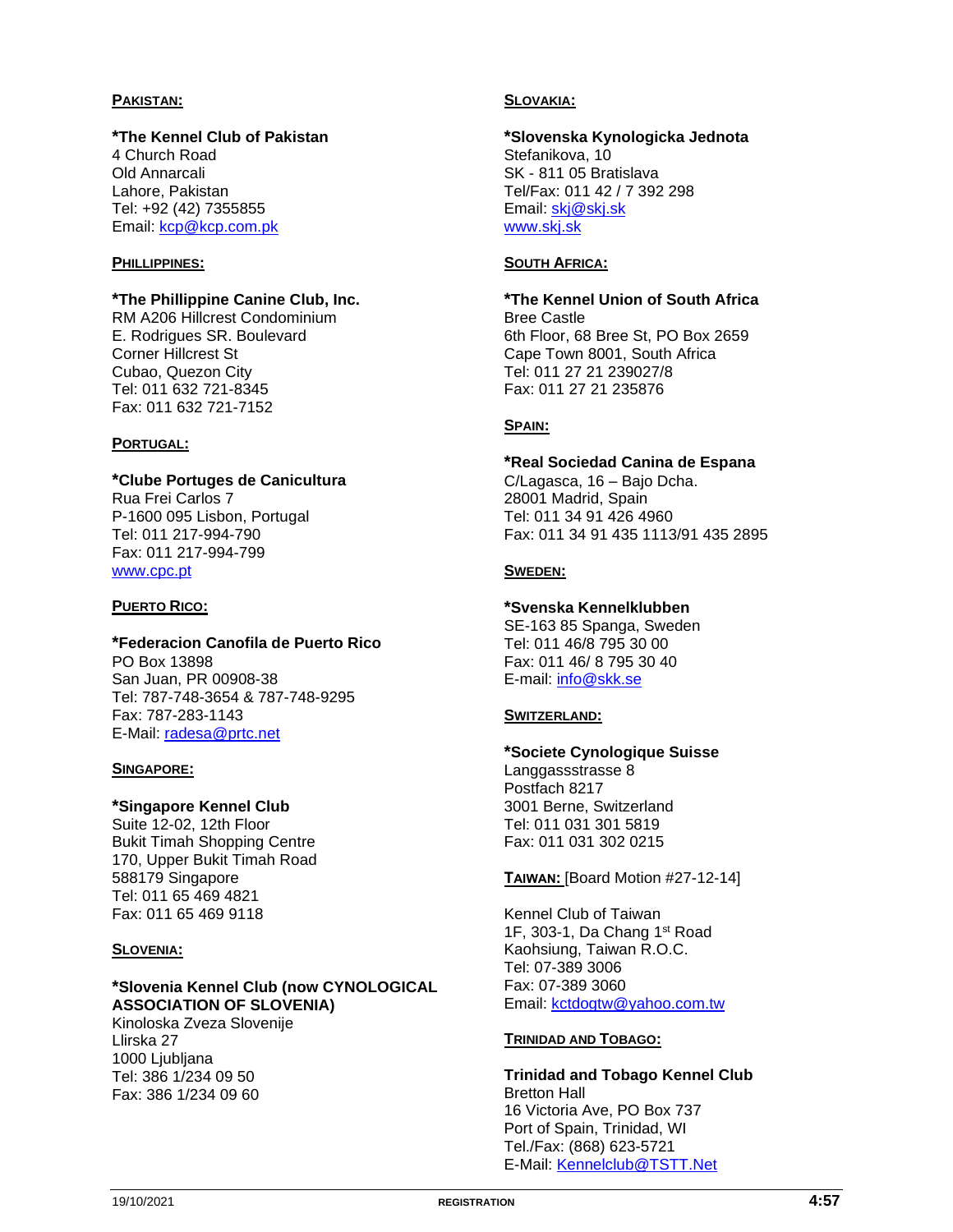#### **UNITED KINGDOM: (INCLUDING NORTHERN IRELAND)**

#### **The Kennel Club**

1 Clarges St. London, England W1J 8AB Tel: 011 44 171 493 6651/6295 828 Fax: 011 44 171 518 1058

#### **UNITED STATES: (ALL RECOGNIZED BREEDS EXCEPT, AUSTRALIAN SHEPHERD DOGS)**

#### **The American Kennel Club**

5580 Centerview Drive Raleigh, NC USA 27606-3380 Tel: 919-233-9767 Fax: 919-233-3618

#### **Australian Shepherd Club of America**

(Australian Shepherds only) 1706 E 29th Street, Suite E Bryan, TX USA 7802 Tel: (979)778-1082 Lola Hill

#### **National Greyhounds Association**

(Greyhounds only) PO Box 543 Abilene, KS USA 67410 Tel: (913) 263-4660 Vickie Sharon

#### **National Entlebucher Mountain Dog Association**

(Entlebucher Mountain Dogs only) 10145 Olympia Park Road Grass Valley, CA USA 95945 Tel: (530) 273-7090 Fax: (530) 477-7417

#### **VENEZUELA:**

#### **\*Federacion Canina de Venezuela**

Calle Taborda, Qta Ramiaya, Urb San Roma, Las Mercedes Apartado 88665 Caracas - 1080 A, Venezuela Tel: 011 58 2 914 490 Fax: 011 58 2 912 301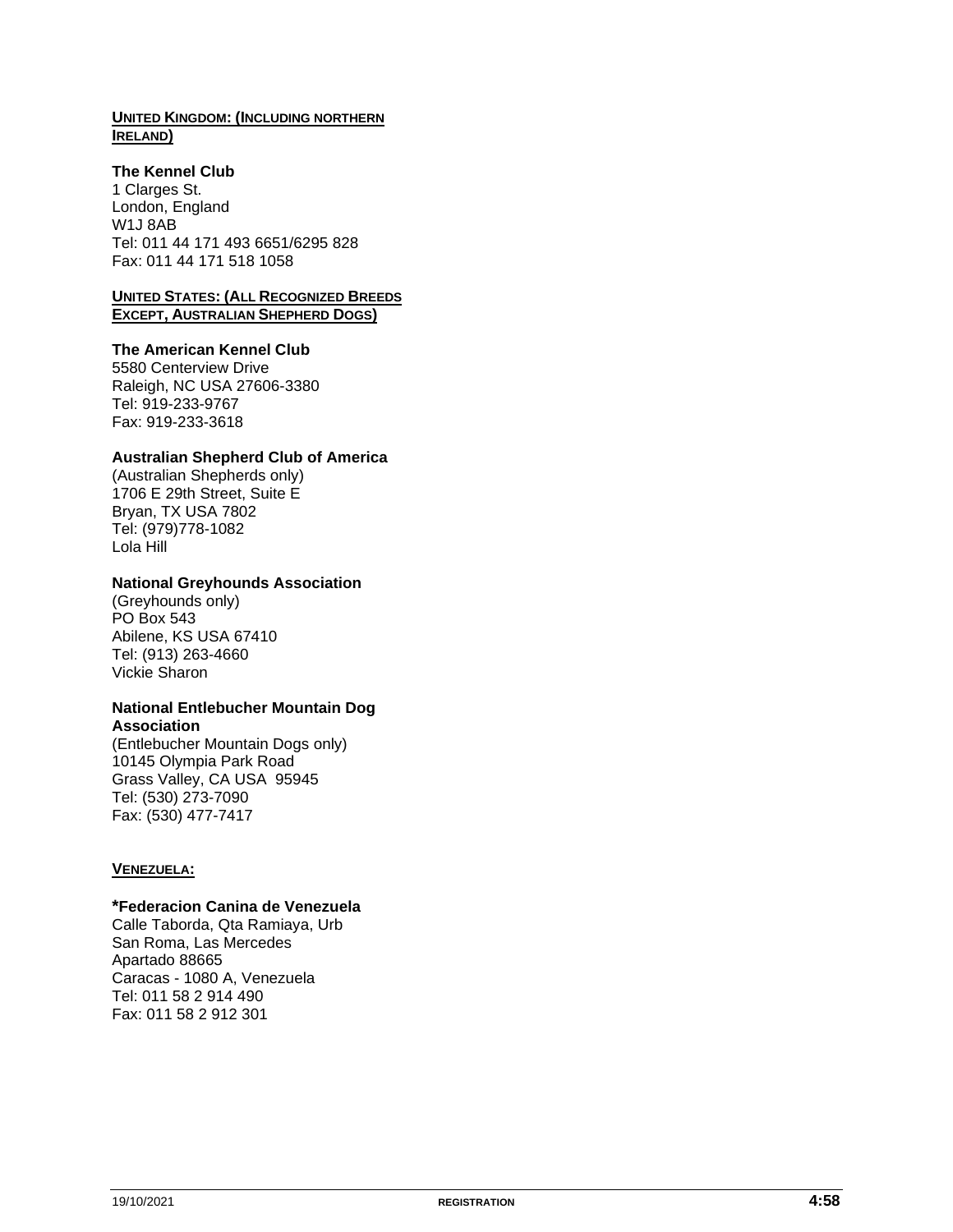#### **REGISTRATION**

#### **APPENDIX 4 – List of Known DNA Facilities in Canada and USA**

It should be noted that The Canadian Kennel Club does not license, sponsor or endorse any of the listed facilities. The list is provided to the membership only for their information and convenience.

Idexx Laboratories Veterinary Laboratory Services 1345 Denison Street Markham, ON L3R 5V2 Tel: (416) 798-4988 Fax: (905) 475-7309

Health Gene Corporation 9131 Keele Street Unit A2 Concord, ON L4K 0G7 Tel: 289 553 5230 Toll Free: 1 877 371 1551 Fax: 289 553 5232 E-mail: info@healthgene.com

Viaguard Accu-metrics DNA Division 1232 Kingston RD Toronto, ON M1N 1P3 Tel: 1-877-842-4827 416-691-4167 E-mail: info@accu-metrics.com

#### **CANADIAN DNA FACILITIES AMERICAN DNA FACILITIES**

University of Pennsylvania Department of Clinical Studies Veterinarian Hospital 3850 Spruce St. Philadelphia, PA USA 19104-6010 Phone: (215) 898-3375

MMI Genomics Inc. 1756 Picasso Ave. Davis, CA USA 95616 Toll Free: (800) 311-8808 Fax: (530) 297-3020

DDC Veterinary DNA Technology Park One DDC Way Fairfield, Ohio 45014 USA 1-800-625-0874 http://www.vetdnacenter.com